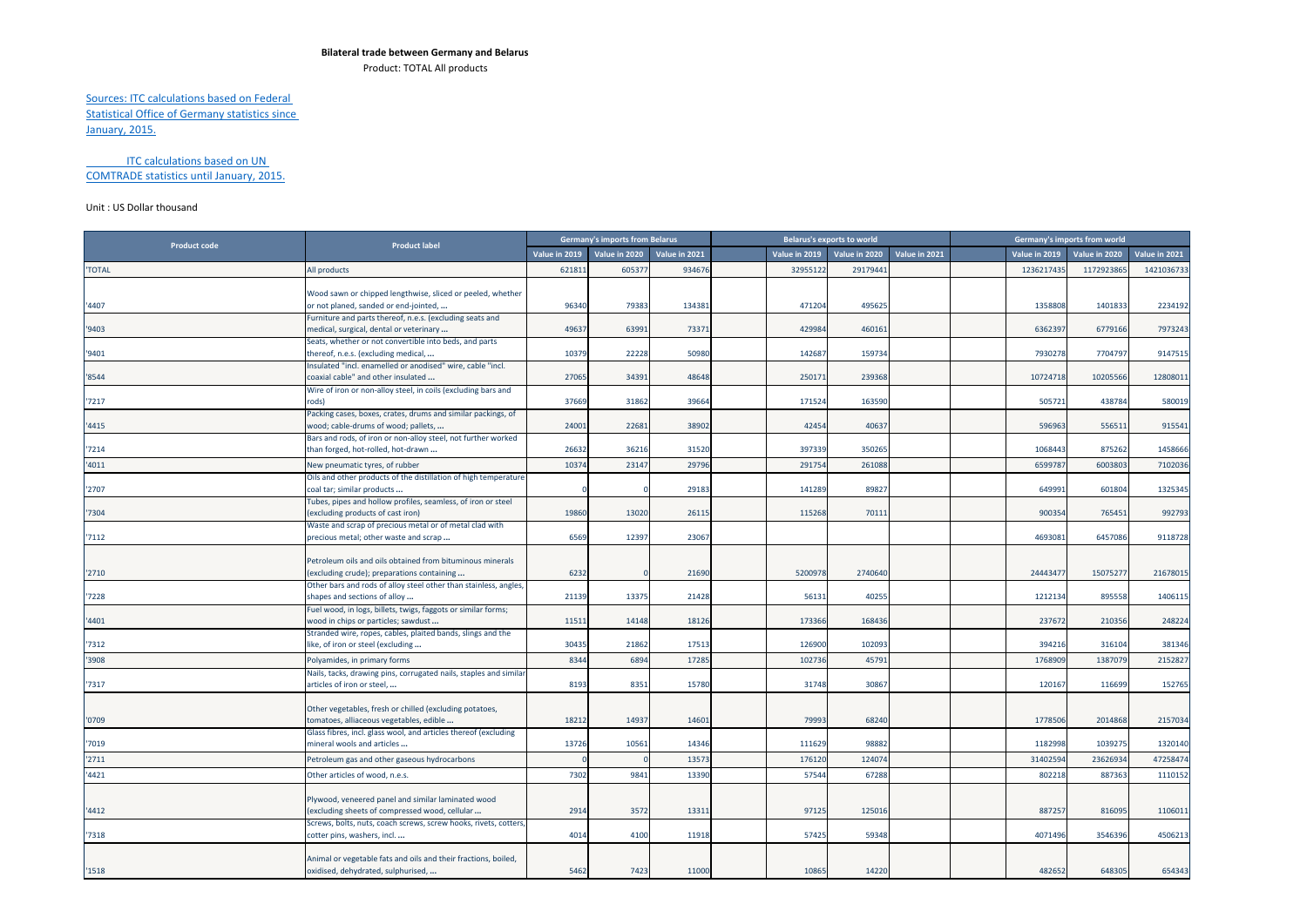| '9404 | Mattress supports (excluding spring interiors for seats);<br>articles of bedding and similar furnishing, | 5309 | 6700             | 9394 | 19485   | 26731  |  | 120931  | 134455  | 1502515  |
|-------|----------------------------------------------------------------------------------------------------------|------|------------------|------|---------|--------|--|---------|---------|----------|
| '9013 | Liquid crystal devices not constituting articles provided for<br>more specifically in other heading;     | 905  | 3193             | 9309 | 101290  | 105843 |  | 114589  | 1118472 | 1423047  |
| '8504 | Electrical transformers, static converters, e.g. rectifiers, and<br>inductors; parts thereof             | 6187 | 6437             | 861  | 117507  | 114189 |  | 6982455 | 7892465 | 9939262  |
| '5402 | Synthetic filament yarn, incl. synthetic monofilaments of < 67<br>decitex (excluding sewing thread       | 8211 | 6176             | 7874 | 13896   | 102586 |  | 76310   | 620028  | 727145   |
| '9406 | Prefabricated buildings, whether or not complete or already<br>assembled                                 | 549  | 1019             | 7485 | 14680   | 1937   |  | 69743   | 82277   | 1017151  |
| '9018 | Instruments and appliances used in medical, surgical, dental<br>or veterinary sciences, incl             | 7026 | 7720             | 7162 | 45965   | 72482  |  | 1018670 | 1115511 | 12457335 |
| '8483 | Transmission shafts, incl. camshafts and crankshafts, and<br>ranks; bearing housings and plain:          | 6986 | 5501             | 6763 | 51598   | 54895  |  | 571455  | 4961996 | 5870068  |
| '4418 | Builders' joinery and carpentry, of wood, incl. cellular wood<br>panels, assembled flooring panels,      | 6581 | 5169             | 6682 | 83525   | 8310   |  | 133160  | 1367268 | 1584477  |
| '0811 | Fruit and nuts, uncooked or cooked by steaming or boiling in<br>water, frozen, whether or not            | 2101 | 2173             | 6606 | 69356   | 8681   |  | 62690   | 677429  | 807215   |
| '9999 | Commodities not elsewhere specified                                                                      | 6518 | 5183             | 6554 | 152394: | 163235 |  | 6698366 | 5400647 | 85857601 |
| '3907 | Polyacetals, other polyethers and epoxide resins, in primary<br>forms; polycarbonates, alkyd resins,     | 2763 | 2069             | 5573 | 10464   | 74819  |  | 386547  | 355214  | 4943228  |
| '3811 | Anti-knock preparations, oxidation inhibitors, gum inhibitors,<br>viscosity improvers, anti-corrosive    | 2584 | 4918             | 5526 | 8859    | 89153  |  | 79394   | 79538   | 812879   |
| '6807 | Articles of asphalt or of similar materials, e.g. petroleum<br>bitumen or coal tar pitch                 | 9629 | 5515             | 4830 | 27318   | 26103  |  | 68768   | 68388   | 60635    |
| '9002 | Lenses, prisms, mirrors and other optical elements, of any<br>material, mounted, being parts of          | 2493 | 3354             | 3566 | 3462    | 3419   |  | 86558   | 791886  | 939991   |
| '7307 | Tube or pipe fittings "e.g. couplings, elbows, sleeves", of iron<br>or steel                             | 3381 | 2820             | 3490 | 27222   | 27059  |  | 126627  | 116573  | 1448290  |
| '9503 | Tricycles, scooters, pedal cars and similar wheeled toys; dolls'<br>carriages; dolls; other toys;        | 2335 | 2651             | 3439 | 6550    | 7110   |  | 334522  | 3439434 | 4057388  |
|       | Boards, panels, consoles, desks, cabinets and other bases,                                               |      |                  |      | 70832   | 6807   |  | 764310  | 7446525 | 8290595  |
| '8537 | equipped with two or more apparatus                                                                      | 459  | 1037             | 3302 |         |        |  |         |         |          |
| '8525 | Transmission apparatus for radio-broadcasting or television,<br>whether or not incorporating reception   | 953  | 2020             | 3230 | 1956    | 4109   |  | 267621  | 274105  | 2937594  |
| '4411 | Fibreboard of wood or other ligneous materials, whether or<br>not agglomerated with resins or            | 436  | 2029             | 2971 | 206432  | 21440  |  | 465909  | 528362  | 648199   |
| '4409 | Wood, incl. strips and friezes for parquet flooring, not<br>assembled, continuously shaped "tongued,     | 1050 | 1489             | 2937 | 22209   | 22630  |  | 27166   | 31975   | 446995   |
| '9005 | Binoculars, monoculars, astronomical and other optical<br>telescopes, and mountings therefor;            | 1732 | 280 <sup>c</sup> | 2861 | 13722   | 1775   |  | 13211   | 12456   | 150425   |
| '9011 | Optical microscopes, incl. those for photomicrography,<br>cinephotomicrography or microprojection        | 4335 | 3097             | 2758 | 6444    | 4495   |  | 18470   | 192104  | 266379   |
| '9001 | Optical fibres and optical fibre bundles; optical fibre cables<br>(excluding made up of individually     | 2705 | 2298             | 2711 | 1521    | 1892   |  | 1667169 | 160093  | 1892776  |
| '8701 | Tractors (other than tractors of heading 8709)                                                           | 559  | 1884             | 2703 | 625305  | 59365  |  | 304242  | 251185  | 2853838  |
| '5503 | Synthetic staple fibres, not carded, combed or otherwise                                                 | 1883 | 1926             | 2617 | 90701   | 88969  |  | 55023   | 467164  | 620000   |
|       | processed for spinning                                                                                   |      |                  |      |         |        |  |         |         |          |
| '8414 | Air or vacuum pumps (excluding gas compound elevators and<br>oneumatic elevators and conveyors);         | 1591 | 2081             | 2476 | 6776    | 67295  |  | 514475  | 494179  | 5722185  |
| '6302 | Bedlinen, table linen, toilet linen and kitchen linen of all types<br>of textile materials (excluding    | 8177 | 3286             | 2406 | 29068   | 25187  |  | 1508729 | 1531824 | 1750448  |
| '7215 | ars and rods, of iron or non-alloy steel, cold-formed or cold<br>finished, whether or not further        | 1680 | 1548             | 2388 | 1938    | 1902   |  | 429320  | 333941  | 577923   |
| '7227 | Bars and rods of alloy steel other than stainless, hot-rolled, in<br>irregularly wound coils             | 235  | 69               | 2385 | 5615    | 3713   |  | 283976  | 246679  | 356950   |
| '7306 | Tubes, pipes and hollow profiles "e.g., open seam or welded,<br>riveted or similarly closed",            | 9917 | 2040             | 2319 | 53769   | 57932  |  | 1997458 | 1731114 | 2621733  |
| '5603 | Nonwovens, whether or not impregnated, coated, covered or<br>laminated, n.e.s.                           | 2169 | 2785             | 2148 | 57284   | 71420  |  | 1120741 | 1173671 | 1394978  |
| '9105 | Clocks (excluding wrist-watches, pocket-watches and other<br>watches of heading 9101 or 9102,            | 2433 | 2547             | 1958 | 6751    | 6848   |  | 84472   | 81948   | 92252    |
| '0711 | Vegetables provisionally preserved, e.g. by sulphur dioxide<br>gas, in brine, in sulphur water           | 2349 | 2096             | 1859 | 5147    | 5084   |  | 32371   | 32123   | 30445    |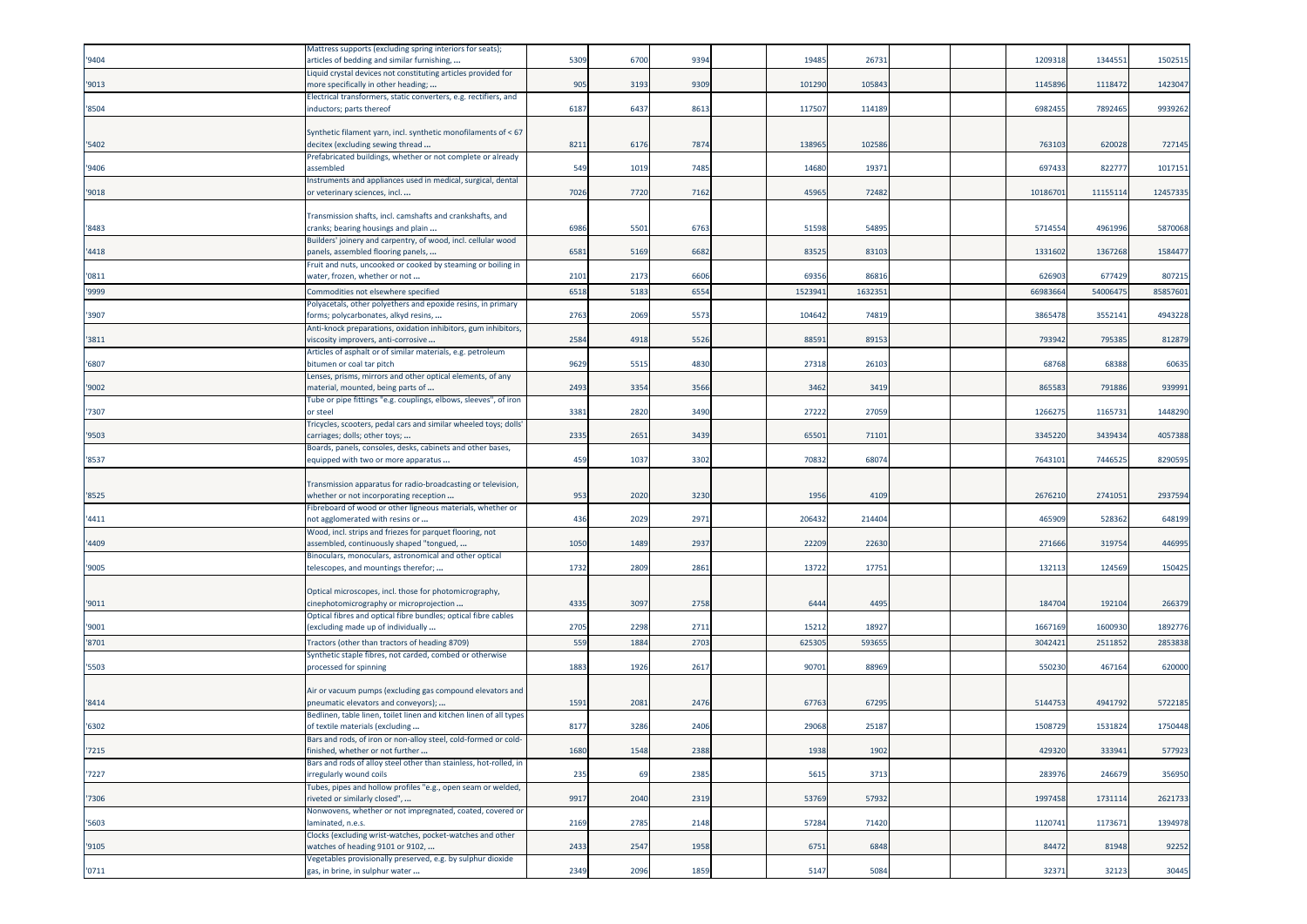|       | Polycarboxylic acids, their anhydrides, halides, peroxides and                                     |      |      |      |        |        |  |          |          |          |
|-------|----------------------------------------------------------------------------------------------------|------|------|------|--------|--------|--|----------|----------|----------|
| '2917 | peroxyacids; their halogenated,                                                                    | 2305 | 1153 | 1835 | 32538  | 23264  |  | 106988   | 796515   | 1154399  |
|       | Prepared or preserved fish; caviar and caviar substitutes                                          |      |      |      |        |        |  |          |          |          |
| '1604 | prepared from fish eggs                                                                            | 949  | 1459 | 1822 | 202022 | 201678 |  | 105263   | 1243512  | 1153802  |
|       | Particle board, oriented strand board "OSB" and similar board                                      |      |      |      |        |        |  |          |          |          |
| '4410 | e.g. waferboard" of wood or                                                                        | 304  | 336  | 1748 | 225662 | 246109 |  | 787791   | 769631   | 1051818  |
|       | Safety glass, toughened "tempered", laminated safety glass                                         |      |      |      |        |        |  |          |          |          |
| '7007 | (excluding multiple-walled insulating                                                              | 805  | 715  | 1691 | 19579  | 17695  |  | 1313336  | 1150283  | 1183073  |
|       | Motor cars and other motor vehicles principally designed for                                       |      |      |      |        |        |  |          |          |          |
| '8703 | the transport of persons, incl                                                                     | 748  | 526  | 1642 | 199295 | 241230 |  | 72162137 | 66426786 | 66696409 |
| '8412 | Engines and motors (excluding steam turbines, internal<br>combustion piston engine, hydraulic      | 522  | 1240 | 1549 | 45201  | 37879  |  | 241616   | 206261   | 2292540  |
|       | Casein, caseinates and other casein derivatives; casein glues                                      |      |      |      |        |        |  |          |          |          |
| '3501 | excluding those packaged as                                                                        | 650  | 278  | 1547 | 7488   | 10949  |  | 170080   | 187904   | 224835   |
|       | Granules and powders of pig iron, spiegeleisen, iron or steel                                      |      |      |      |        |        |  |          |          |          |
| '7205 | excluding granules and powders                                                                     | 1205 | 1277 | 1504 | 4031   | 3560   |  | 26794    | 20688    | 275275   |
|       | Structures and parts of structures "e.g., bridges and bridge-                                      |      |      |      |        |        |  |          |          |          |
| '7308 | sections, lock-gates, towers,                                                                      | 237  | 271  | 1452 | 185222 | 162909 |  | 3320164  | 3365875  | 4178428  |
|       | Copper, refined, and copper alloys, unwrought (excluding                                           |      |      |      |        |        |  |          |          |          |
| '7403 | copper alloys of heading 7405)                                                                     |      |      | 1326 | 58191  | 79081  |  | 3736179  | 3886969  | 5089764  |
|       | Used or new rags, scrap twine, cordage, rope and cables and                                        |      |      |      |        |        |  |          |          |          |
| '6310 | worn-out articles thereof, of textile                                                              | 1368 | 1101 | 1287 | 7419   | 7844   |  | 22400    | 21716    | 25618    |
| '3917 | Tubes, pipes and hoses, and fittings therefor, e.g. joints,<br>elbows, flanges, of plastics        | 1188 | 1092 | 1193 | 3647   | 3657   |  | 1995989  | 2037356  | 2453631  |
|       | Hydrazine and hydroxylamine and their inorganic salts;                                             |      |      |      |        |        |  |          |          |          |
| '2825 | norganic bases, metal oxides, hydroxides                                                           | 1304 | 1658 | 1041 | 9656   | 7088   |  | 212682   | 156433   | 207853   |
|       |                                                                                                    |      |      |      |        |        |  |          |          |          |
|       | Wood marquetry and inlaid wood; caskets and cases for                                              |      |      |      |        |        |  |          |          |          |
| '4420 | jewellery or cutlery, and similar articles,                                                        | 416  | 570  | 975  | 1137   | 1362   |  | 18692    | 177966   | 208585   |
|       | Carboys, bottles, flasks, jars, pots, phials, ampoules and other                                   |      |      |      |        |        |  |          |          |          |
| '7010 | containers, of glass, of a                                                                         | 1685 | 1295 | 895  | 20107  | 1589   |  | 471119   | 484326   | 486264   |
|       | Household or laundry-type washing machines, incl. machines                                         |      |      |      |        |        |  |          |          |          |
| '8450 | which both wash and dry; parts thereof                                                             | 756  | 144  | 826  | 29642  | 29300  |  | 72104    | 828940   | 941934   |
|       | Hoopwood; split poles; piles, pickets and stakes of wood,                                          |      |      |      |        |        |  |          |          |          |
| '4404 | pointed but not sawn lengthwise;                                                                   | 854  | 754  | 820  | 9185   | 9707   |  | 10433    | 1437     | 14389    |
| '7006 | Sheets or profiles of glass, whether or not having an<br>absorbent, reflecting or non-reflecting   | 90   | 208  | 807  | 1090   | 1267   |  | 94019    | 85650    | 109499   |
|       | Mechanical appliances, whether or not hand-operated, for                                           |      |      |      |        |        |  |          |          |          |
| '8424 | projecting, dispersing or spraying                                                                 | 768  | 723  | 804  | 10272  | 11012  |  | 1301132  | 1336634  | 1603501  |
|       | Instruments and apparatus for physical or chemical analysis,                                       |      |      |      |        |        |  |          |          |          |
| '9027 | e.g. polarimeters, refractometers,                                                                 | 630  | 604  | 740  | 1921   | 30728  |  | 451130   | 4626258  | 5138130  |
| '3901 | Polymers of ethylene, in primary forms                                                             |      | 44   | 704  | 14368  | 11114  |  | 375552   | 326544   | 4979340  |
|       | Glass mirrors, whether or not framed, incl. rear-view mirrors                                      |      |      |      |        |        |  |          |          |          |
| '7009 | excluding optical mirrors, optically                                                               | 179  | 649  | 696  | 8064   | 8840   |  | 90934    | 788472   | 818826   |
|       |                                                                                                    |      |      |      |        |        |  |          |          |          |
| '7326 | Articles of iron or steel, n.e.s. (excluding cast articles)                                        | 1176 | 624  | 668  | 71571  | 60757  |  | 4591903  | 4115442  | 5156647  |
|       | Ferrous waste and scrap; remelting scrap ingots of iron or                                         |      |      |      |        |        |  |          |          |          |
| '7204 | steel (excluding slag, scale and                                                                   | 586  | 632  | 665  | 4657   | 5469   |  | 137929   | 1222635  | 2555987  |
|       | Chemical elements and compounds doped for use in                                                   |      |      |      |        |        |  |          |          |          |
| '3818 | electronics, in the form of discs, wafers,                                                         | 292  | 463  | 613  | 3825   | 3665   |  | 539449   | 499441   | 639365   |
| '8503 | Parts suitable for use solely or principally with electric motors<br>and generators, electric      | 311  | 324  | 562  | 5492   | 4244   |  | 2217562  | 2200722  | 2709065  |
|       | Sheets for veneering, incl. those obtained by slicing laminated                                    |      |      |      |        |        |  |          |          |          |
| '4408 | wood, for plywood or for other                                                                     | 260  | 958  | 557  | 3172   | 3580   |  | 16877    | 175462   | 197715   |
|       | Measuring or checking instruments, appliances and machines                                         |      |      |      |        |        |  |          |          |          |
| '9031 | not elsewhere specified in chapter                                                                 | 236  | 340  | 546  | 31552  | 23698  |  | 347912   | 3051892  | 3645489  |
|       |                                                                                                    |      |      |      |        |        |  |          |          |          |
|       | Handsaws, with working parts of base metal (excluding power-                                       |      |      |      |        |        |  |          |          |          |
| '8202 | operated saws); blades for saws                                                                    | 707  | 433  | 542  | 29710  | 27848  |  | 317273   | 332636   | 415919   |
|       | Other nuts, fresh or dried, whether or not shelled or peeled                                       |      |      |      |        |        |  |          |          |          |
| '0802 | excluding coconuts, Brazil nuts                                                                    |      |      | 534  | 7201   | 3758   |  | 2124818  | 2389839  | 2378643  |
|       | Parts and accessories for tractors, motor vehicles for the                                         | 3494 |      |      |        |        |  |          |          |          |
| '8708 | transport of ten or more persons,<br>Radioactive chemical elements and radioactive isotopes, incl. |      | 1423 | 531  | 400910 | 329794 |  | 39687068 | 34068019 | 37845595 |
| '2844 | their fissile or fertile chemical                                                                  | 608  | 552  | 520  |        |        |  | 582567   | 549437   | 627368   |
|       | Flat-rolled products of iron or non-alloy steel, of a width of >=                                  |      |      |      |        |        |  |          |          |          |
| '7209 | 600 mm, cold-rolled "cold-reduced",                                                                |      | 16   | 499  | 657    | 442    |  | 802072   | 557475   | 1062372  |
|       | Stoves, ranges, grates, cookers, incl. those with subsidiary                                       |      |      |      |        |        |  |          |          |          |
| '7321 | boilers for central heating, barbecues,                                                            | 318  | 459  | 493  | 104168 | 103454 |  | 662478   | 726973   | 1012746  |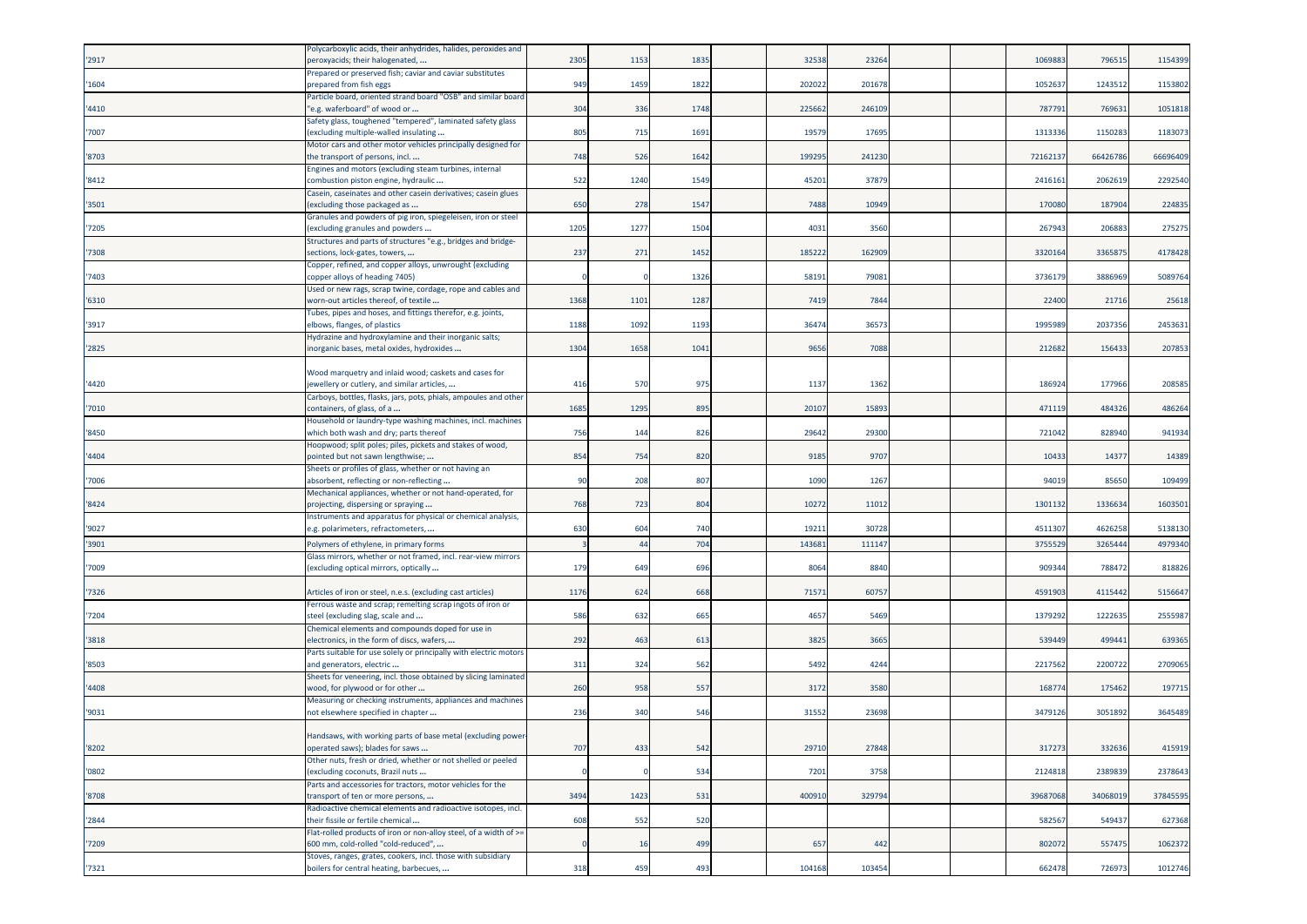| '8531 | Electric sound or visual signalling apparatus, e.g. bells, sirens,<br>indicator panels, burglar        |                | 272            | 481 | 11045 | 13175  |  | 1373737 | 1415131 | 1606657  |
|-------|--------------------------------------------------------------------------------------------------------|----------------|----------------|-----|-------|--------|--|---------|---------|----------|
|       | Float glass and surface ground or polished glass, in sheets,                                           |                |                |     |       |        |  |         |         |          |
| '7005 | whether or not having an absorbent,                                                                    | 102            | 107            | 464 | 65222 | 60195  |  | 184699  | 150137  | 179622   |
| '5906 | Rubberised textile fabrics (excluding tyre cord fabric of high-<br>tenacity yarn of nylon or other     | 113            | 228            | 464 | 4068  | 7558   |  | 126541  | 118278  | 134715   |
| '8481 | Taps, cocks, valves and similar appliances for pipes, boiler<br>shells, tanks, vats or the like,       | 243            | 199            | 449 | 83701 | 81806  |  | 6931442 | 6432519 | 7655228  |
| '6911 | Tableware, kitchenware, other household articles and toilet<br>articles, of porcelain or china         | 248            | 279            | 441 | 1107  | 1073   |  | 248002  | 237212  | 287493   |
| '8408 | Compression-ignition internal combustion piston engine<br>"diesel or semi-diesel engine"               | 325            | 418            | 440 | 4878  | 38424  |  | 4447291 | 4172793 | 3918868  |
| '2208 | Undenatured ethyl alcohol of an alcoholic strength of < 80%;<br>spirits, liqueurs and other spirituous | 288            | 296            | 438 | 10341 | 78138  |  | 1649964 | 1529535 | 1780697  |
| '8428 | Lifting, handling, loading or unloading machinery, e.g. lifts,<br>escalators, conveyors, teleferics    | 44             | 656            | 417 | 13022 | 123127 |  | 176068  | 1745204 | 1848653  |
| '2620 | Slag, ash and residues containing metals, arsenic or their<br>compounds (excluding those from          | 1918           | 463            | 411 | 3045  | 1737   |  | 380864  | 319062  | 480049   |
| '4602 | Basketwork, wickerwork and other articles, made directly to<br>shape from plaiting materials or        | 187            | 359            | 409 | 5555  | 6683   |  | 113184  | 125735  | 161880   |
| '3916 | Monofilament of which any cross-sectional dimension > 1<br>mm, rods, sticks and profile shapes,        | 438            | 196            | 405 | 23327 | 32961  |  | 375255  | 400071  | 511033   |
| '8432 | Agricultural, horticultural or forestry machinery for soil<br>preparation or cultivation (excluding    | 155            | 261            | 402 | 3984  | 56819  |  | 556714  | 582411  | 730039   |
| '7210 | Flat-rolled products of iron or non-alloy steel, of a width >=<br>600 mm, hot-rolled or cold-rolled    |                |                | 397 | 14594 | 10281  |  | 3381001 | 2615318 | 4165673  |
| '5702 | Carpets and other textile floor coverings, woven, not tufted or<br>flocked, whether or not made        | 249            | 163            | 388 | 24489 | 23051  |  | 331652  | 366235  | 434092   |
| '8418 | Refrigerators, freezers and other refrigerating or freezing<br>equipment, electric or other; heat      | 122            | 49             | 377 | 17292 | 174343 |  | 305916  | 3143589 | 4065741  |
| '8507 | Electric accumulators, incl. separators therefor, whether or<br>not square or rectangular; parts       |                | $\overline{4}$ | 363 | 2195  | 27652  |  | 553795  | 811011  | 12453317 |
| '4703 | Chemical wood pulp, soda or sulphate (excluding dissolving<br>grades)                                  |                | 11             | 360 | 53494 | 94846  |  | 2509086 | 1844892 | 2537056  |
| '3925 | Builders' ware of plastics, n.e.s.                                                                     | 28             | 40             | 350 | 6505  | 74227  |  | 900650  | 1000254 | 1104401  |
| '8529 | Parts suitable for use solely or principally with transmission<br>and reception apparatus for          | 251            | 33             | 348 | 27154 | 8406   |  | 316647  | 3597419 | 4052220  |
| '7610 | Structures and parts of structures "e.g., bridges and bridge-<br>sections, towers, lattice masts,      | 3 <sub>C</sub> | 48             | 342 | 65898 | 70934  |  | 987080  | 1002796 | 1190253  |
| '2008 | Fruits, nuts and other edible parts of plants, prepared or<br>preserved, whether or not containing     | 180            | 362            | 340 | 1901  | 1908   |  | 1301142 | 1454770 | 1528911  |
| '8536 | Electrical apparatus for switching or protecting electrical<br>circuits, or for making connections     | 14             | 29             | 333 | 38484 | 40610  |  | 8097704 | 7789325 | 9662916  |
| '3923 | Articles for the conveyance or packaging of goods, of plastics;<br>stoppers, lids, caps and other      | 332            | 392            | 331 | 25206 | 25943  |  | 3780549 | 3820828 | 4371028  |
| '8430 | Moving, grading, levelling, scraping, excavating, tamping,<br>compacting, extracting or boring         | 4 <sup>1</sup> |                | 328 | 14761 | 37718  |  | 250141  | 229969  | 302253   |
| '9614 | Smoking pipes, incl. pipe bowls, cigar or cigarette holders, and<br>parts thereof, n.e.s.              |                | 10             | 326 | 516   | 554    |  | 44826   | 55792   | 81911    |
| '4009 | Tubes, pipes and hoses, of vulcanised rubber other than hard<br>rubber, with or without their          | 2338           | 98             | 325 | 20009 | 18102  |  | 1012500 | 860993  | 1017134  |
| '6204 | Women's or girls' suits, ensembles, jackets, blazers, dresses,<br>skirts, divided skirts, trousers,    | 3780           | 1234           | 324 | 71356 | 52458  |  | 4917074 | 4524441 | 4889664  |
| '4901 | Printed books, brochures and similar printed matter, whether<br>or not in single sheets (excluding     | 230            | 85             | 318 | 14817 | 20411  |  | 1370543 | 1465706 | 1834177  |
| '2106 | Food preparations, n.e.s.                                                                              | 73             | 184            | 310 | 31465 | 42328  |  | 1853560 | 2116921 | 2368724  |
| '2803 | Carbon "carbon blacks and other forms of carbon", n.e.s.                                               |                |                | 295 | 242   | 7095   |  | 329988  | 244321  | 330888   |
| '9506 | Articles and equipment for general physical exercise,<br>gymnastics, athletics, other sports,          |                | 51             | 295 | 4278  | 6740   |  | 1763673 | 1805661 | 2679262  |
| '6815 | Articles of stone or of other mineral substances, incl. carbon<br>fibres, articles of carbon fibres    | 399            | 147            | 288 | 24638 | 29321  |  | 962976  | 714831  | 762127   |
| '4419 | Tableware and kitchenware, of wood (excluding interior<br>fittings, ornaments, cooperage products,     | 23             | 55             | 266 | 697   | 888    |  | 128442  | 137888  | 186949   |
| '7616 | Articles of aluminium, n.e.s.                                                                          | 51             | 78             | 262 | 13000 | 10354  |  | 1532519 | 1342696 | 1704810  |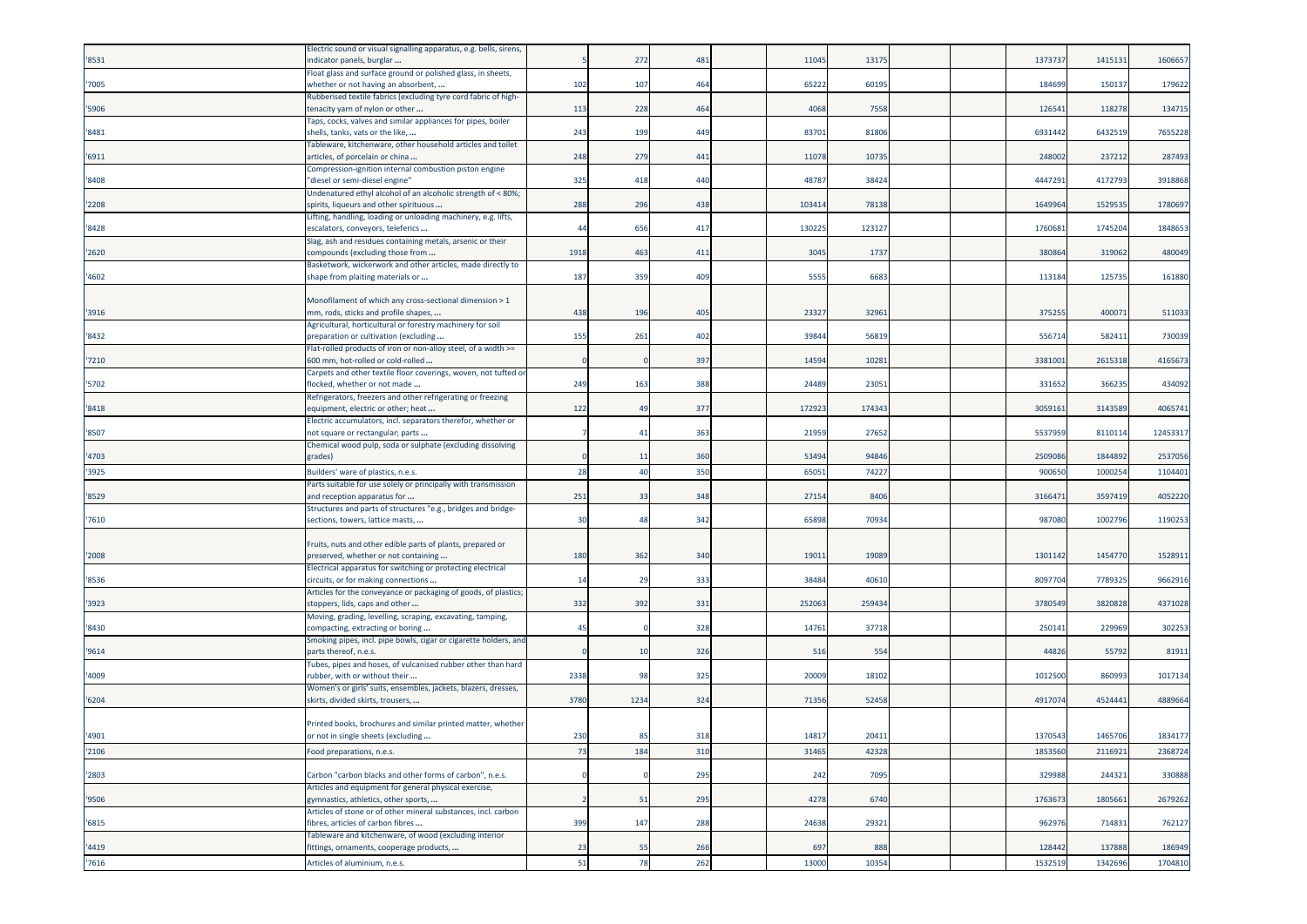| '4805 | Other paper and paperboard, uncoated, in rolls of a width ><br>36 cm or in square or rectangular                       | 486        | 421             | 256        | 3621         | 27517          |  | 783143         | 753250           | 1143096  |
|-------|------------------------------------------------------------------------------------------------------------------------|------------|-----------------|------------|--------------|----------------|--|----------------|------------------|----------|
| '2202 | Waters, incl. mineral waters and aerated waters, containing<br>added sugar or other sweetening                         | 210        | 187             | 244        | 41657        | 39094          |  | 134300         | 1427345          | 1827958  |
| '6201 | Men's or boys' overcoats, car coats, capes, cloaks, anoraks,<br>incl. ski jackets, windcheaters,                       | 72         | 84              | 244        | 22622        | 20245          |  | 1238040        | 1184494          | 1264119  |
| '2923 | Quaternary ammonium salts and hydroxides; lecithins and<br>other phosphoaminolipids, whether or                        | 19         | 11 <sup>2</sup> | 239        | 1869         | 3332           |  | 17229          | 18104            | 198128   |
| '3004 | Medicaments consisting of mixed or unmixed products for<br>therapeutic or prophylactic uses, put                       | 382        | 397             | 238        | 255459       | 283982         |  | 3057710        | 33901605         | 33679891 |
| '1806 | Chocolate and other food preparations containing cocoa                                                                 | 197        | 212             | 236        | 76712        | 7928           |  | 243272         | 242623           | 2558993  |
| '7305 | Tubes and pipes, having circular cross-sections and an<br>external diameter of > 406,4 mm, of                          | 262        | 268             | 234        | 4968         | 4938           |  | 18360          | 16563            | 182865   |
| '4803 | Toilet or facial tissue stock, towel or napkin stock and similar<br>paper for household or sanitary                    | 309        | 57              | 228        | 13957        | 15152          |  | 28801          | 267408           | 234398   |
| '4402 | Wood charcoal, incl. shell or nut charcoal, whether or not<br>agglomerated (excluding wood charcoal                    | 29         | 309             | 228        | 4327         | 6620           |  | 11735          | 101616           | 93643    |
| '4907 | Unused postage, revenue or similar stamps of current or new<br>issue in the country in which they                      | 161        | 369             | 222        | 3052         | 2900           |  | 10296          | 7882             | 9754     |
| '3926 | Articles of plastics and articles of other materials of heading<br>3901 to 3914, n.e.s.                                | 123        | 180             | 217        | 49819        | 53982          |  | 629229         | 6406893          | 7842638  |
| '4811 | Paper, paperboard, cellulose wadding and webs of cellulose<br>fibres, coated, impregnated, covered,                    | 185        | 179             | 217        | 6918         | 5169           |  | 104011         | 991810           | 1137099  |
| '8541 | Diodes, transistors and similar semiconductor devices;<br>ohotosensitive semiconductor devices,                        | 96         | 88              | 211        | 10910        | 12187          |  | 678883         | 628309           | 8094069  |
| '6212 | Brassieres, girdles, corsets, braces, suspenders, garters and<br>imilar articles and parts thereof,                    | 110        | 441             | 207        | 41314        | 34636          |  | 89278          | 849681           | 968133   |
| '6113 | Garments, knitted or crocheted, rubberised or impregnated,<br>coated or covered with plastics                          |            | 139             | 199        | 652          | 905            |  | 74864          | 10266            | 129978   |
| '7325 | Articles of iron or steel, cast, n.e.s.                                                                                | 91         | 159             | 189        | 29257        | 31123          |  | 61122          | 49185            | 636397   |
| '3822 | Diagnostic or laboratory reagents on a backing, prepared<br>diagnostic or laboratory reagents                          |            | 96              | 180        | 13350        | 1958           |  | 286558         | 4617220          | 6557611  |
| '8538 | Parts suitable for use solely or principally with the apparatus<br>of heading 8535, 8536 or 8537,                      | 86         | 88              | 179        | 18027        | 1211           |  | 241857         | 217105           | 2715001  |
| '6806 | Slag-wool, rock-wool and similar mineral wools; exfoliated<br>vermiculite, expanded clays, foamed                      | 59         | 102             | 169        | 15591        | 15553          |  | 43574          | 412303           | 458386   |
| '9405 | Lamps and lighting fittings, incl. searchlights and spotlights,<br>and parts thereof, n.e.s; illuminated               | 34         | 41              | 169        | 44137        | 37853          |  | 346134         | 335570           | 3889810  |
| '0106 | Live animals (excluding horses, asses, mules, hinnies, bovine<br>animals, swine, sheep, goats,                         | 126        | 44              | 167        | 567          | 785            |  | 49116          | 68414            | 77727    |
|       | Bread, pastry, cakes, biscuits and other bakers' wares,                                                                |            |                 |            |              |                |  |                |                  |          |
| '1905 | whether or not containing cocoa; communion                                                                             | 129<br>136 | 128<br>120      | 158<br>156 | 3461<br>1457 | 33401<br>14320 |  | 255607<br>9342 | 2711006<br>97900 | 3014272  |
| '2703 | Peat, incl. peat litter, whether or not agglomerated<br>Plates, sheets, film, foil and strip, of plastics, reinforced, |            |                 |            |              |                |  |                |                  | 115094   |
| '3921 | laminated, supported or similarly<br>Waterproof footwear with outer soles and uppers of rubber                         | 25         |                 | 154        | 49042        | 50804          |  | 1931549        | 1835295          | 2281625  |
| '6401 | or of plastics, the uppers of which<br>Plants and parts of plants, incl. seeds and fruits, of a kind used              |            | 4(              | 151        | 480          | 704            |  | 9241           | 101220           | 136204   |
| '1211 | orimarily in perfumery,<br>Parts suitable for use solely or principally with the machinery                             | 36         | 38              | 145        | 3244         | 2684           |  | 334159         | 373488           | 405357   |
| '8431 | of heading 8425 to 8430, n.e.s.                                                                                        | 406        | 706             | 144        | 43254        | 35838          |  | 444075         | 3891943          | 5006813  |
| '9705 | Collections and collector's pieces of zoological, botanical,<br>mineralogical, anatomical, historical,                 | 41         | 21              | 144        | 1299         | 2432           |  | 156023         | 139703           | 368673   |
| '8425 | ulley tackle and hoists (other than skip hoists); wincnes and<br>capstans; jacks                                       | 185        | 119             | 142        | 6703         | 5406           |  | 345779         | 306741           | 391834   |
| '8480 | Moulding boxes for metal foundry; mould bases; moulding<br>patterns; moulds for metal (other than                      | 30         | 24              | 141        | 9094         | 9432           |  | 1291405        | 1088191          | 1154499  |
| '4008 | Plates, sheets, strip, rods and profile shapes, of vulcanised<br>rubber (excluding hard rubber)                        |            | 23              | 131        | 17122        | 18100          |  | 315782         | 293315           | 337846   |
| '8517 | Telephone sets, incl. telephones for cellular networks or for<br>other wireless networks; other                        | 85         | 278             | 126        | 24664        | 23722          |  | 22927782       | 25311287         | 25617290 |
| '6202 | Women's or girls' overcoats, car coats, capes, cloaks, anoraks,<br>incl. ski jackets, windcheaters,                    | 621        | 300             | 124        | 30704        | 23047          |  | 2063301        | 1950624          | 2160988  |
| '7604 | Bars, rods and profiles, of aluminium, n.e.s.                                                                          | 49         | 137             | 123        | 113049       | 114769         |  | 2062992        | 1923213          | 2737085  |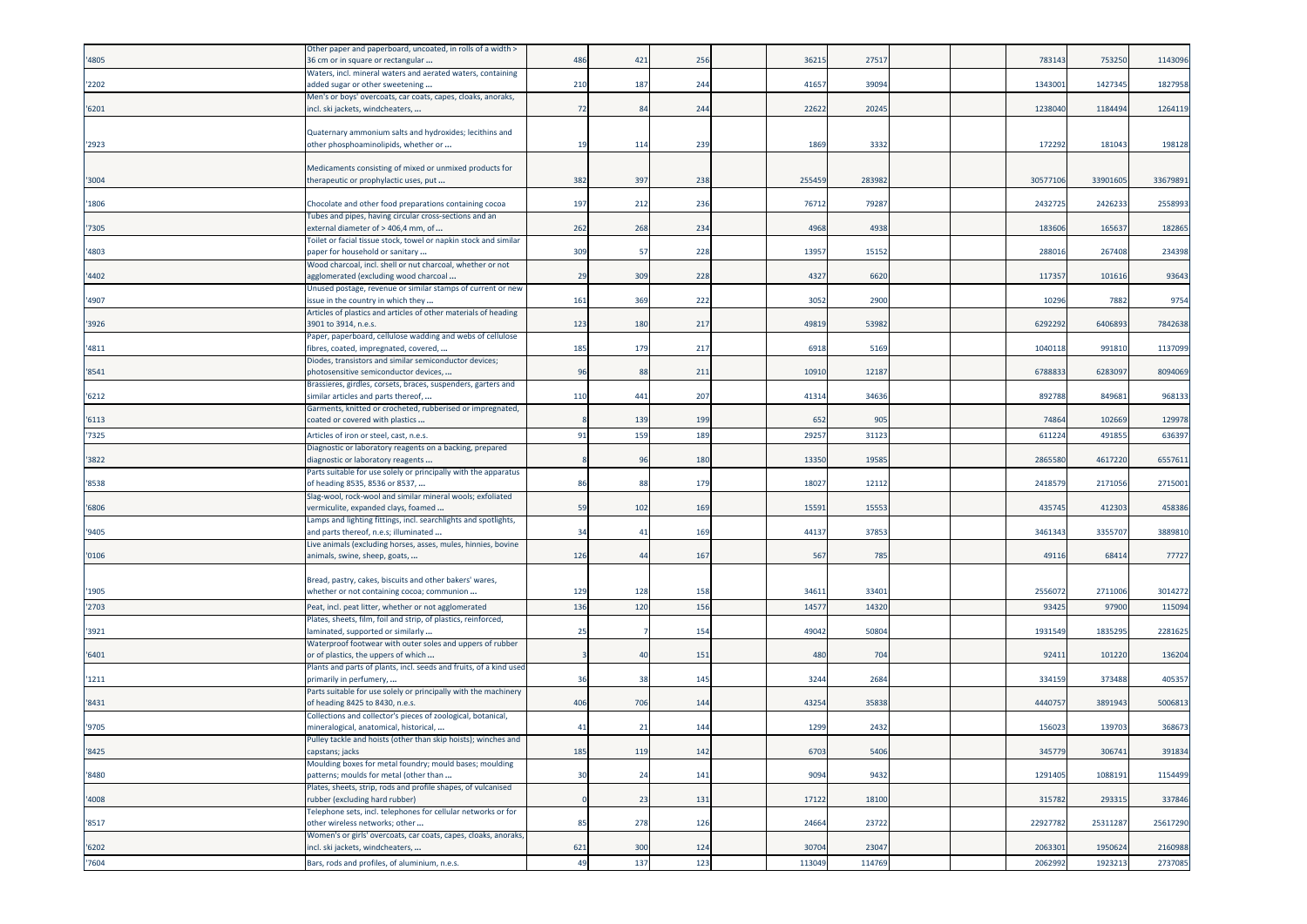| '0507 | Ivory, tortoiseshell, whalebone and whalebone hair, horns,<br>antlers, hooves, nails, claws and          | 308  | 113 | 122 | 110            | 104             |  | 9623    | 13039   | 17890   |
|-------|----------------------------------------------------------------------------------------------------------|------|-----|-----|----------------|-----------------|--|---------|---------|---------|
|       | Ceramic sinks, washbasins, washbasin pedestals, baths,                                                   |      |     |     |                |                 |  |         |         |         |
| '6910 | bidets, water closet pans, flushing                                                                      | 18   | 53  | 121 | 6329           | 5387            |  | 429024  | 445998  | 549140  |
|       | Machines and mechanical appliances having individual                                                     |      |     |     |                |                 |  |         |         |         |
| '8479 | functions, not specified or included elsewhere                                                           | 343  | 129 | 116 | 5977           | 6317            |  | 551712  | 5383850 | 5753897 |
| '9022 | Apparatus based on the use of X-rays or of alpha, beta or<br>gamma radiations, whether or not            | 74   | 465 | 113 | 33244          | 35438           |  | 1377800 | 139204  | 1481718 |
|       | Uncoated kraft paper and paperboard, in rolls of a width > 36                                            |      |     |     |                |                 |  |         |         |         |
| '4804 | cm or in square or rectangular                                                                           |      |     | 111 | 3011           | 4173            |  | 133019: | 1246499 | 1516087 |
| '3207 | Prepared pigments, prepared opacifiers and prepared<br>colours, vitrifiable enamels and glazes,          |      | -17 | 106 | 546            | 331             |  | 23735   | 237834  | 295278  |
|       | Agricultural, horticultural, forestry, poultry-keeping or bee-                                           |      |     |     |                |                 |  |         |         |         |
| '8436 | keeping machinery, incl. germination                                                                     |      | 25  | 103 | 14066          | 17560           |  | 47178   | 499735  | 533192  |
| '8466 | Parts and accessories suitable for use solely or principally with<br>the machine tools of heading        | 72   | 71  | 99  | 17366          | 11853           |  | 183257  | 1452014 | 1821540 |
|       | Works trucks, self-propelled, not fitted with lifting or handling                                        |      |     |     |                |                 |  |         |         |         |
| '8709 | equipment, of the type used                                                                              |      |     | 98  | 1033           | 67              |  | 33342   | 32194   | 32003   |
| '7801 | Unwrought lead:                                                                                          |      | 130 | 97  | 1459           | 1443            |  | 43291   | 36279   | 476346  |
|       | Cider, perry, mead and other fermented beverages and                                                     |      |     |     |                |                 |  |         |         |         |
| '2206 | mixtures of fermented beverages and non-alcoholic                                                        | 61   | 102 | 96  | 3524           | 2994            |  | 5130    | 41266   | 53625   |
|       | Parts and accessories for machines, appliances, instruments                                              |      |     |     |                |                 |  |         |         |         |
| '9033 | or other apparatus in chapter 90,<br>Waste and scrap, of aluminium (excluding slags, scale and the       | 19   | 89  | 93  | 1203           | 1077            |  | 23201   | 236756  | 207157  |
| '7602 | ike from iron and steel production,                                                                      | 1012 | 59  | 92  | 1156           | 1398            |  | 1307246 | 1113408 | 1669136 |
|       | Shoe polish, furniture wax and floor waxes, polishes and                                                 |      |     |     |                |                 |  |         |         |         |
| '3405 | creams for coachwork, glass or metal,                                                                    |      | 29  | 88  | 1425           | 1093            |  | 147409  | 147329  | 154962  |
| '8460 | Machine tools for deburring, sharpening, grinding, honing,<br>lapping, polishing or otherwise            |      |     | 86  | 6475           | 7520            |  | 455424  | 247510  | 304739  |
| '1204 | Linseed, whether or not broken                                                                           |      | 198 | 86  | 944            | 1080            |  | 94154   | 102908  | 122266  |
|       | Padlocks and locks "key, combination or electrically                                                     |      |     |     |                |                 |  |         |         |         |
| '8301 | operated", of base metal; clasps and frames<br>Sugar confectionery not containing cocoa, incl. white     |      |     | 84  | 6327           | 5924            |  | 1074393 | 963309  | 1091259 |
| '1704 | chocolate                                                                                                | 138  | -57 | 82  | 13090          | 1275            |  | 76694   | 74800   | 805722  |
|       | Electrical insulators of any material (excluding insulating                                              |      |     |     |                |                 |  |         |         |         |
| '8546 | fittings)<br>Brooms, brushes, incl. brushes constituting parts of machines,                              |      |     | 78  | 404            | 27 <sup>2</sup> |  | 121218  | 122449  | 120280  |
| '9603 | appliances or vehicles, hand-operated                                                                    | 27   | 59  | 78  | 8262           | 11016           |  | 75639   | 851451  | 1027282 |
|       | Ball or roller bearings (excluding steel balls of heading 7326);                                         |      |     |     |                |                 |  |         |         |         |
| '8482 | parts thereof                                                                                            | 10   | 25  | 76  | 42424          | 34287           |  | 418337  | 3479560 | 4309585 |
|       | Electrical lighting or signalling equipment (excluding lamps of                                          |      |     |     |                |                 |  |         |         |         |
| '8512 | heading 8539), windscreen wipers,                                                                        | 81   | 78  | 76  | 18331          | 18684           |  | 427022  | 4029902 | 4512286 |
|       | Oscilloscopes, spectrum analysers and other instruments and                                              |      |     |     |                |                 |  |         |         |         |
| '9030 | apparatus for measuring or checking                                                                      | 41   | 69  | 75  | 2011           | 22532           |  | 107341  | 105591  | 1334565 |
|       | Paintings, e.g. oil paintings, watercolours and pastels, and                                             |      |     |     |                |                 |  |         |         |         |
| '9701 | drawings executed entirely by<br>Tools, interchangeable, for hand tools, whether or not power-           |      | 32  | 73  | 3 <sup>i</sup> | 125             |  | 41190   | 120209  | 290709  |
| '8207 | operated, or for machine tools                                                                           | 200  | 54  | 67  | 14309          | 15119           |  | 224030  | 1992662 | 2469669 |
|       | Electric instantaneous or storage water heaters and                                                      |      |     |     |                |                 |  |         |         |         |
| '8516 | mmersion heaters; electric space-heating<br>Skins and other parts of birds, with their feathers or down, | 51   | 37  | 67  | 99942          | 98574           |  | 435511  | 4861669 | 5896131 |
| '0505 | feathers and parts of feathers,                                                                          | 254  | 168 | 66  | 429            | 240             |  | 12066   | 83639   | 122183  |
|       | Articles of cement, concrete or artificial stone, whether or not                                         |      |     |     |                |                 |  |         |         |         |
| '6810 | einforced<br>Buckwheat, millet, canary seed and other cereals (excluding                                 |      |     |     | 96047          | 95105           |  | 387929  | 410848  | 489649  |
| '1008 | wheat and meslin, rye, barley,                                                                           |      | 61  | 66  | 746            | 3704            |  | 92724   | 133128  | 135022  |
|       | Gum, wood or sulphate turpentine and other terpenic oils                                                 |      |     |     |                |                 |  |         |         |         |
| '3805 | produced by the distillation or other<br>Table, kitchen or other household articles, and parts thereof,  |      |     | 65  | 1564           | 1616            |  | 5333    | 5396    | 4427    |
| '7323 | of iron or steel; iron or steel                                                                          |      |     | 61  | 6263           | 8469            |  | 830960  | 913427  | 1256638 |
|       | Wrist-watches, pocket-watches and other watches, incl. stop-                                             |      |     |     |                |                 |  |         |         |         |
| '9102 | watches (excluding of precious<br>Centrifuges, incl. centrifugal dryers (excluding those for             |      | 16  | 59  | 1163           | 1907            |  | 1451187 | 1502458 | 1644643 |
| '8421 | isotope separation); filtering or                                                                        | 263  |     | 58  | 54582          | 48296           |  | 7027854 | 7351710 | 8922638 |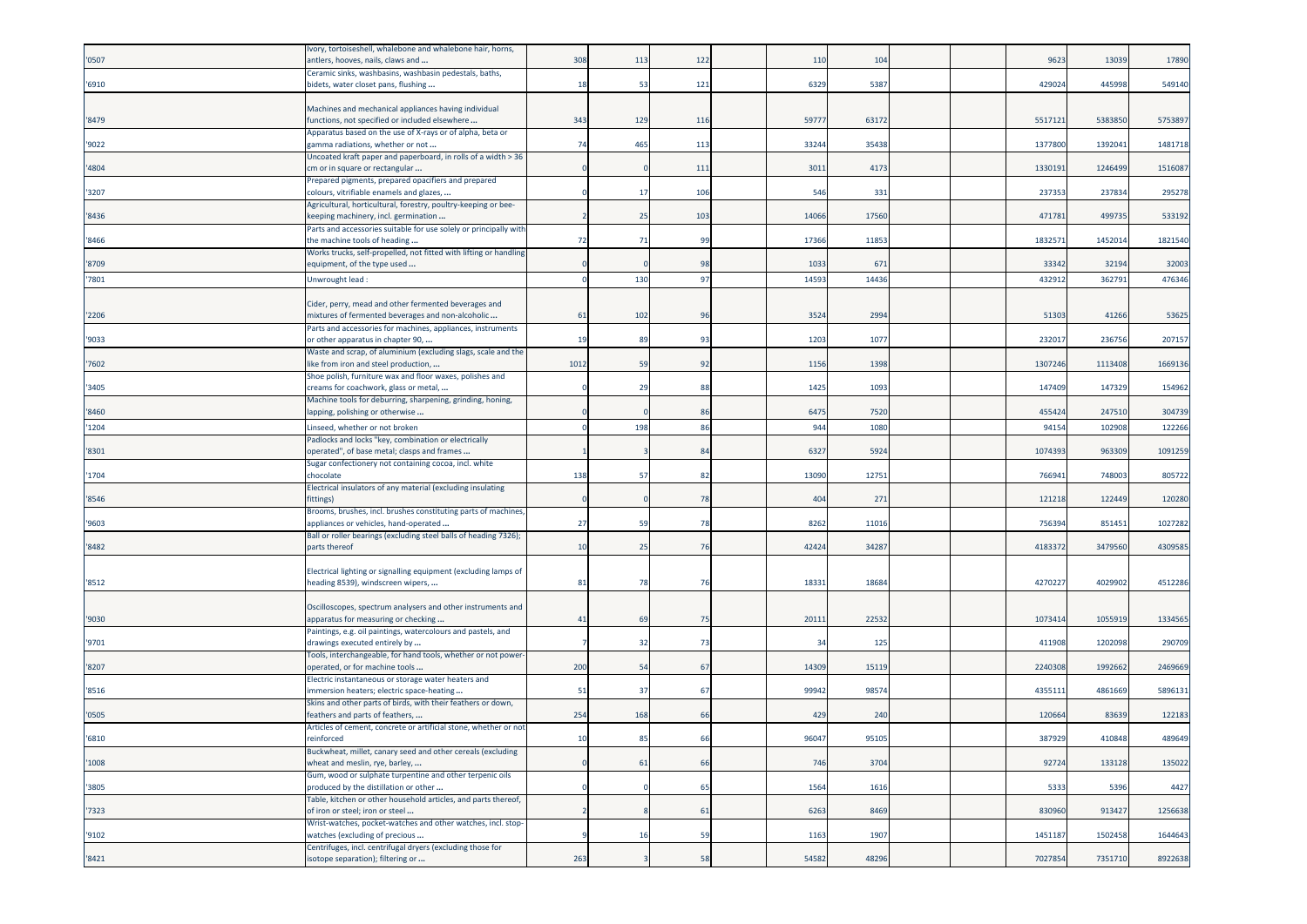| '3920 | Plates, sheets, film, foil and strip, of non-cellular plastics, not<br>reinforced, laminated,              | 535 | 705            | 58             | 17401  | 16914  |  | 338082  | 3345420 | 4060864  |
|-------|------------------------------------------------------------------------------------------------------------|-----|----------------|----------------|--------|--------|--|---------|---------|----------|
| '5407 | Woven fabrics of synthetic filament yarn, incl. monofilament<br>of >= 67 decitex and with a cross          | 14  | -25            | 58             | 31400  | 2024   |  | 47841   | 425269  | 453076   |
| '3814 | Organic composite solvents and thinners, n.e.s.; prepared<br>paint or varnish removers (excluding          |     |                | 58             | 7723   | 1320   |  | 76231   | 80341   | 102809   |
| '6112 | Track-suits, ski-suits and swimwear, knitted or crocheted                                                  |     | 12             | 57             | 5065   | 3157   |  | 436562  | 383268  | 419048   |
| '8201 | Hand tools, the following: spades, shovels, mattocks, picks,<br>hoes, forks and rakes, of base             |     |                | 56             | 547    | 692    |  | 146496  | 147409  | 196411   |
| '8467 | Tools for working in the hand, pneumatic, hydraulic or with<br>self-contained electric or non-electric     |     | 1              | 56             | 797    | 9267   |  | 2419169 | 260204  | 3055375  |
| '7611 | Reservoirs, tanks, vats and similar containers, of aluminium,<br>for any material (other than              |     |                | 55             | 31     |        |  | 1171    | 775     | 15324    |
| '6307 | Made-up articles of textile materials, incl. dress patterns,<br>n.e.s.                                     | 11  | 342            | 55             | 8707   | 20652  |  | 126490  | 8414134 | 2806472  |
| '7202 | Ferro-alloys                                                                                               |     |                | 55             | 513    | 643    |  | 169184  | 119570  | 1998688  |
| '8413 | Pumps for liquids, whether or not fitted with a measuring<br>device (excluding ceramic pumps and           | 58  | 33             | 52             | 68970  | 6829   |  | 510560  | 4561260 | 5219128  |
| '8302 | Base metal mountings, fittings and similar articles suitable for<br>furniture, doors, staircases,          |     | 82             | 52             | 33362  | 3679   |  | 278450  | 2799478 | 3263560  |
| '9004 | Spectacles, goggles and the like, corrective, protective or<br>other (excluding spectacles for             |     |                | 50             | 1549   | 149    |  | 515512  | 551423  | 538730   |
| '5309 | Woven fabrics of flax                                                                                      | 109 | 102            | 50             | 4594   | 39142  |  | 2915    | 26496   | 27711    |
| '8459 | Machine tools, incl. way-type unit head machines, for drilling,<br>boring, milling, threading              |     |                | 50             | 7359   | 900    |  | 200428  | 150094  | 152927   |
| '7503 | Waste and scrap, of nickel (excluding ingots or other similar<br>unwrought shapes, of remelted             |     |                | 48             | 36     | 35     |  | 9294    | 77023   | 108639   |
| '7612 | Casks, drums, cans, boxes and similar containers, incl. rigid or<br>collapsible tubular containers,        |     |                | 48             | 96     | 121    |  | 32650   | 356494  | 340697   |
| '3903 | Polymers of styrene, in primary forms                                                                      |     |                | 47             | 943    | 1329   |  | 123300  | 102380  | 1722036  |
| '2203 | Beer made from malt                                                                                        | 30  | 38             | 44             | 33194  | 2575   |  | 52231   | 463606  | 465486   |
| '7419 | Other articles of copper, n.e.s.                                                                           |     | 22             | 43             | 1099   | 995    |  | 26374   | 25560   | 318140   |
| '8208 | Knives and cutting blades, of base metal, for machines or for<br>nechanical appliances                     |     |                | 43             | 3373   | 3562   |  | 23832   | 23749   | 292425   |
| '6206 | Women's or girls' blouses, shirts and shirt-blouses (excluding<br>knitted or crocheted and vests)          | 245 | 197            | $\overline{4}$ | 13150  | 10052  |  | 133542  | 107627  | 105088   |
| '6110 | Jerseys, pullovers, cardigans, waistcoats and similar articles,<br>knitted or crocheted (excluding         | 85  | 75             | 42             | 23720  | 1985   |  | 472082  | 4623992 | 5484082  |
| '4823 | Paper, paperboard, cellulose wadding and webs of cellulose<br>fibres, in strips or rolls of a              |     | 1 <sup>2</sup> | 42             | 917    | 981    |  | 52171   | 52279   | 661641   |
| '6104 | Women's or girls' suits, ensembles, jackets, blazers, dresses,<br>skirts, divided skirts, trousers,        | 707 | 147            | 41             | 2882   | 21692  |  | 2984245 | 3036388 | 3761416  |
| '8539 | Electric filament or discharge lamps, incl. sealed beam lamp<br>units and ultraviolet or infra-red         | 81  | 77             | 41             | 4303   | 489    |  | 907147  | 855758  | 885882   |
| '9015 | Surveying, incl. photogrammetrical surveying, hydrographic,<br>oceanographic, hydrological, meteorological | 21  | 38             | 41             | 2928   | 3848   |  | 50556   | 462134  | 56661    |
| '9402 | Medical, surgical, dental or veterinary furniture, e.g.<br>operating tables, examination tables,           | 31  | 2 <sup>2</sup> | 37             | 10310  | 1083   |  | 25179   | 288536  | 285243   |
| '8714 | Parts and accessories for motorcycles and bicycles and for<br>carriages for disabled persons,              |     |                | 36             | 952    | 150    |  | 247822  | 270581  | 3786429  |
| '8443 | Printing machinery used for printing by means of plates,<br>cylinders and other printing components        | 218 |                | 35             | 974    | 1044   |  | 809509  | 786734  | 8426342  |
| '7311 | Containers of iron or steel, for compressed or liquefied gas<br>(excluding containers specifically         |     | 23             | 34             | 19013  | 24202  |  | 182339  | 164495  | 210332   |
| '8704 | Aotor vehicles for the transport of goods, incl. chassis<br>engine and cab                                 | 67  | 23             | 34             | 953482 | 620416 |  | 7610475 | 6714712 | 7235499  |
| '9619 | Sanitary towels (pads) and tampons, napkins and napkin<br>liners for babies, and similar articles,         |     |                | 33             | 24777  | 25455  |  | 922114  | 930405  | 933563   |
| '6114 | Special garments for professional, sporting or other purposes,<br>n.e.s., knitted or crocheted             |     | 134            | 30             | 862    | 911    |  | 1088307 | 989282  | 1106165  |
| '7310 | Tanks, casks, drums, cans, boxes and similar containers, of<br>iron or steel, for any material             | 57  | 40             | 30             | 7084   | 9291   |  | 427720  | 424372  | 517551   |
| '8542 | Electronic integrated circuits; parts thereof                                                              | 17  | 324            | 30             | 62934  | 72997  |  | 1696063 | 1326586 | 16855696 |
| '8437 | Machines for cleaning, sorting or grading seed, grain or dried<br>leguminous vegetables; machinery         |     | 2 <sup>2</sup> | 30             | 3279   | 3780   |  | 59717   | 67925   | 68295    |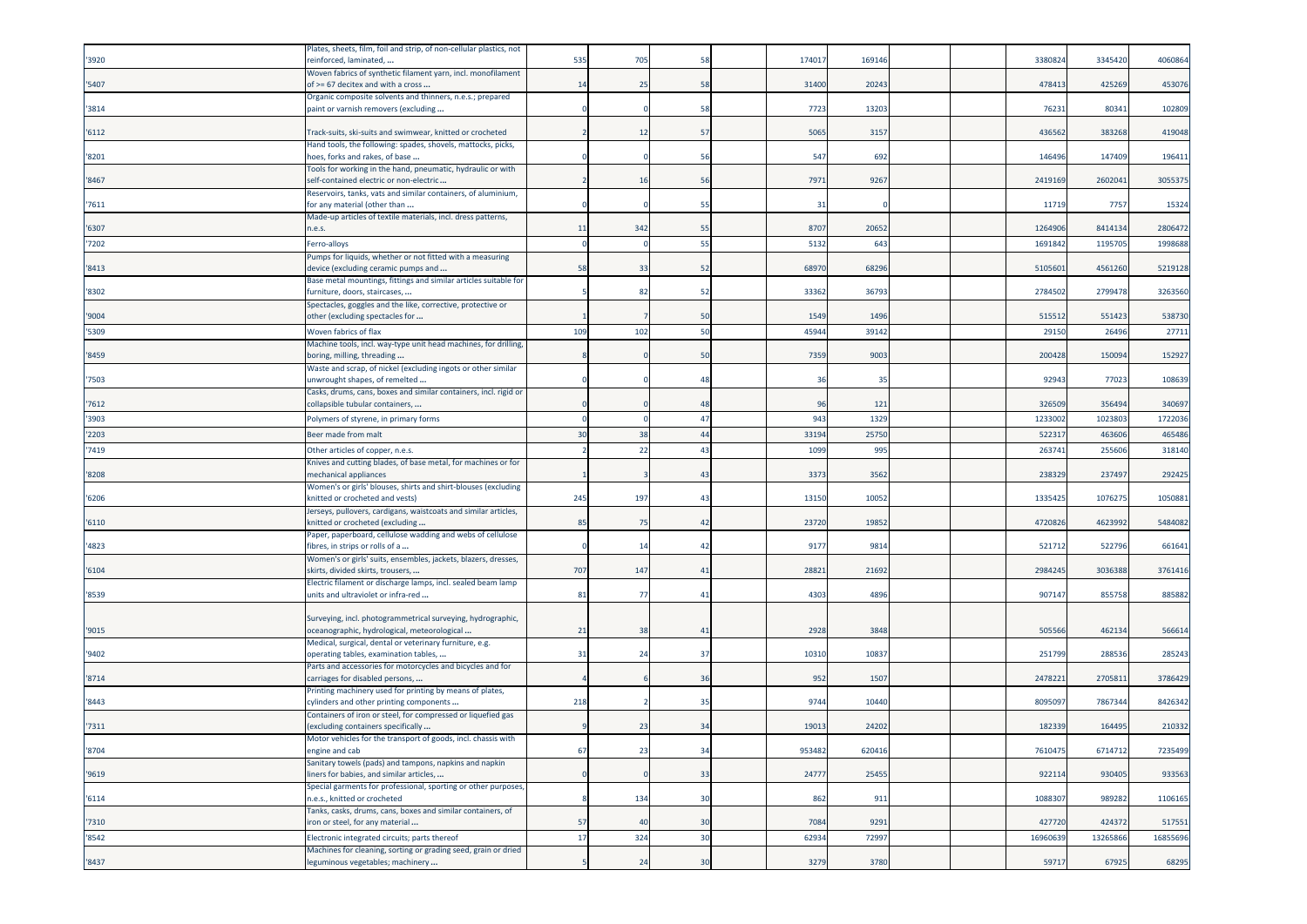|       | Jams, fruit jellies, marmalades, fruit or nut purée and fruit or                                   |    |                           |                |        |                |  |         |         |         |
|-------|----------------------------------------------------------------------------------------------------|----|---------------------------|----------------|--------|----------------|--|---------|---------|---------|
| '2007 | nut pastes, obtained by cooking,                                                                   |    | $\Delta$                  | 28             | 1495   | 2055           |  | 29565   | 31240   | 322639  |
|       | Machinery, apparatus and equipment (other than the                                                 |    |                           |                |        |                |  |         |         |         |
| '8442 | machine-tools of headings 8456 to 8465)                                                            | 27 |                           | 28             | 188    | 129            |  | 97290   | 84185   | 101303  |
| '8607 | Parts of railway or tramway locomotives or rolling stock, n.e.s.                                   |    |                           | 27             | 9681   | 9989           |  | 1860109 | 1867310 | 1803576 |
|       | Fresh strawberries, raspberries, blackberries, back, white or                                      |    |                           |                |        |                |  |         |         |         |
| '0810 | red currants, gooseberries and                                                                     | 27 | 22                        | 27             | 26460  | 1527           |  | 143145  | 162777  | 1744399 |
|       | Hydraulic brake fluids and other prepared liquids for hydraulic                                    |    |                           |                |        |                |  |         |         |         |
| '3819 | transmission not containing                                                                        |    |                           | 26             | 761    | 1416           |  | 6226    | 56411   | 68978   |
|       | Conveyor or transmission belts or belting, of vulcanised                                           |    |                           |                |        |                |  |         |         |         |
| '4010 | rubber                                                                                             |    |                           | 25             | 4264   | 4488           |  | 417969  | 381009  | 451964  |
|       | Seeds, fruits and spores, for sowing (excluding leguminous                                         |    |                           |                |        |                |  |         |         |         |
| '1209 | regetables and sweetcorn, coffee,                                                                  |    |                           | 24             | 6999   | 5598           |  | 41425   | 484433  | 497703  |
|       | Instruments and apparatus for measuring or checking the                                            |    |                           |                |        |                |  |         |         |         |
| '9026 | flow, level, pressure or other variables                                                           |    |                           | 24             | 1708   | 1650           |  | 240812  | 2137584 | 2477451 |
|       | Machines for assembling electric or electronic lamps, tubes or                                     |    |                           |                |        |                |  |         |         |         |
| '8475 | valves or flashbulbs, in glass                                                                     |    |                           | 24             | 27     | $-17$          |  | 12879   | 12646   | 189737  |
|       |                                                                                                    |    |                           |                |        |                |  |         |         |         |
|       | Lubricant preparations, incl. cutting-oil preparations, bolt or                                    |    |                           |                |        |                |  |         |         |         |
| '3403 | nut release preparations, anti-rust                                                                |    |                           | 23             | 16758  | 13966          |  | 643777  | 568604  | 653111  |
|       | Cartons, boxes, cases, bags and other packing containers, of                                       |    |                           |                |        |                |  |         |         |         |
| '4819 | paper, paperboard, cellulose wadding                                                               | 36 | 1(                        | 23             | 2483   | 2527           |  | 1581121 | 1612522 | 1783831 |
|       | Signalling glassware and optical elements of glass, not                                            |    |                           |                |        |                |  |         |         |         |
| '7014 | pptically worked (excluding clock or                                                               | 13 | 46                        | 22             | 157    | 141            |  | 8488    | 91634   | 114765  |
|       | Machinery, plant or laboratory equipment whether or not                                            |    |                           |                |        |                |  |         |         |         |
| '8419 | electrically heated (excluding furnaces,                                                           | 18 | $\overline{1}$            | 22             | 2365   | 2285           |  | 257487  | 241558  | 287656  |
| '6304 | Articles for interior furnishing, of all types of textile materials<br>excluding blankets and      | 61 | 2 <sup>2</sup>            | 22             | 5133   | 4292           |  | 207960  | 207745  | 230974  |
|       | Women's or girls' slips, petticoats, briefs, panties,                                              |    |                           |                |        |                |  |         |         |         |
| '6108 | nightdresses, pyjamas, négligés, bathrobes,                                                        | 21 | $\mathbf{1}^{\mathsf{c}}$ | 21             | 21179  | 1838           |  | 77978   | 761692  | 985939  |
|       | Baths, shower-baths, sinks, washbasins, bidets, lavatory pans                                      |    |                           |                |        |                |  |         |         |         |
| '3922 | seats and covers, flushing cisterns                                                                | 17 | $\overline{A}$            | 21             | 5912   | 615            |  | 46620   | 504179  | 587768  |
|       | Textile products and articles, for technical use, specified in                                     |    |                           |                |        |                |  |         |         |         |
| '5911 | Note 7 to chapter 59                                                                               |    | 1!                        | 21             | 4501   | 407            |  | 42321   | 43304   | 49969   |
| '4002 | Synthetic rubber and factice derived from oils, in primary<br>forms or in plates, sheets or strip; | 26 |                           | 21             | 1190   | 2554           |  | 121732  | 947393  | 1303985 |
|       |                                                                                                    |    |                           |                |        |                |  |         |         |         |
| '4016 | Articles of vulcanised rubber (excluding hard rubber), n.e.s.                                      | 31 | 25                        | 20             | 24096  | 2505           |  | 310326  | 2815752 | 3419244 |
|       | Glassware of a kind used for table, kitchen, toilet, office,                                       |    |                           |                |        |                |  |         |         |         |
| '7013 | ndoor decoration or similar purposes                                                               | 15 | 1 <sup>1</sup>            | 2 <sup>c</sup> | 1024   | 7403           |  | 55271   | 51681   | 601806  |
|       | Seeds of anis, badian, fennel, coriander, cumin or caraway;                                        |    |                           |                |        |                |  |         |         |         |
| '0909 | uniper berries                                                                                     |    |                           | 1 <sup>c</sup> | 49     | $\overline{7}$ |  | 4391    | 56567   | 65096   |
| '9021 | Orthopaedic appliances, incl. crutches, surgical belts and<br>trusses; splints and other fracture  |    |                           | 1 <sup>5</sup> | 2773   | 1870           |  | 575010  | 533899  | 612123  |
|       | Machinery for working rubber or plastics or for the                                                |    |                           |                |        |                |  |         |         |         |
| '8477 | manufacture of products from these materials,                                                      | 47 | $-36$                     | 19             | 10870  | 8378           |  | 142502  | 1258905 | 1514289 |
|       |                                                                                                    |    |                           |                |        |                |  |         |         |         |
|       | Regulating or controlling instruments and apparatus                                                |    |                           |                |        |                |  |         |         |         |
| '9032 | excluding taps, cocks and valves of heading                                                        |    | $-12$                     | 18             | 9614   | 11315          |  | 3103202 | 253077  | 2627248 |
|       | Garments made up of felt or nonwovens, whether or not                                              |    |                           |                |        |                |  |         |         |         |
| '6210 | mpregnated, coated, covered or laminated;                                                          |    |                           | 17             | 1336   | 351            |  | 87293   | 151794  | 113057  |
|       | Saddlery and harness for any animal, incl. traces, leads, knee                                     |    |                           |                |        |                |  |         |         |         |
| '4201 | pads, muzzles, saddle cloths,                                                                      |    |                           | 16             | 422    | 435            |  | 17627   | 17940   | 263192  |
| '8534 | Printed circuits                                                                                   | 26 | 10                        | 16             | 707    | 848            |  | 1981735 | 1772786 | 2264826 |
|       | Vegetables, uncooked or cooked by steaming or boiling in                                           |    |                           |                |        |                |  |         |         |         |
| '0710 | water, frozen                                                                                      | 69 | 7 <sup>0</sup>            | 16             | 4021   | 2373           |  | 62202   | 625290  | 611755  |
|       | nsecticides, rodenticides, fungicides, herbicides, anti-                                           |    |                           |                |        |                |  |         |         |         |
| '3808 | sprouting products and plant-growth                                                                | 13 | $\overline{3}$            | 15             | 106318 | 10054          |  | 162554  | 1733634 | 1710147 |
| '6109 | T-shirts, singlets and other vests, knitted or crocheted                                           | 14 |                           | 15             | 18518  | 1512           |  | 4140714 | 392739  | 4375566 |
|       |                                                                                                    |    |                           |                |        |                |  |         |         |         |
|       | norganic acids and inorganic oxygen compounds of non-                                              |    |                           |                |        |                |  |         |         |         |
| '2811 | metals (excluding hydrogen chloride "hydrochloric                                                  |    |                           | 15             | 733    | 736            |  | 312110  | 278101  | 294536  |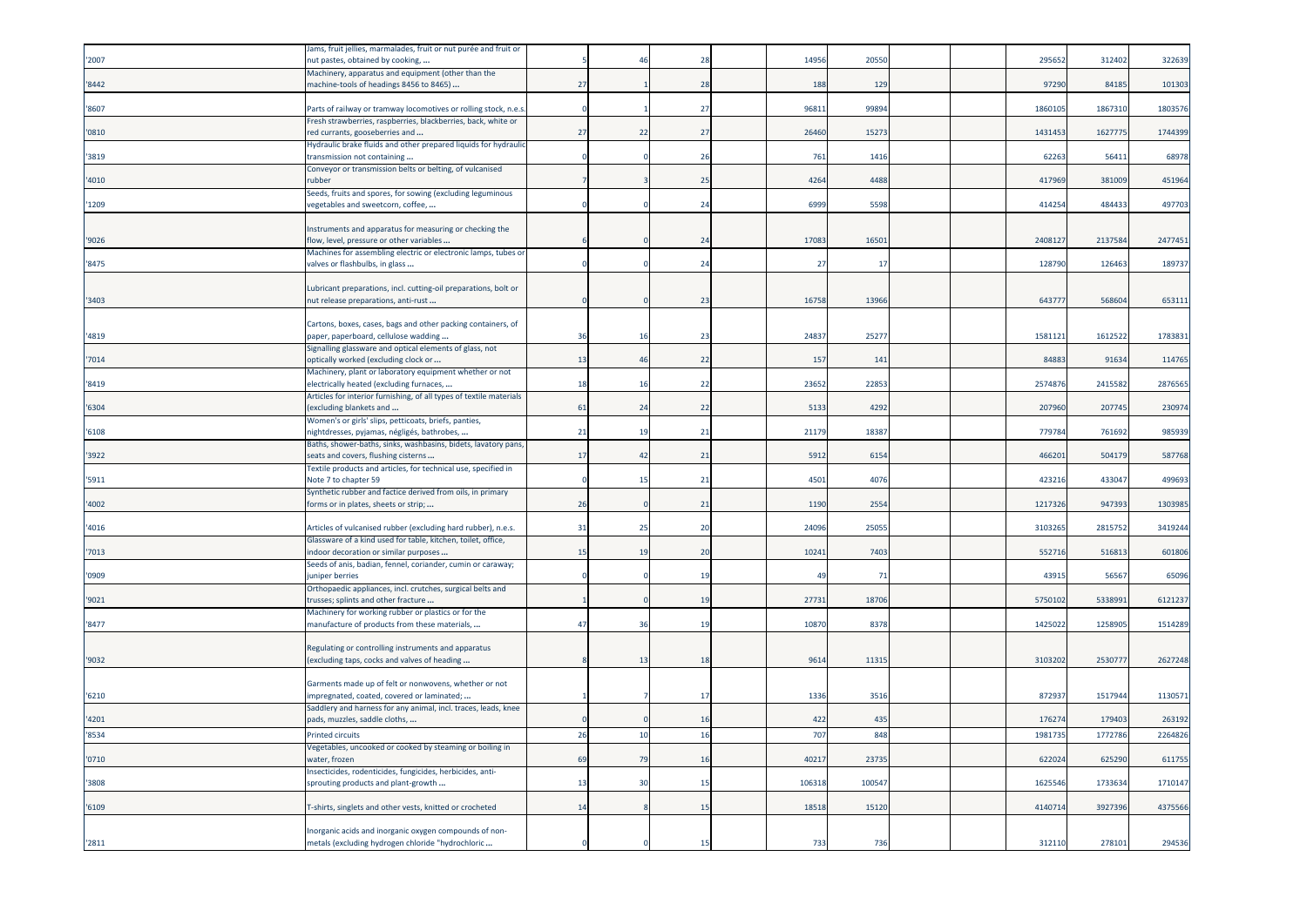|       | Twine, cordage, ropes and cables, whether or not plaited or                                               |     |                 |         |       |       |  |          |          |          |
|-------|-----------------------------------------------------------------------------------------------------------|-----|-----------------|---------|-------|-------|--|----------|----------|----------|
| '5607 | braided and whether or not impregnated,                                                                   | 59  |                 | -15     | 5567  | 5810  |  | 93119    | 99693    | 117507   |
| '8471 | Automatic data-processing machines and units thereof;<br>magnetic or optical readers, machines            | 53  | 12              | 14      | 21945 | 30706 |  | 24449696 | 27733270 | 32958773 |
|       | Plaits and similar products of plaiting materials, whether or                                             |     |                 |         |       |       |  |          |          |          |
| '4601 | not assembled into strips; plaiting<br>Calendering or other rolling machines (other than for metals       | 22  | 1 <sup>2</sup>  | 14      | 75    | 242   |  | 17032    | 20642    | 29385    |
| '8420 | or glass) and cylinders therefor;                                                                         | 41  | -32             | -13     | 414   | 275   |  | 5051     | 43068    | 63060    |
| '9207 | Musical instruments, the sound of which is produced, or must<br>be amplified, electrically, e.g.          |     |                 | 13      | 48    | 176   |  | 317945   | 35987    | 407690   |
|       | Cigars, cheroots, cigarillos and cigarettes of tobacco or of                                              |     |                 |         |       |       |  |          |          |          |
| 2402  | tobacco substitutes<br>Parts and accessories (other than covers, carrying cases and                       | 13  | -14             | -13     |       |       |  | 143310   | 166668   | 1810167  |
| 8473  | the like) suitable for use solely                                                                         |     |                 | -13     | 1832  | 2130  |  | 524312   | 560127   | 5589991  |
| '8409 | Parts suitable for use solely or principally with internal<br>combustion piston engine of heading         | 89  | 92              | 13      | 41801 | 43972 |  | 6738956  | 5574027  | 6553807  |
| '8506 | Primary cells and primary batteries, electrical; parts thereof<br>(excluding spent)                       |     |                 | 13      | 721   | 655   |  | 563901   | 566739   | 620840   |
|       | Machinery for making up paper pulp, paper or paperboard,                                                  |     |                 |         |       |       |  |          |          |          |
| 8441  | incl. cutting machines of all kinds,<br>Machinery, not specified or included elsewhere in this            |     |                 | 12      | 899   | 1384  |  | 35481    | 344439   | 411505   |
| '8438 | chapter, for the industrial preparation                                                                   |     | $\overline{12}$ | 12      | 1656  | 18408 |  | 55248    | 562966   | 587290   |
| '8501 | Electric motors and generators (excluding generating sets)                                                | 53  | 192             | 12      | 3507  | 3986  |  | 569335   | 538868   | 6358288  |
| '5505 | Waste of man-made staple fibres, incl. noils, yarn waste and<br>garnetted stock                           |     |                 | 12      | 641   | 944   |  | 41653    | 29433    | 38241    |
|       | Men's or boys' suits, ensembles, jackets, blazers, trousers, bib                                          |     | 29              | -12     | 9564  | 5557  |  | 37313    | 410971   | 550351   |
| '6103 | and brace overalls, breeches<br>Beauty or make-up preparations and preparations for the                   |     |                 |         |       |       |  |          |          |          |
| '3304 | care of the skin, incl. sunscreen or<br>Reservoirs, tanks, vats and similar containers, of iron or steel, | 13  |                 | 12      | 67034 | 69250 |  | 2603911  | 2247672  | 2582503  |
| 7309  | for any material "other than                                                                              |     | 102             | 12      | 4904  | 5288  |  | 194402   | 172678   | 190657   |
| '7324 | Sanitary ware, and parts thereof, of iron or steel (excluding<br>cans, boxes and similar containers       |     |                 | 12      | 2692  | 2819  |  | 188728   | 203840   | 222665   |
| 7004  | Sheets of glass, drawn or blown, whether or not having an<br>absorbent, reflecting or non-reflecting      |     |                 | -11     | 261   | 173   |  | 5445     | 2681     | 4722     |
|       | Men's or boys' suits, ensembles, jackets, blazers, trousers, bib                                          |     |                 |         |       |       |  |          |          |          |
| 6203  | and brace overalls, breeches<br>Electric, incl. electrically heated gas, laser or other light or          |     | 18              | -11     | 4685  | 43792 |  | 4786938  | 4259651  | 4411583  |
| '8515 | photon beam, ultrasonic, electron                                                                         | 34  | 10              | -11     | 2982  | 4913  |  | 60493    | 610094   | 703754   |
| '6208 | Women's or girls' singlets and other vests, slips, petticoats,<br>briefs, panties, nightdresses,          |     |                 | 11      | 1037  | 1027  |  | 107410   | 115718   | 145925   |
| '9704 | Postage or revenue stamps, stamp-postmarks, first-day<br>covers, postal stationery, stamped paper         | 13  | -13             | $-11$   |       |       |  | 12739    | 9981     | 28590    |
|       | Nails, tacks, drawing pins, staples and similar articles, of                                              |     |                 |         |       |       |  |          |          |          |
| 7415  | copper or with shafts of iron                                                                             | 10  |                 | $_{11}$ | 396   | 324   |  | 10787    | 10625    | 137953   |
| '8205 | Hand tools, incl. glaziers' diamonds, of base metal, n.e.s.;<br>blowlamps and the like; vices,            |     |                 | 10      | 768   | 8697  |  | 59489    | 58659    | 705325   |
| '8513 | Portable electric lamps designed to function by their own<br>source of energy, e.g. dry batteries,        |     |                 | 10      | 631   | 880   |  | 183685   | 178358   | 221542   |
|       |                                                                                                           |     |                 |         |       |       |  |          |          |          |
| '8415 | Air conditioning machines comprising a motor-driven fan and<br>elements for changing the temperature      | 10  |                 | -10     | 7570  | 9295  |  | 2164632  | 219235   | 2277372  |
| 7608  | Aluminium tubes and pipes (excluding hollow profiles)                                                     |     | 1               | 10      | 236   | 287   |  | 24390    | 211568   | 270850   |
| '6211 | Tracksuits, ski suits, swimwear and other garments, n.e.s.<br>(excluding knitted or crocheted)            | 157 | 138             | 10      | 10144 | 9195  |  | 655844   | 583775   | 588147   |
|       | Felt, whether or not impregnated, coated, covered or                                                      |     |                 |         |       |       |  |          |          |          |
| '5602 | laminated, n.e.s.<br>Machines and apparatus of a kind used solely or principally                          |     |                 | 10      | 4089  | 6007  |  | 65949    | 59451    | 64065    |
| '8486 | for the manufacture of semiconductor                                                                      | 39  | 1406            | 10      | 3415  | 5308  |  | 1173229  | 1281011  | 1984735  |
| '9703 | Original sculptures and statuary, in any material                                                         | 25  |                 |         | 266   | 64    |  | 74599    | 5987     | 98446    |
| '4911 | Printed matter, incl. printed pictures and photographs, n.e.s.                                            |     |                 |         | 4169  | 5050  |  | 782159   | 66957    | 694093   |
| '9209 | Parts and accessories for musical instruments, e.g.<br>mechanisms for musical boxes, cards, discs         |     |                 |         | 161   | 190   |  | 154670   | 159029   | 166105   |
|       | Glaziers' putty, grafting putty, resin cements, caulking                                                  |     |                 |         |       |       |  |          |          |          |
| '3214 | compounds and other mastics; painters'                                                                    |     |                 |         | 24720 | 22427 |  | 545624   | 536820   | 633526   |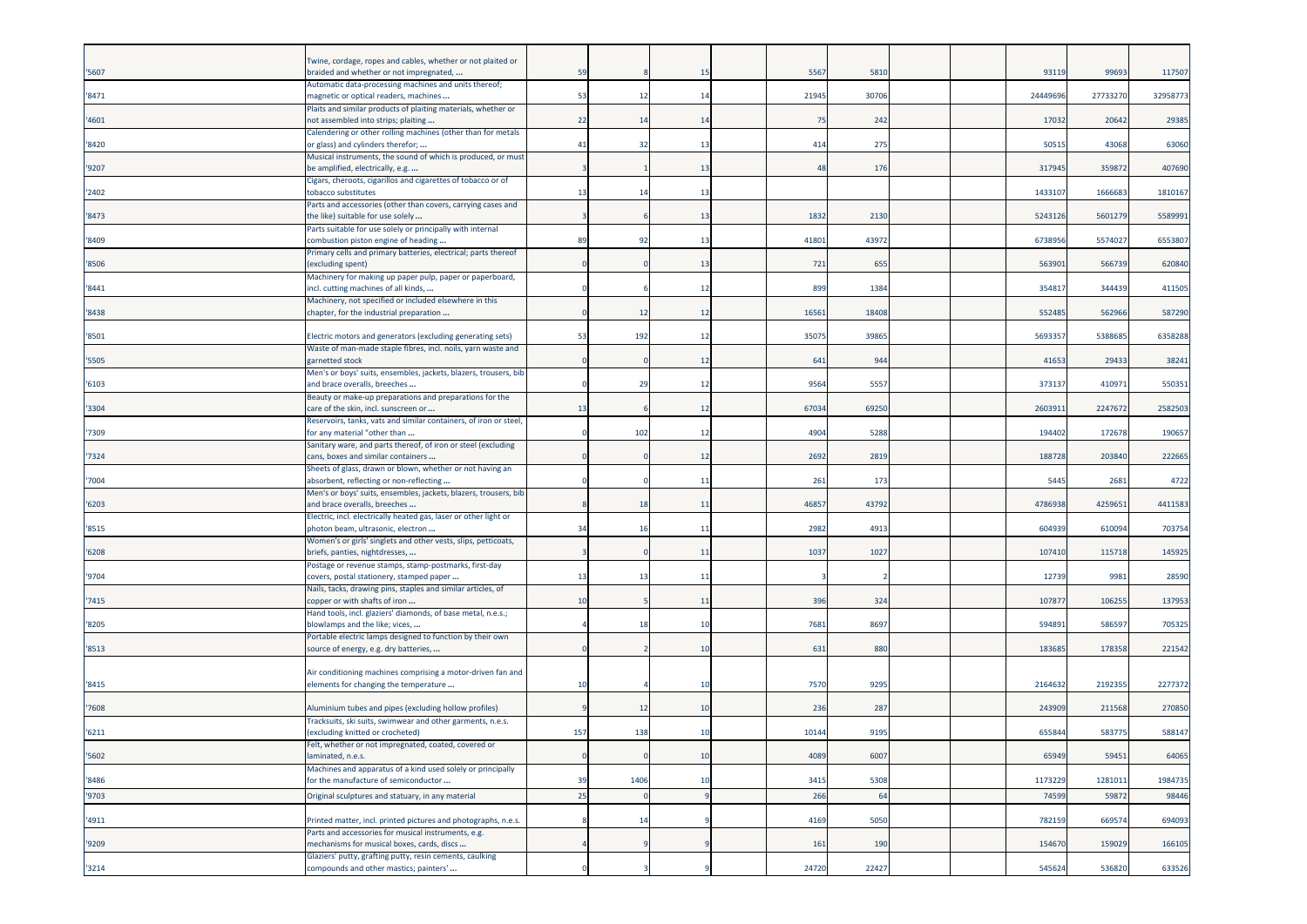| '2516 | Granite, porphyry, basalt, sandstone and other monumental<br>or building stone, whether or not          |      |                |  | 110    | 4 <sup>c</sup> |  | 35528   | 32975    | 33346    |
|-------|---------------------------------------------------------------------------------------------------------|------|----------------|--|--------|----------------|--|---------|----------|----------|
| '6115 | Pantyhose, tights, stockings, socks and other hosiery, incl.                                            |      |                |  | 101253 | 79399          |  | 1074860 | 1039854  | 1171237  |
| '1404 | graduated compression hosiery<br>/egetable products, n.e.s.                                             | 14   |                |  | 262    | 142            |  | 3573    | 30052    | 28467    |
|       | Motorcycles, incl. mopeds, and cycles fitted with an auxiliary                                          |      |                |  |        |                |  |         |          |          |
| '8711 | motor, with or without side-cars;                                                                       |      | 10             |  | 8163   | 14064          |  | 231152  | 2598388  | 3161219  |
| '8423 | Weighing machinery, incl. weight-operated counting or<br>checking machines (excluding balances          | 24   |                |  | 1560   | 2134           |  | 242035  | 270253   | 314804   |
| '5806 | Narrow woven fabrics of textile materials, with a width of <=<br>30 cm (excluding labels, badges        | 12   | 12             |  | 10144  | 9394           |  | 105753  | 101883   | 114941   |
|       | Fruit juices, incl. grape must, and vegetable juices,                                                   |      |                |  |        |                |  |         |          |          |
| '2009 | unfermented, not containing added spirit,                                                               |      | 15             |  | 11697  | 8740           |  | 1412167 | 139565   | 1336201  |
| '3002 | Human blood; animal blood prepared for therapeutic,<br>prophylactic or diagnostic uses; antisera        |      |                |  | 13253  | 20105          |  | 2309006 | 27444671 | 40131826 |
| '9504 | Video game consoles and machines, articles for funfair, table<br>or parlour games, incl. pintables,     | 74   | 19             |  | 5651   | 7826           |  | 264925  | 2818098  | 3457753  |
|       | Trailers and semi-trailers; other vehicles, not mechanically                                            |      |                |  |        |                |  |         |          |          |
| '8716 | propelled (excluding railway and<br>Electrical ignition or starting equipment of a kind used for        | 82   | 18             |  | 52243  | 35109          |  | 259484  | 2418056  | 3144827  |
| '8511 | spark-ignition or compression-ignition                                                                  |      |                |  | 36430  | 34731          |  | 2003245 | 191631   | 2030172  |
| '3823 | Industrial monocarboxylic fatty acids; acid oils from refining;<br>ndustrial fatty alcohols             |      |                |  | 570    | 947            |  | 51407   | 522740   | 725679   |
| '9028 | Gas, liquid or electricity supply or production meters, incl.<br>calibrating meters therefor            |      | 13             |  | 13348  | 11753          |  | 39456   | 33797    | 398655   |
| '5301 | Flax, raw or processed, but not spun; flax tow and waste, incl.<br>yarn waste and garnetted stock       |      |                |  | 22759  | 2157           |  | 3587    | 3587     | 3423     |
| '3824 | Prepared binders for foundry moulds or cores; chemical<br>products and preparations for the chemical    | 293  | 32             |  | 19881  | 17508          |  | 2964935 | 2742908  | 3211022  |
| '4413 | Metallised wood and other densified wood in blocks, plates,<br>strips or profile shapes                 |      |                |  |        | 36             |  | 17452   | 22949    | 34915    |
| '5208 | Woven fabrics of cotton, containing >= 85% cotton by weight<br>and weighing $\leq$ 200 g/m <sup>2</sup> |      |                |  | 16831  | 15363          |  | 23889   | 21539    | 211370   |
|       |                                                                                                         |      |                |  |        |                |  |         |          |          |
| '9025 | Hydrometers, areometers and similar floating instruments,<br>hermometers, pyrometers, barometers,       | 45   | $\overline{4}$ |  | 6622   | 4798           |  | 55860   | 644913   | 791815   |
| '3504 | Peptones and their derivatives; other protein substances and<br>their derivatives, n.e.s.; hide         |      |                |  | 153    | 632            |  | 25067   | 275826   | 321023   |
|       | Trunks, suitcases, vanity cases, executive-cases, briefcases,                                           |      |                |  |        |                |  |         |          |          |
| '4202 | school satchels, spectacle cases,<br>Harvesting or threshing machinery, incl. straw or fodder           | 38   |                |  | 18078  | 15768          |  | 376079  | 3217829  | 3467225  |
| '8433 | balers; grass or hay mowers; machines<br>Pebbles, gravel, broken or crushed stone, for concrete         |      | 53             |  | 140938 | 16337          |  | 1855382 | 185555   | 2296515  |
| '2517 | aggregates, for road metalling or for                                                                   |      |                |  | 7101   | 47904          |  | 294433  | 247858   | 280389   |
| '3902 | Polymers of propylene or of other olefins, in primary forms                                             | 29   | 22             |  | 4445   | 2300           |  | 298373  | 250805   | 3724491  |
| '2933 | Heterocyclic compounds with nitrogen hetero-atom[s] only                                                | 1077 | 367            |  | 24173  | 8905           |  | 1672620 | 1645655  | 12407579 |
| '7607 | Aluminium foil, "whether or not printed or backed with<br>paper, paperboard, plastics or similar        |      |                |  | 1652   | 1996           |  | 84808   | 847609   | 918638   |
| '3919 | Self-adhesive plates, sheets, film, foil, tape, strip and other<br>flat shapes, of plastics, whether    |      | 16             |  | 8404   | 8790           |  | 1260580 | 125329   | 1514928  |
| '3924 | Tableware, kitchenware, other household articles and toilet<br>articles, of plastics (excluding         |      |                |  | 14022  | 15740          |  | 1048151 | 1151717  | 1223887  |
| 7008  | Multiple-walled insulating units of glass                                                               |      |                |  | 2144   | 2433           |  | 47481   | 48793    | 53062    |
|       | Albumins, incl. concentrates of two or more whey proteins                                               |      |                |  |        |                |  |         |          |          |
| '3502 | containing by weight > 80% whey proteins,                                                               |      |                |  | 1438   | 790            |  | 122516  | 118495   | 143650   |
| '8465 | Machine tools, incl. machines for nailing, stapling, glueing or<br>otherwise assembling, for working    |      |                |  | 7611   | 8591           |  | 447266  | 519047   | 569381   |
| '8505 | Electromagnets (excluding magnets for medical use);<br>permanent magnets and articles intended          | 73   | 70             |  | 1373   | 1456           |  | 941739  | 904102   | 1178672  |
|       | Revolution counters, production counters, taximeters,                                                   |      |                |  |        |                |  |         |          |          |
| '9029 | milometers, pedometers and the like (excluding                                                          | 30   |                |  | 2490   | 2692           |  | 1329622 | 1212449  | 1204288  |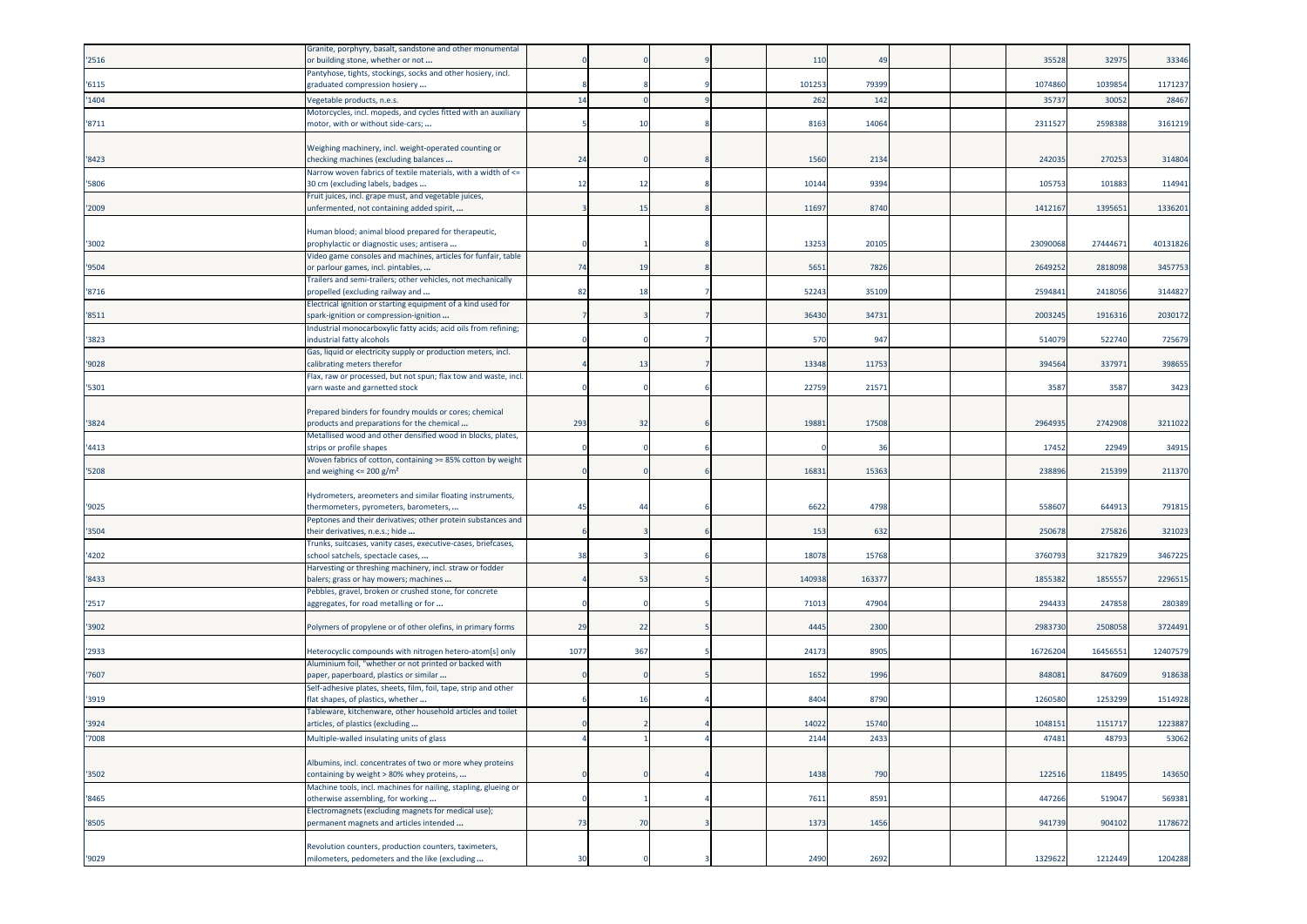|       | Casks, barrels, vats, tubs and other coopers' products parts                                         |          |    |  |        |       |  |         |         |         |
|-------|------------------------------------------------------------------------------------------------------|----------|----|--|--------|-------|--|---------|---------|---------|
| '4416 | thereof, of wood, incl. staves                                                                       |          |    |  | 34     | 131   |  | 9114    | 9323    | 11211   |
|       | Thermionic, cold cathode or photo-cathode valves and tubes,                                          |          |    |  |        |       |  |         |         |         |
| '8540 | e.g. vacuum or vapour or gas filled                                                                  |          |    |  | 1811   | 357   |  | 11530   | 105133  | 136530  |
|       | Woven fabrics of cotton, containing predominantly, but <                                             |          |    |  |        |       |  |         |         |         |
| '5210 | 85% cotton by weight, mixed principally                                                              |          |    |  | 1173   | 954   |  | 29228   | 21322   | 23218   |
|       | Millstones, grindstones, grinding wheels and the like, without                                       |          |    |  |        |       |  |         |         |         |
| '6804 | frameworks, for milling, grinding,                                                                   |          |    |  | 2683   | 3029  |  | 41520   | 390598  | 445289  |
|       | Springs and leaves for springs, of iron or steel (excluding clock                                    |          |    |  |        |       |  |         |         |         |
| '7320 | and watch springs, springs                                                                           |          |    |  | 11726  | 10958 |  | 575118  | 505159  | 634249  |
| '7222 | Other bars and rods of stainless steel; angles, shapes and<br>sections of stainless steel, n.e.s.    |          | 10 |  | 1448   | 2496  |  | 84115   | 711498  | 1058344 |
|       | Spark-ignition reciprocating or rotary internal combustion                                           |          |    |  |        |       |  |         |         |         |
| '8407 | piston engine                                                                                        |          |    |  | 5262   | 4298  |  | 393085  | 2929492 | 3019509 |
|       |                                                                                                      |          |    |  |        |       |  |         |         |         |
|       | Machinery parts, n.e.s. in chapter 84 (excluding parts                                               |          |    |  |        |       |  |         |         |         |
| '8487 | containing electrical connectors, insulators,                                                        |          | 43 |  | 168    | 182   |  | 57614   | 509878  | 660246  |
|       | Mechano-therapy appliances; massage apparatus;                                                       |          |    |  |        |       |  |         |         |         |
| '9019 | psychological aptitude-testing apparatus; ozone                                                      |          |    |  | 1726   | 8410  |  | 78738   | 116412  | 1257303 |
| '4821 | Paper or paperboard labels of all kinds, whether or not<br>printed                                   |          |    |  | 14166  | 14096 |  | 31170   | 30473   | 303815  |
|       |                                                                                                      |          |    |  |        |       |  |         |         |         |
|       | Plates, sheets and strip, of aluminium, of a thickness of > 0,2                                      |          |    |  |        |       |  |         |         |         |
| '7606 | mm (excluding expanded plates,                                                                       |          |    |  | 1783   | 1744  |  | 2958648 | 249952  | 3495831 |
|       | Titanium and articles thereof, n.e.s.; titanium waste and scrap                                      |          |    |  |        |       |  |         |         |         |
| '8108 | excluding ash and residues                                                                           | 44       |    |  | 305    | 391   |  | 747149  | 526458  | 448633  |
|       | Radar apparatus, radio navigational aid apparatus and radio                                          |          |    |  |        |       |  |         |         |         |
| '8526 | remote control apparatus                                                                             | 40       |    |  | 5756   | 5950  |  | 2185508 | 1443789 | 1401497 |
|       |                                                                                                      |          |    |  |        |       |  |         |         |         |
|       | Monitors and projectors, not incorporating television                                                |          |    |  |        |       |  |         |         |         |
| '8528 | reception apparatus; reception apparatus                                                             |          |    |  | 132137 | 16121 |  | 5916660 | 611087  | 7098118 |
| '1004 | Oats                                                                                                 |          |    |  | 1585   | 182   |  | 12199   | 149413  | 151864  |
|       | Other raw hides and skins, fresh, or salted, dried, limed,                                           |          |    |  |        |       |  |         |         |         |
| '4103 | pickled or otherwise preserved,                                                                      |          |    |  |        |       |  | 3977    | 37621   | 32203   |
| '6101 | Men's or boys' overcoats, car coats, capes, cloaks, anoraks,<br>incl. ski jackets, windcheaters,     | 11       |    |  | 836    | 609   |  | 223425  | 234541  | 327679  |
|       |                                                                                                      |          |    |  |        |       |  |         |         |         |
| '6914 | Ceramic articles, n.e.s.                                                                             |          |    |  | 396    | 676   |  | 6802    | 79405   | 94148   |
| '6102 | Women's or girls' overcoats, car coats, capes, cloaks, anoraks,<br>ncl. ski jackets, windcheaters,   | 14       |    |  | 2875   | 2120  |  | 62497   | 58383   | 666528  |
|       | Electrical capacitors, fixed, variable or adjustable "pre-set";                                      |          |    |  |        |       |  |         |         |         |
| '8532 | parts thereof                                                                                        |          |    |  | 7036   | 8543  |  | 246581  | 197506  | 2769116 |
|       | Producer gas or water gas generators, with or without their                                          |          |    |  |        |       |  |         |         |         |
| '8405 | purifiers; acetylene gas generators                                                                  |          |    |  | 166    | 182   |  | 9045    | 10523   | 12802   |
|       | Festival, carnival or other entertainment articles, incl.                                            |          |    |  |        |       |  |         |         |         |
| '9505 | conjuring tricks and novelty jokes,                                                                  |          |    |  | 4645   | 5255  |  | 271883  | 263724  | 293647  |
|       | Clock and watch cases and parts thereof, n.e.s. (excluding for                                       |          |    |  |        |       |  |         |         |         |
| '9112 | wrist-watches, pocket-watches                                                                        |          |    |  | 17     | 15    |  | 2016    | 1265    | 1964    |
| '7104 | Precious and semi-precious stones, synthetic or<br>reconstructed, whether or not worked or graded    |          |    |  |        |       |  | 40549   | 29476   | 39432   |
|       | Plates, sticks, tips and the like for tools, unmounted, of                                           |          |    |  |        |       |  |         |         |         |
| '8209 | sintered metal carbides or cermets                                                                   |          |    |  | 1360   | 2150  |  | 78839   | 64675   | 861287  |
| '4908 | <b>Transfers "decalcomanias"</b>                                                                     |          |    |  | 1676   | 1623  |  | 3551    | 33260   | 43364   |
|       |                                                                                                      |          |    |  |        |       |  |         |         |         |
|       | Electrical resistors, incl. rheostats and potentiometers                                             |          |    |  |        |       |  |         |         |         |
| '8533 | excluding heating resistors); parts                                                                  |          |    |  | 2408   | 2444  |  | 1084549 | 98675   | 1232416 |
|       | Files, rasps, pliers, incl. cutting pliers, pincers and tweezers for                                 |          |    |  |        |       |  |         |         |         |
| '8203 | non-medical use, metal-cutting                                                                       |          | 13 |  | 812    | 1019  |  | 177086  | 183018  | 222855  |
| '7020 | Articles of glass, n.e.s.                                                                            | $\Omega$ |    |  | 1662   | 1169  |  | 261817  | 252831  | 365443  |
|       |                                                                                                      |          |    |  |        |       |  |         |         |         |
|       | Cinematographic cameras and projectors, whether or not                                               |          |    |  |        |       |  |         |         |         |
| '9007 | incorporating sound recording or reproducing                                                         |          |    |  | 27     |       |  | 25874   | 24329   | 33892   |
|       |                                                                                                      |          |    |  |        |       |  |         |         |         |
|       | Photographic plates and film, exposed and developed<br>(excluding products made of paper, paperboard |          |    |  | 46     | 13    |  | 26953   | 25385   | 27442   |
| '3705 | Textile-covered rubber thread and cord; textile yarn, strip and                                      |          |    |  |        |       |  |         |         |         |
| '5604 | the like of heading 5404 and                                                                         |          |    |  | 1684   | 1998  |  | 18527   | 17980   | 16944   |
|       | Men's or boys' shirts (excluding knitted or crocheted,                                               |          |    |  |        |       |  |         |         |         |
| '6205 | nightshirts, singlets and other vests)                                                               | 159      | 43 |  | 7931   | 4911  |  | 1042091 | 846483  | 756544  |
|       |                                                                                                      |          |    |  |        |       |  |         |         |         |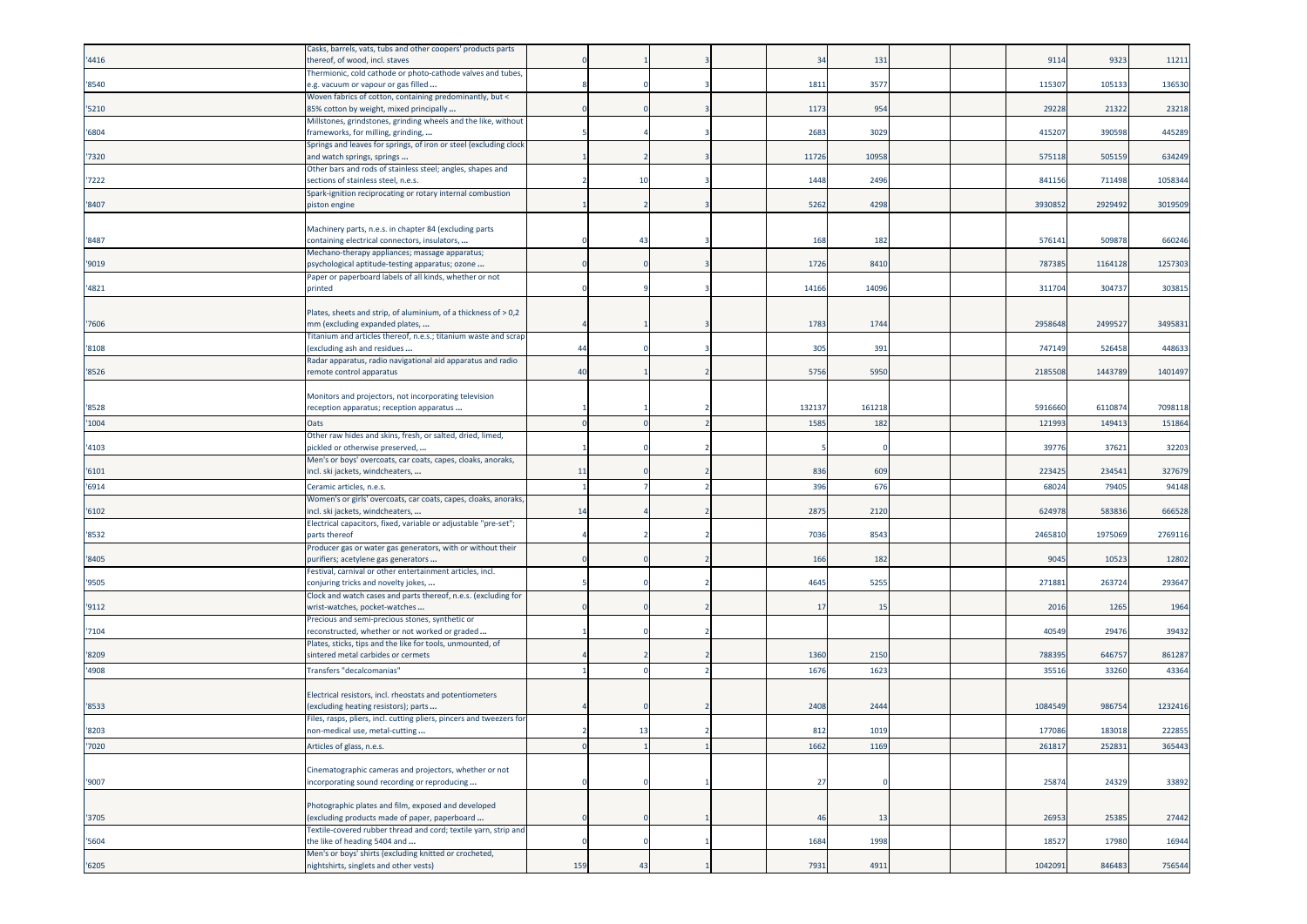| '3005  | Wadding, gauze, bandages and the like, e.g. dressings,<br>adhesive plasters, poultices, impregnated      |     |     |  | 1393  | 989   |  | 943741 | 951510  | 968075  |
|--------|----------------------------------------------------------------------------------------------------------|-----|-----|--|-------|-------|--|--------|---------|---------|
|        | Discs, tapes, solid-state non-volatile storage devices, "smart                                           |     |     |  |       |       |  |        |         |         |
| '8523  | cards" and other media for the                                                                           |     |     |  | 12778 | 6890  |  | 313623 | 2875691 | 3031649 |
|        | Hand-operated spanners and wrenches, incl. torque meter                                                  |     |     |  |       |       |  |        |         |         |
| '8204  | wrenches (excluding tap wrenches),                                                                       | 11  |     |  | 3674  | 3376  |  | 25658  | 252806  | 327652  |
|        | Polymers of vinyl acetate or of other vinyl esters, in primary                                           |     |     |  |       |       |  |        |         |         |
| '3905  | forms; other vinyl polymers,<br>Machine tools, incl. presses, for working metal by forging,              |     |     |  | 416   | 543   |  | 39358  | 373276  | 453109  |
| '8462  | hammering or die-stamping; machine                                                                       | 257 | 13  |  | 7941  | 6343  |  | 45881  | 357493  | 392942  |
|        |                                                                                                          |     |     |  |       |       |  |        |         |         |
| '3307  | Shaving preparations, incl. pre-shave and aftershave<br>products, personal deodorants, bath and          |     |     |  | 7765  | 8612  |  | 76431  | 776261  | 842124  |
|        | Woven fabrics of cotton, containing predominantly, but <                                                 |     |     |  |       |       |  |        |         |         |
| '5211  | 85% cotton by weight, mixed principally                                                                  |     |     |  | 10099 | 8848  |  | 77006  | 60406   | 74980   |
|        | Organic surface-active agents (excluding soap); surface-active                                           |     |     |  |       |       |  |        |         |         |
| '3402  | preparations, washing preparations,                                                                      |     |     |  | 23144 | 28682 |  | 253910 | 246600  | 2614858 |
| '8468  | Machinery and apparatus for soldering, brazing or welding,<br>whether or not capable of cutting          |     |     |  | 123   | 130   |  | 4830   | 52723   | 59213   |
| '0702  | Tomatoes, fresh or chilled                                                                               |     |     |  | 60443 | 40141 |  | 142677 | 155966  | 1685740 |
|        | Shawls, scarves, mufflers, mantillas, veils and similar articles                                         |     |     |  |       |       |  |        |         |         |
| '6214  | (excluding knitted or crocheted)                                                                         |     |     |  | 653   | 533   |  | 234259 | 207647  | 182974  |
|        | Parts of footwear, incl. uppers whether or not attached to                                               |     |     |  |       |       |  |        |         |         |
| '6406' | soles other than outer soles; removable                                                                  |     |     |  | 17147 | 19135 |  | 461435 | 386453  | 462730  |
|        | Hat-forms, hat bodies and hoods of felt, neither blocked to                                              |     |     |  |       |       |  |        |         |         |
| '6501  | shape nor with made brims; plateaux<br>Hat-shapes, plaited or made by assembling strips of any           |     |     |  | 31    | 22    |  | 743    | 452     | 195     |
| '6502  | material (excluding blocked to shape,                                                                    |     |     |  |       |       |  | 344    | 208     | 152     |
|        |                                                                                                          |     |     |  |       |       |  |        |         |         |
| '6809  | Articles of plaster or of compositions based on plaster<br>(excluding plaster bandages for straightening |     |     |  | 2249  | 4224  |  | 43786  | 50856   | 52691   |
|        | Bricks, blocks, tiles and other ceramic goods of siliceous fossil                                        |     |     |  |       |       |  |        |         |         |
| '6901  | meals, e.g. kieselguhr, tripolite                                                                        |     |     |  |       |       |  | 6367   | 7881    | 8591    |
| '7015  | Clock or watch glasses and similar glasses, glasses for non-<br>corrective or corrective spectacles,     |     |     |  | 191   | 446   |  | 3727   | 3168    | 5041    |
|        | Flat-rolled products of iron or non-alloy steel, of a width of <                                         |     |     |  |       |       |  |        |         |         |
| '7212  | 600 mm, hot-rolled or cold-rolled<br>Chain and parts thereof, or iron or steel (excluding watch          |     |     |  | 300   | 125   |  | 458346 | 38245   | 572714  |
| '7315  | chains, necklace chains and the                                                                          | 11  | -11 |  | 6639  | 4107  |  | 30020  | 282863  | 393327  |
|        | Plates, sheets and strip, of copper, of a thickness of > 0,15                                            |     |     |  |       |       |  |        |         |         |
| '7409  | mm (excluding expanded sheet<br>Sheet piling of iron or steel, whether or not drilled, punched           |     |     |  | 609   | 377   |  | 33520  | 320159  | 569065  |
| '7301  | or made from assembled elements;                                                                         |     |     |  | 845   | 35    |  | 13135  | 104980  | 152533  |
|        | Antimony and articles thereof, n.e.s.; antimony waste and                                                |     |     |  |       |       |  |        |         |         |
| '8110  | scrap (excluding ash and residues<br>Stoppers, caps and lids, incl. crown corks, screw caps and          |     |     |  |       |       |  | 2023   | 1527    | 3322    |
| '8309  | pouring stoppers, capsules for bottles,                                                                  |     |     |  | 26354 | 3276  |  | 356835 | 407348  | 480902  |
|        | Wire, rods, tubes, plates, electrodes and similar products, of                                           |     |     |  |       |       |  |        |         |         |
| '8311  | base metal or of metal carbides,<br>Steam or other vapour generating boilers (excluding central          |     |     |  | 3853  | 46469 |  | 83769  | 63681   | 79489   |
| '8402  | neating hot water boilers capable                                                                        |     |     |  | 844   | 620   |  | 4015   | 3967    | 66043   |
|        | Table, kitchen or other household articles, sanitary ware, and                                           |     |     |  |       |       |  |        |         |         |
| '7418  | parts thereof, of copper; pot<br>Powder and flakes, of aluminium (excluding pellets of                   |     |     |  | 178   | 132   |  | 8059   | 75197   | 89331   |
| '7603  | aluminium, and spangles)                                                                                 |     |     |  | 125   | 217   |  | 86073  | 75030   | 117370  |
| '7904  | Zinc bars, rods, profiles and wire, n.e.s.                                                               |     |     |  | 502   | 255   |  | 7106   | 3910    | 6040    |
| '7907  | Articles of zinc, n.e.s.                                                                                 |     |     |  | 118   | 96    |  | 16285  | 145433  | 173581  |
| '8002  | Fin waste and scrap (excluding ash and residues from the<br>manufacture of tin of heading 2620,          |     |     |  |       |       |  | 8078   | 6529    | 19026   |
|        |                                                                                                          |     |     |  |       |       |  |        |         |         |
|        | Machines for preparing textile fibres; spinning, doubling or                                             |     |     |  |       |       |  |        |         |         |
| '8445  | twisting machines and other machinery<br>Metal-rolling mills and rolls therefor; parts of metal-rolling  |     |     |  | 271   | 159   |  | 26213  | 28735   | 33791   |
| '8455  | mills                                                                                                    | 172 |     |  | 857   | 3794  |  | 191629 | 169328  | 179648  |
|        |                                                                                                          |     |     |  |       |       |  |        |         |         |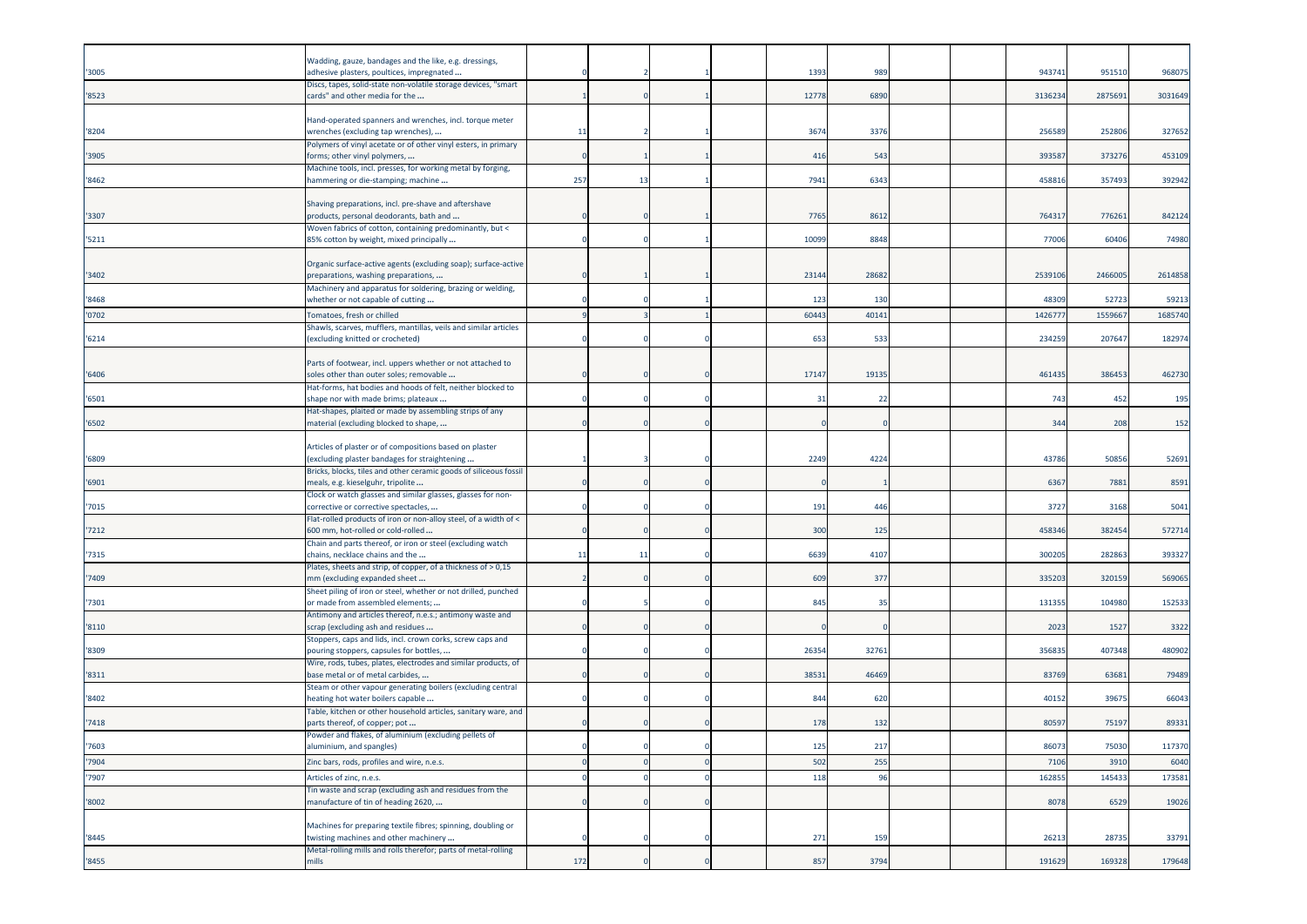|        | Machinery for making pulp of fibrous cellulosic material or for                                       |    |  |       |       |  |        |         |         |
|--------|-------------------------------------------------------------------------------------------------------|----|--|-------|-------|--|--------|---------|---------|
| '8439  | making or finishing paper or                                                                          | 13 |  | 610   | 1494  |  | 39338  | 452026  | 341195  |
|        | Electrical apparatus for switching or protecting electrical                                           |    |  |       |       |  |        |         |         |
| '8535  | circuits, or for making connections                                                                   |    |  | 1650  | 1965  |  | 431492 | 331769  | 364463  |
|        | Microphones and stands therefor (excluding cordless                                                   |    |  |       |       |  |        |         |         |
| '8518  | microphones with built-in transmitter);                                                               |    |  | 6091  | 8473  |  | 300773 | 3506177 | 3812743 |
| '8519  | Sound recording or sound reproducing apparatus                                                        |    |  | 233   | 665   |  | 44073  | 42731   | 436264  |
|        | Aircraft launching gear (excluding motor winches for                                                  |    |  |       |       |  |        |         |         |
| '8805  | launching gliders); deck-arrestor or similar                                                          |    |  |       |       |  | 17490  | 32770   | 27932   |
|        | Photographic cameras, photographic flashlight apparatus and                                           |    |  |       |       |  |        |         |         |
| '9006  | lashbulbs (excluding discharge                                                                        |    |  | 692   | 1317  |  | 9707   | 95644   | 117183  |
| '8547  | Insulating fittings for electrical machines, appliances or<br>equipment, being fittings wholly        |    |  | 1419  | 1499  |  | 67649  | 581380  | 696898  |
|        | Rail locomotives powered from an external source of                                                   |    |  |       |       |  |        |         |         |
| '8601  | electricity or by electric accumulators                                                               |    |  |       |       |  | 15302  | 16923   | 68522   |
|        |                                                                                                       |    |  |       |       |  |        |         |         |
|        | Clocks with watch movements (excluding wrist-watches,                                                 |    |  |       |       |  |        |         |         |
| '9103  | pocket-watches and other watches of heading                                                           |    |  |       |       |  | 1878   | 2029    | 1576    |
|        | Revolvers and pistols (excluding those of heading 9303 or                                             |    |  |       |       |  |        |         |         |
| '9302  | 9304 and sub-machine guns for military                                                                |    |  |       |       |  | 15243  | 11339   | 11706   |
|        | Parts and accessories for weapons and the like of heading                                             |    |  |       |       |  |        |         |         |
| '9305  | 9301 to 9304, n.e.s.                                                                                  |    |  |       |       |  | 53638  | 54599   | 72741   |
| '9604  | Hand sieves and hand riddles (excluding colanders)                                                    |    |  | 174   | 150   |  | 9224   | 8936    | 13044   |
|        | Ball-point pens; felt tipped and other porous-tipped pens and                                         |    |  |       |       |  |        |         |         |
| '9608  | markers; fountain pens, stylograph                                                                    |    |  | 961   | 1159  |  | 37075  | 381928  | 443099  |
|        | Typewriter or similar ribbons, inked or otherwise prepared for                                        |    |  |       |       |  |        |         |         |
| '9612  | giving impressions, whether                                                                           |    |  | 728   | 734   |  | 142223 | 127455  | 134999  |
| '1005  | Maize or corn                                                                                         |    |  | 57    | 7060  |  | 112995 | 1004142 | 976589  |
| '1101  | Wheat or meslin flour                                                                                 |    |  | 1019  | 301   |  | 4495   | 5626    | 55338   |
| '1201  | Soya beans, whether or not broken                                                                     |    |  | 1314  | 582   |  | 140573 | 157511  | 1938994 |
|        | Flours and meals of oil seeds or oleaginous fruits (excluding                                         |    |  |       |       |  |        |         |         |
| '1208  | mustard)                                                                                              |    |  | 41    |       |  | 47533  | 34228   | 21576   |
| '3406  | Candles, tapers and the like                                                                          |    |  | 785   | 1065  |  | 405958 | 44553   | 529775  |
|        | Ferro-cerium and other pyrophoric alloys in all forms;                                                |    |  |       |       |  |        |         |         |
| '3606  | metaldehyde, hexamethylenetetramine                                                                   |    |  | 60    | 50    |  | 23443  | 20268   | 23320   |
|        | Photographic plates and film in the flat, sensitised,                                                 |    |  |       |       |  |        |         |         |
| '3701  | inexposed, of any material other than                                                                 |    |  | 300   | 361   |  | 25954  | 22319   | 237981  |
|        | Photographic paper, paperboard and textiles, sensitised,                                              |    |  |       |       |  |        |         |         |
| '3703  | unexposed                                                                                             |    |  | 244   | 199   |  | 51699  | 40437   | 46383   |
|        |                                                                                                       |    |  |       |       |  |        |         |         |
| '3706  | Cinematographic film, exposed and developed, whether or<br>not incorporating soundtrack or consisting |    |  |       |       |  | 37     | 18      | 26      |
|        |                                                                                                       |    |  |       |       |  |        |         |         |
|        | Mixed alkylbenzenes and mixed alkylnaphthalenes produced                                              |    |  |       |       |  |        |         |         |
| '3817  | by the alkylation of benzene and naphthalene                                                          |    |  |       |       |  | 101472 | 91819   | 102213  |
|        | Ion-exchangers based on polymers of heading 3901 to 3913,                                             |    |  |       |       |  |        |         |         |
| '3914  | in primary forms                                                                                      |    |  | 146   | 51    |  | 12660  | 140907  | 158731  |
|        | Articles of apparel and clothing accessories, incl. gloves,                                           |    |  |       |       |  |        |         |         |
| '4015  | mittens and mitts, for all purposes,                                                                  |    |  | 599   | 1604  |  | 651034 | 1120454 | 2209341 |
|        | Hard rubber, e.g. ebonite, in all forms, incl. waste and scrap;                                       |    |  |       |       |  |        |         |         |
| '4017  | articles of hard rubber, n.e.s.                                                                       |    |  | 116   | 143   |  | 7408   | 5455    | 6495    |
|        | Tanned or crust hides and skins of goats or kids, pigs, reptiles                                      |    |  |       |       |  |        |         |         |
| '4106  | and other animals, without                                                                            |    |  | 105   | 52    |  | 3388   | 1543    | 2535    |
| '4417  | Tools, tool bodies, tool handles, broom or brush bodies and<br>handles, of wood; boot or shoe         |    |  | 85    | 84    |  | 36596  | 35325   | 43140   |
|        | Knotted netting of twine, cordage or rope, by the piece or                                            |    |  |       |       |  |        |         |         |
| '5608  | metre; made-up fishing nets and                                                                       |    |  | 1288  | 1285  |  | 75010  | 76781   | 94615   |
|        | Textile fabrics coated with gum or amylaceous substances, of                                          |    |  |       |       |  |        |         |         |
| '5901  | a kind used for the outer covers                                                                      |    |  | 96    | 56    |  | 23642  | 25814   | 36296   |
|        | Linoleum, whether or not cut to shape; floor coverings                                                |    |  |       |       |  |        |         |         |
| '5904  | consisting of a coating or covering                                                                   |    |  | 16    |       |  | 41751  | 42703   | 39507   |
|        | Transmission or conveyor belts or belting, of textile material,                                       |    |  |       |       |  |        |         |         |
| '5910  | whether or not impregnated,                                                                           |    |  | 42    | 31    |  | 28168  | 29279   | 37947   |
|        | Knitted or crocheted fabrics, of a width <= 30 cm (excluding                                          |    |  |       |       |  |        |         |         |
| '6003' | those containing by weight >=                                                                         |    |  | 1918  | 1858  |  | 6144   | 9800    | 11975   |
| '6006  | Fabrics, knitted or crocheted, of a width of > 30 cm (excluding<br>warp knit fabrics "incl. those     |    |  | 27470 | 55962 |  | 162844 | 148983  | 171060  |
|        |                                                                                                       |    |  |       |       |  |        |         |         |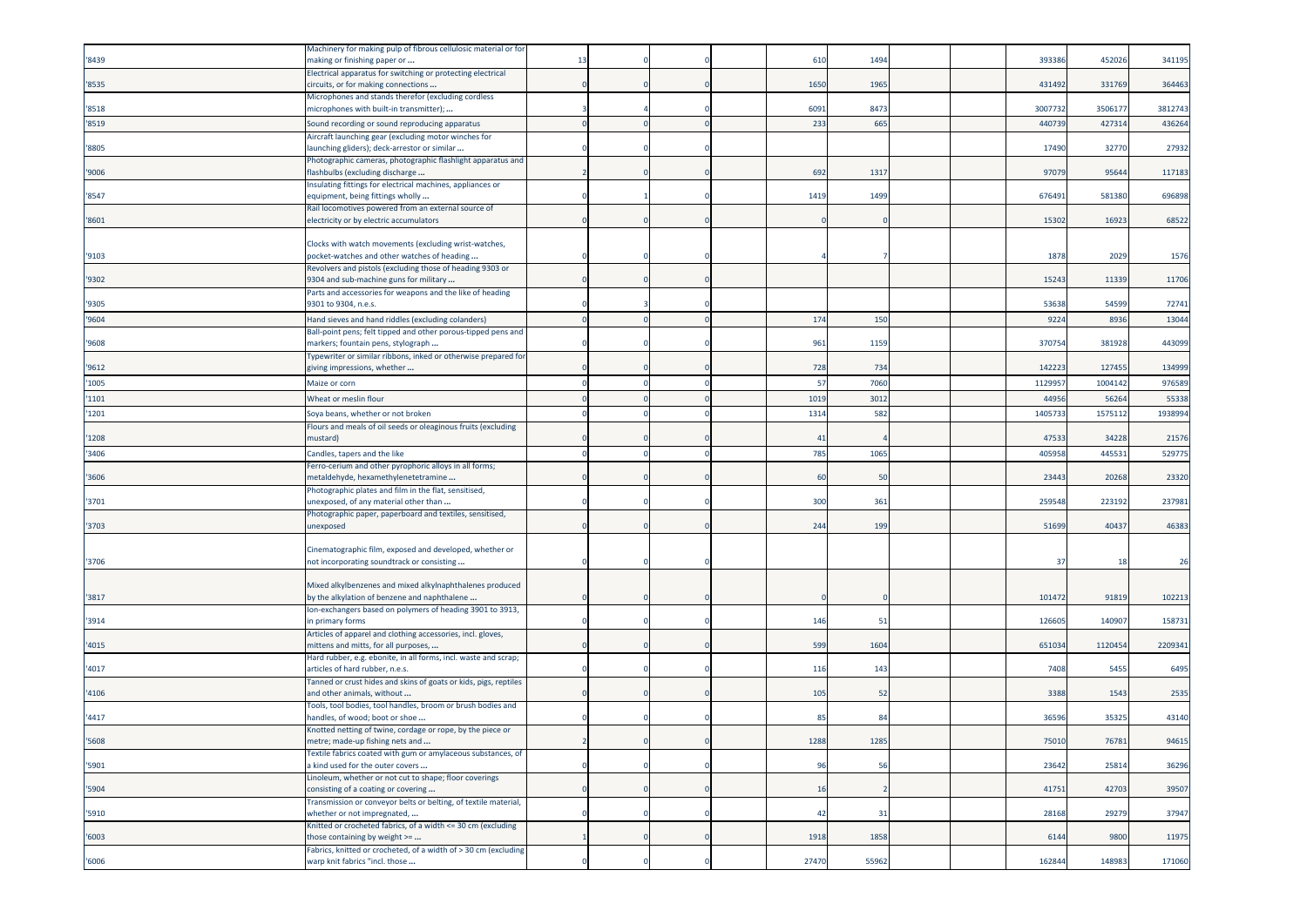|       | Women's or girls' blouses, shirts and shirt-blouses, knitted or                                     |     |    |  |        |        |  |         |         |         |
|-------|-----------------------------------------------------------------------------------------------------|-----|----|--|--------|--------|--|---------|---------|---------|
| '6106 | crocheted (excluding T-shirts<br>Carbon paper, self-copy paper and other copying or transfer        |     |    |  | 5022   | 3344   |  | 346292  | 296195  | 299914  |
| '4809 | papers, incl. coated or impregnated                                                                 |     |    |  | 29     | -38    |  | 1926    | 15413   | 15247   |
| '4813 | Cigarette paper, whether or not cut to size or in the form of<br>booklets or tubes                  |     |    |  | 1451   | 767    |  | 162264  | 161966  | 174468  |
| '4814 | Wallpaper and similar wallcoverings of paper; window<br>transparencies of paper                     |     |    |  | 60497  | 52733  |  | 31491   | 33418   | 33457   |
| '4903 | Children's picture, drawing or colouring books                                                      |     |    |  | 222    | 254    |  | 8284    | 11865   | 155932  |
|       | Wool and fine or coarse animal hair, carded or combed, incl.                                        |     |    |  |        |        |  |         |         |         |
| '5105 | combed wool in fragments<br>Yarn of coarse animal hair or of horsehair, incl. gimped                |     |    |  | 2559   | 1275   |  | 166699  | 116167  | 169104  |
| '5110 | horsehair yarn, whether or not put                                                                  |     |    |  |        |        |  | 451     | 396     | 98      |
| '5111 | Woven fabrics of carded wool or of carded fine animal hair<br>excluding fabrics for technical       |     |    |  | 2382   | 1966   |  | 36359   | 30648   | 28534   |
| '5305 | Coconut, abaca "Manila hemp or Musa textilis Nee", ramie,<br>agave and other vegetable textile      |     |    |  | 16     | -12    |  | 8621    | 8696    | 14693   |
| '5401 | Sewing thread of man-made filaments, whether or not put up<br>for retail sale                       |     |    |  | 1271   | 1464   |  | 6092    | 61331   | 72754   |
|       | Artificial staple fibres, not carded, combed or otherwise                                           |     |    |  |        |        |  |         |         |         |
| '5504 | processed for spinning                                                                              |     |    |  |        |        |  | 121031  | 88128   | 105421  |
| '5513 | Woven fabrics containing predominantly, but < 85% synthetic<br>staple fibres by weight, mixed       |     |    |  | 2024   | 574    |  | 2877    | 2527    | 20746   |
| '5514 | Woven fabrics containing predominantly, but < 85% synthetic<br>taple fibres by weight, mixed        |     |    |  | 9097   | 4668   |  | 6728    | 61885   | 70503   |
|       | Wool grease and fatty substances derived therefrom, incl.                                           |     |    |  |        |        |  |         |         |         |
| '1505 | lanolin<br>Groundnut oil and its fractions, whether or not refined, but                             |     |    |  |        |        |  | 2625    | 25565   | 34891   |
| '1508 | not chemically modified                                                                             |     |    |  |        |        |  | 7209    | 7368    | 8021    |
| '1510 | Other oils and their fractions, obtained solely from olives,<br>whether or not refined, but not     |     |    |  | 14     | -11    |  | 12561   | 11162   | 9999    |
| '1511 | Palm oil and its fractions, whether or not refined (excluding<br>chemically modified)               |     |    |  |        |        |  | 521405  | 60577   | 747053  |
| '1804 | Cocoa butter, fat and oil                                                                           |     |    |  | 20     | 16     |  | 92956   | 88484   | 833772  |
| '1903 | Tapioca and substitutes therefor prepared from starch, in the<br>form of flakes, grains, pearls,    |     |    |  |        |        |  | 2176    | 2009    | 4721    |
|       | Prepared foods obtained by the swelling or roasting of cereals                                      |     |    |  |        |        |  |         |         |         |
| '1904 | or cereal products, e.g. corn<br>Ice cream and other edible ice, whether or not containing          |     |    |  | 3171   | 3777   |  | 38970   | 461956  | 483379  |
| '2105 | cocoa                                                                                               | 38  | 23 |  | 17602  | 2272   |  | 424566  | 422713  | 483376  |
| '0805 | Citrus fruit, fresh or dried                                                                        |     |    |  | 1194   | 710    |  | 118073  | 156516  | 1509903 |
| '0813 | Dried apricots, prunes, apples, peaches, pears, papaws<br>'papayas", tamarinds and other edible     |     |    |  | 3983   | 3869   |  | 199286  | 211167  | 223455  |
| '0907 | Cloves, whole fruit, cloves and stems                                                               |     |    |  |        | 10     |  | 6758    | 6687    | 6384    |
| '0908 | Nutmeg, mace and cardamoms                                                                          |     |    |  |        | 13     |  | 3775    | 43323   | 47639   |
| '0205 | Meat of horses, asses, mules or hinnies, fresh, chilled or<br>rozen                                 |     |    |  |        |        |  | 431     | 4963    | 4608    |
|       | Meat and edible offal of fowls of the species Gallus                                                |     |    |  |        |        |  |         |         |         |
| '0207 | domesticus, ducks, geese, turkeys and<br>Aquatic invertebrates other than crustaceans and molluscs, |     |    |  | 271294 | 29297  |  | 185797  | 1650403 | 1752208 |
| '0308 | ive, fresh, chilled, frozen, dried,                                                                 |     |    |  |        |        |  | 281     | 3759    | 4809    |
|       |                                                                                                     |     |    |  |        |        |  |         |         |         |
| '0404 | Whey, whether or not concentrated or containing added<br>ugar or other sweetening matter; products  |     |    |  | 8258   | 94731  |  | 25508   | 24695   | 307747  |
| '0405 | Butter, incl. dehydrated butter and ghee, and other fats and<br>oils derived from milk; dairy       |     |    |  | 435060 | 387735 |  | 830411  | 798128  | 931833  |
| '0501 | man hair, unworked, whether or not washed or scoured;<br>waste of human hair                        |     |    |  | 70     | 87     |  | 494     | 695     | 211     |
|       | Cut flowers and flower buds of a kind suitable for bouquets or                                      |     |    |  |        |        |  |         |         |         |
| '0603 | for ornamental purposes, fresh,<br>Vinegar, fermented vinegar and substitutes for vinegar           |     |    |  | 85572  | 125716 |  | 1194809 | 1195497 | 1497273 |
| '2209 | obtained from acetic acid                                                                           |     |    |  | 95     | 73     |  | 79441   | 88506   | 92618   |
| '2301 | Flours, meals and pellets, of meat or meat offal, of fish or of<br>crustaceans, molluscs or other   |     |    |  | 8493   | 11637  |  | 242466  | 256358  | 261378  |
| '2303 | Residues of starch manufacture and similar residues, beet-<br>pulp, bagasse and other waste of      |     |    |  | 8045   | 11255  |  | 118500  | 131383  | 140835  |
|       | Oilcake and other solid residues, whether or not ground or in                                       |     |    |  |        |        |  |         |         |         |
| '2306 | the form of pellets, resulting                                                                      | 632 |    |  | 31786  | 33242  |  | 338994  | 389732  | 381432  |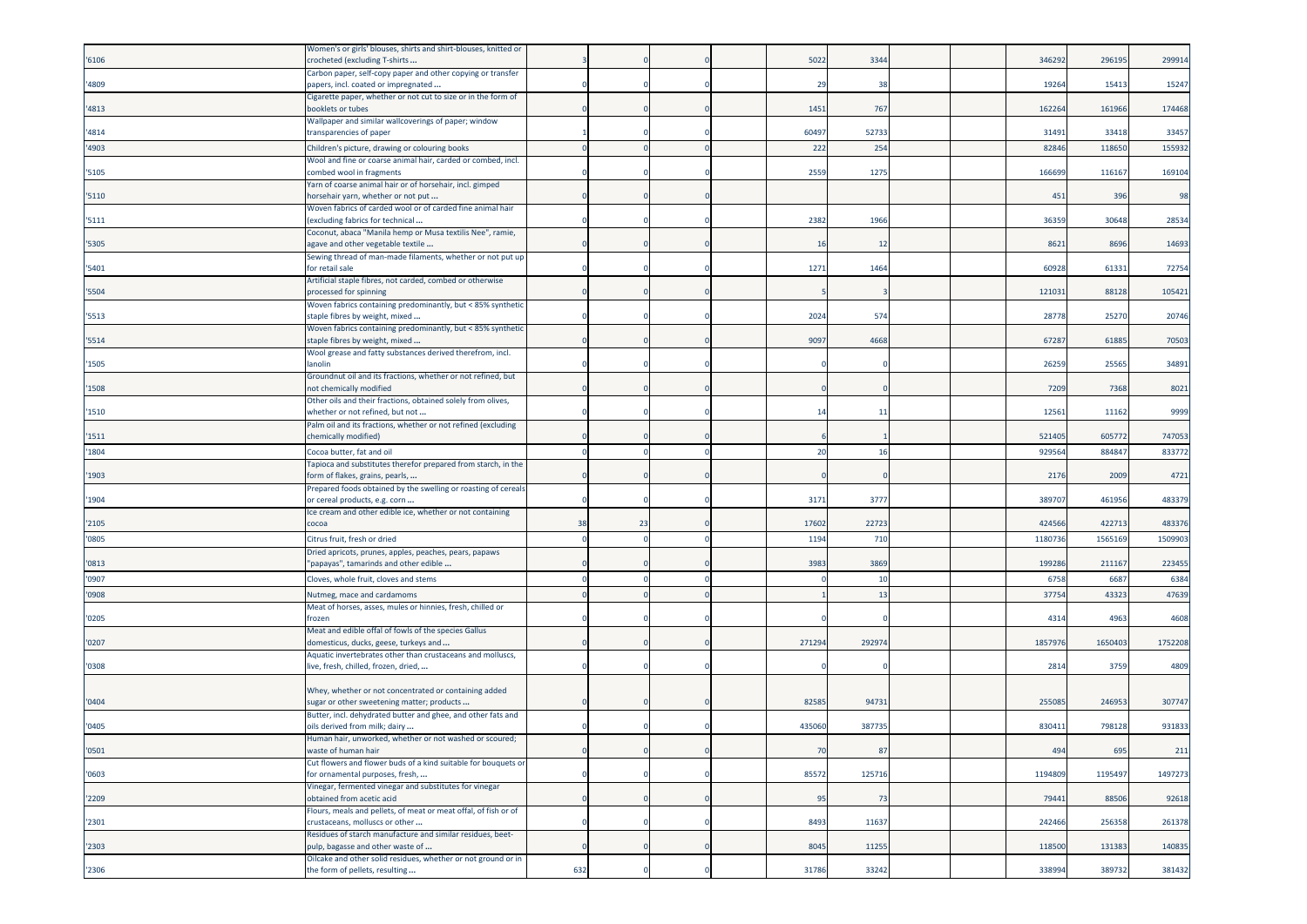|       | Clays, andalusite, kyanite and sillimanite, whether or not                                          |    |   |         |          |  |         |        |         |
|-------|-----------------------------------------------------------------------------------------------------|----|---|---------|----------|--|---------|--------|---------|
| '2508 | calcined; mullite; chamotte or dinas                                                                |    |   | -68     | 77       |  | 182443  | 186822 | 215660  |
| '2509 | Chalk                                                                                               |    |   | 50      | 49       |  | 1467    | 1557   | 14362   |
|       | Borates, natural, and concentrates thereof, whether or not                                          |    |   |         |          |  |         |        |         |
| '2528 | calcined, and natural boric acids                                                                   |    |   |         |          |  | 2062    | 2405   | 2250    |
| '2604 | Nickel ores and concentrates                                                                        |    |   |         |          |  | 600     | 7762   | 4395    |
| '2607 | Lead ores and concentrates                                                                          |    |   |         |          |  | 37155   | 337376 | 429632  |
| '2812 | Halides and halide oxides of non-metals                                                             |    |   |         |          |  | 18458   | 21332  | 16252   |
|       |                                                                                                     |    |   |         |          |  |         |        |         |
| '2813 | Sulphides of non-metals; commercial phosphorus trisulphide                                          |    |   |         |          |  | 5736    | 6095   | 6863    |
| '2817 | Zinc oxide; zinc peroxide                                                                           |    |   | 159     | 61       |  | 8612    | 75021  | 122388  |
|       | Chlorates and perchlorates; bromates and perbromates;                                               |    |   |         |          |  |         |        |         |
| '2829 | iodates and periodates                                                                              |    |   |         |          |  | 15297   | 1391   | 15781   |
| '2832 | Sulphites; thiosulphates                                                                            |    |   | 2740    | 2122     |  | 461     | 4621   | 4701    |
| '2833 | Sulphates; alums; peroxosulphates "persulphates'                                                    |    |   | 3430    | 201      |  | 11984   | 11427  | 143738  |
|       |                                                                                                     |    |   |         |          |  |         |        |         |
|       | Carbonates; peroxocarbonates "percarbonates"; commercial                                            |    |   |         |          |  |         |        |         |
| '2836 | ammonium carbonate containing ammonium                                                              |    |   | 169     | 45       |  | 32128   | 328993 | 356334  |
| '2849 | Carbides, whether or not chemically defined                                                         |    |   |         |          |  | 23002   | 18313  | 274598  |
|       | Hydrides, nitrides, azides, silicides and borides, whether or                                       |    |   |         |          |  |         |        |         |
| '2850 | not chemically defined (excluding                                                                   |    |   |         |          |  | 41026   | 40854  | 45231   |
| '2902 | Cyclic hydrocarbons                                                                                 |    |   | 3973    | 21302    |  | 1142566 | 845993 | 1431325 |
|       |                                                                                                     |    |   |         |          |  |         |        |         |
|       | Epoxides, epoxyalcohols, epoxyphenols and epoxyethers,                                              |    |   |         |          |  |         |        |         |
| '2910 | with a three-membered ring, and their                                                               |    |   | 108     |          |  | 406008  | 366391 | 542286  |
|       | Compounds with other nitrogen function (excluding amine-                                            |    |   |         |          |  |         |        |         |
| '2929 | function compounds; oxygen-function                                                                 |    |   | 167     | 94       |  | 308423  | 244828 | 286364  |
| '2942 | Separate chemically defined organic compounds, n.e.s.                                               |    |   | 31      |          |  | 51888   | 42028  | 49559   |
| '3507 | Enzymes; prepared enzymes, n.e.s.                                                                   |    |   | 653     | 977      |  | 37485   | 393293 | 469161  |
|       |                                                                                                     |    |   |         |          |  |         |        |         |
| '3602 | Prepared explosives (excluding propellent powders)                                                  |    |   |         |          |  | 2581    | 2837   | 28555   |
|       |                                                                                                     |    |   |         |          |  |         |        |         |
| '3707 | Chemical preparations for photographic uses (excluding<br>varnishes, glues, adhesives and similar   |    |   | 1383    | 1160     |  | 568468  | 458842 | 451555  |
|       | Finishing agents, dye carriers to accelerate the dyeing or                                          |    |   |         |          |  |         |        |         |
| '3809 | fixing of dyestuffs and other products                                                              |    |   | 5792    | 6844     |  | 33373   | 307956 | 343909  |
|       | Pickling preparations for metal surfaces; fluxes and other                                          |    |   |         |          |  |         |        |         |
| '3810 | auxiliary preparations for soldering,                                                               |    |   | 381     | 386      |  | 62390   | 52716  | 65042   |
|       |                                                                                                     |    |   |         |          |  |         |        |         |
| '3825 | Residual products of the chemical or allied industries, n.e.s.;<br>municipal waste; sewage sludge;  |    |   | 86      | 22       |  | 9560    | 11788  | 13001   |
|       | Natural polymers, e.g. alginic acid, and modified natural                                           |    |   |         |          |  |         |        |         |
| '3913 | polymers, e.g. hardened proteins,                                                                   |    |   | 141     | 82       |  | 171236  | 179818 | 209546  |
|       | Floor coverings of plastics, whether or not self-adhesive, in                                       |    |   |         |          |  |         |        |         |
| '3918 | rolls or in the form of tiles;                                                                      |    |   | 1667    | 2100     |  | 76737   | 772932 | 995084  |
|       | Natural rubber, balata, gutta-percha, guayule, chicle and                                           |    |   |         |          |  |         |        |         |
| '4001 | similar natural gums, in primary                                                                    |    |   | 2535    | 113      |  | 403407  | 350061 | 554139  |
|       |                                                                                                     |    |   |         |          |  |         |        |         |
| '3212 | Pigments, incl. metallic powders and flakes, dispersed in non-<br>aqueous media, in liquid or paste |    |   | 1044    | 1124     |  | 135106  | 115826 | 150643  |
|       | Mineral or chemical potassic fertilisers (excluding those in                                        |    |   |         |          |  |         |        |         |
| '3104 | tablets or similar forms, or in                                                                     | 25 |   | 2766626 | 2410312  |  | 40169   | 45961  | 42975   |
|       | Bitumen and asphalt, natural; bituminous or oil-shale and tar                                       |    |   |         |          |  |         |        |         |
| '2714 | sands; asphaltites and asphaltic                                                                    |    |   |         |          |  | 2793    | 3664   | 10148   |
| '2802 | Sulphur, sublimed or precipitated; colloidal sulphur                                                |    |   |         | $\Omega$ |  | 356     | 254    | 400     |
|       | Composition leather with a basis of leather or leather fibre, in                                    |    |   |         |          |  |         |        |         |
| '4115 | slabs, sheets or strip, whether                                                                     |    |   | 197     | 131      |  | 3043    | 1738   | 3031    |
| '4203 | Articles of apparel and clothing accessories, of leather or<br>composition leather (excluding       |    |   | 2416    | 1951     |  | 630250  | 556266 | 567614  |
|       | Artificial fur and articles thereof (excluding gloves made of                                       |    |   |         |          |  |         |        |         |
| '4304 | leather and artificial fur, footware                                                                |    |   | 362     | 292      |  | 3517    | 3686   | 3229    |
| '4702 | Chemical wood pulp, dissolving grades                                                               |    | n |         | C        |  | 361507  | 356140 | 404551  |
|       | Corrugated paper and paperboard "with or without glued flat                                         |    |   |         |          |  |         |        |         |
| '4808 | surface sheets", creped, crinkled,                                                                  |    |   | 1691    | 1290     |  | 88898   | 84725  | 122536  |
|       |                                                                                                     |    |   |         |          |  |         |        |         |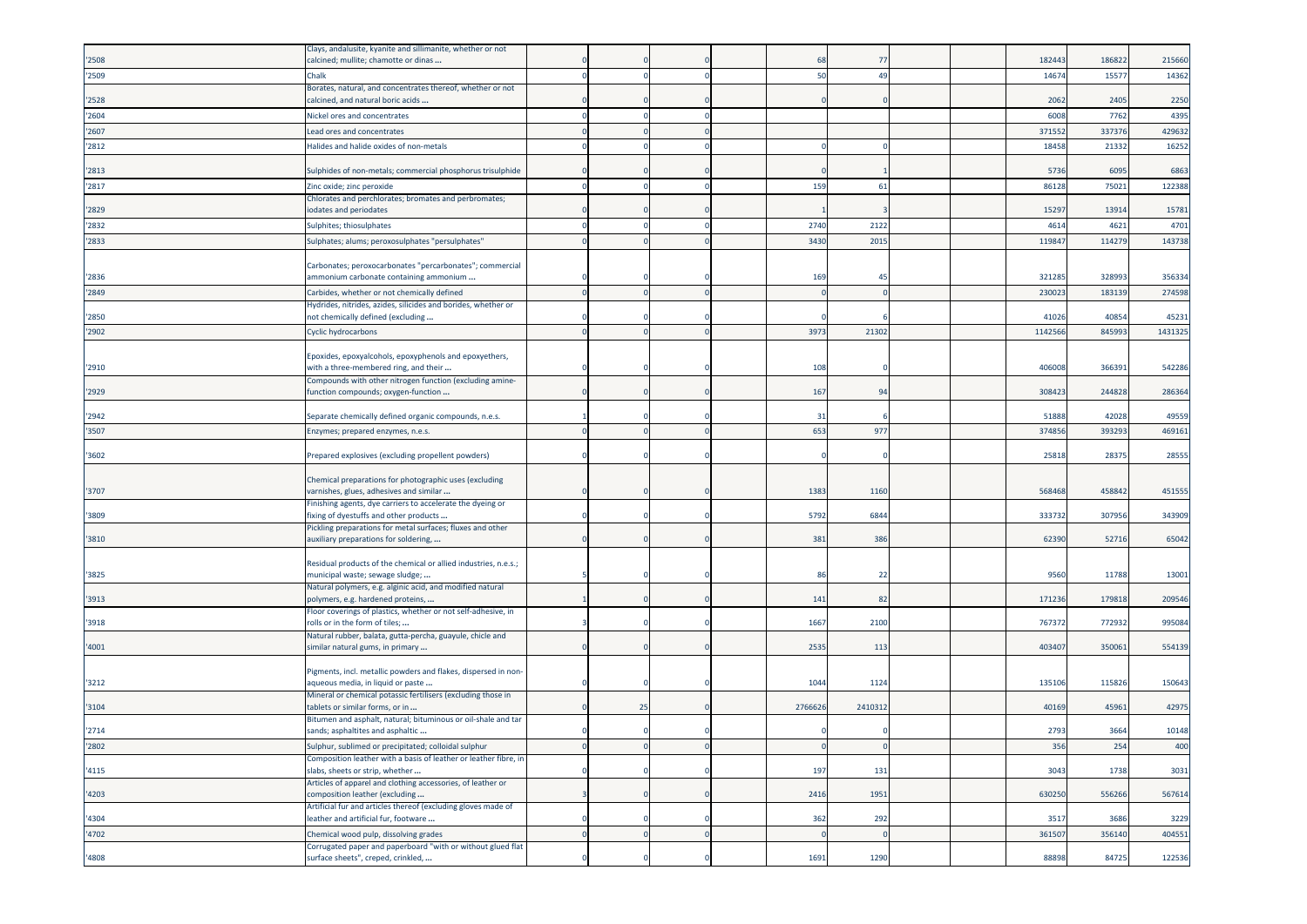| '4816 | Carbon paper, self-copy paper and other copying or transfer<br>papers, in rolls of a width of       |    |    |  |        |        |  | 5302   | 5576   | 5799    |
|-------|-----------------------------------------------------------------------------------------------------|----|----|--|--------|--------|--|--------|--------|---------|
| '4902 | Newspapers, journals and periodicals, whether or not<br>illustrated or containing advertising       |    |    |  | 1880   | 1271   |  | 27150  | 233620 | 255825  |
|       | Printed or illustrated postcards; printed cards bearing                                             |    |    |  |        |        |  |        |        |         |
| '4909 | personal greetings, messages or announcements,                                                      | 10 |    |  | 404    | 251    |  | 10983  | 99149  | 109836  |
| '5108 | Carded or combed yarn of fine animal hair (excluding that of<br>wool or that put up for retail      |    |    |  | 21     | 19     |  | 1033   | 7427   | 8931    |
| '5109 | Yarn of wool or fine animal hair, put up for retail sale                                            |    |    |  | 459    | 406    |  | 57769  | 53751  | 68285   |
|       | True hemp "Cannabis sativa L.", raw or processed, but not                                           |    |    |  |        |        |  |        |        |         |
| '5302 | spun; tow and waste of true hemp,<br>Artificial monofilament of >= 67 decitex and with a cross      |    |    |  |        |        |  | 3646   | 2913   | 3992    |
| '5405 | sectional dimension of <= 1 mm; strip                                                               |    |    |  |        |        |  | 629    | 391    | 454     |
| '5406 | Man-made filament yarn, put up for retail sale (excluding<br>sewing thread)                         |    |    |  | 360    | 335    |  | 2147   | 2265   | 3012    |
| '2525 | Mica, whether or not rifted into sheets or splittings; mica<br>waste                                |    |    |  |        | 44     |  | 1875   | 16267  | 23159   |
| '2603 | Copper ores and concentrates                                                                        |    |    |  |        |        |  | 192516 | 242067 | 3055965 |
| '2608 | Zinc ores and concentrates                                                                          |    |    |  |        |        |  | 27338  | 196866 | 359772  |
| '2611 | Tungsten ores and concentrates                                                                      |    |    |  |        |        |  |        | 18     |         |
| '0204 | Meat of sheep or goats, fresh, chilled or frozen                                                    |    |    |  |        |        |  | 39411  | 429624 | 320003  |
| '0303 | Frozen fish (excluding fish fillets and other fish meat of<br>eading 0304)                          |    |    |  | 6053   | 10176  |  | 21072  | 199639 | 197886  |
| '0407 | Birds' eggs, in shell, fresh, preserved or cooked                                                   |    |    |  | 39038  | 3577   |  | 634349 | 649496 | 600096  |
|       |                                                                                                     |    |    |  |        |        |  |        |        |         |
| '0510 | Ambergris, castoreum, civet and musk; cantharides; bile,<br>whether or not dried; glands and other  |    |    |  | 1900   | 1371   |  | 2662   | 32043  | 35543   |
| '0701 | Potatoes, fresh or chilled                                                                          |    |    |  | 57386  | 45220  |  | 36021  | 25327  | 223566  |
|       |                                                                                                     |    |    |  |        |        |  |        |        |         |
| '0708 | Leguminous vegetables, shelled or unshelled, fresh or chilled                                       |    |    |  |        |        |  | 87601  | 95966  | 97287   |
| '2837 | Cyanides, cyanide oxides and complex cyanides                                                       |    |    |  |        |        |  | 839    | 5839   | 6651    |
|       | Salts of inorganic acids or peroxoacids, incl. aluminosilicates                                     |    |    |  |        |        |  |        |        |         |
| '2842 | whether or not chemically defined                                                                   |    |    |  | 32     | 18     |  | 13781  | 114021 | 105439  |
|       | Non-radioactive isotopes; inorganic or organic compounds of                                         |    |    |  |        |        |  |        |        |         |
| '2845 | such isotopes, whether or not chemically                                                            |    |    |  | 28     | 43     |  | 45596  | 40938  | 55234   |
| '2853 | Inorganic compounds, incl. distilled or conductivity water and<br>water of similar purity, n.e.s.;  |    |    |  | 94     | 43     |  | 32070  | 41762  | 44322   |
| '2901 | Acyclic hydrocarbons                                                                                |    |    |  | 76222  | 39533  |  | 193123 | 123600 | 1681053 |
|       | Halogenated, sulphonated, nitrated or nitrosated derivatives                                        |    |    |  |        |        |  |        |        |         |
| '2908 | of phenols or phenol-alcohols                                                                       |    |    |  |        |        |  | 1432   | 14123  | 13630   |
|       | Ketones and quinones, whether or not with other oxygen                                              |    |    |  |        |        |  |        |        |         |
| '2914 | function, and their halogenated, sulphonated,                                                       |    |    |  | 119    | 56     |  | 49211  | 464222 | 645499  |
| '2930 | Organo-sulphur compounds<br>Coconuts, Brazil nuts and cashew nuts, fresh or dried,                  |    |    |  | 4209   | 6263   |  | 35147  | 36791  | 434207  |
| '0801 | whether or not shelled or peeled                                                                    |    |    |  | 5795   | 5233   |  | 579343 | 602593 | 561969  |
| '0806 | Grapes, fresh or dried                                                                              |    |    |  | 698    | 310    |  | 851169 | 976502 | 936681  |
| '0812 | Fruit and nuts, provisionally preserved, e.g. by sulphur dioxide<br>gas, in brine, in sulphur       |    |    |  | 32     | 32     |  | 10367  | 9639   | 11060   |
|       | Pepper of the genus Piper; dried or crushed or ground fruits                                        |    |    |  |        |        |  |        |        |         |
| '0904 | of the genus Capsicum or of the<br>Vegetable saps and extracts; pectic substances, pectinates       |    |    |  | 30     | 84     |  | 187897 | 182732 | 230437  |
| '1302 | and pectates; agar-agar and other                                                                   |    | 18 |  | 1994   | 2325   |  | 529621 | 600078 | 648221  |
| '1401 | Vegetable materials of a kind used primarily for plaiting, e.g.<br>bamboos, rattans, reeds, rushes, |    |    |  |        | 13     |  | 12991  | 13804  | 15704   |
| '1504 | Fats and oils and their fractions of fish or marine mammals,<br>whether or not refined (excluding   |    |    |  | 57     | 94     |  | 20151  | 22286  | 32278   |
|       | Olive oil and its fractions obtained from the fruit of the olive                                    |    |    |  |        |        |  |        |        |         |
| '1509 | tree solely by mechanical<br>Rape, colza or mustard oil and fractions thereof, whether or           |    |    |  | 123    | 238    |  | 322712 | 365062 | 391936  |
| '1514 | not refined, but not chemically                                                                     |    |    |  | 204912 | 243879 |  | 265432 | 282852 | 382958  |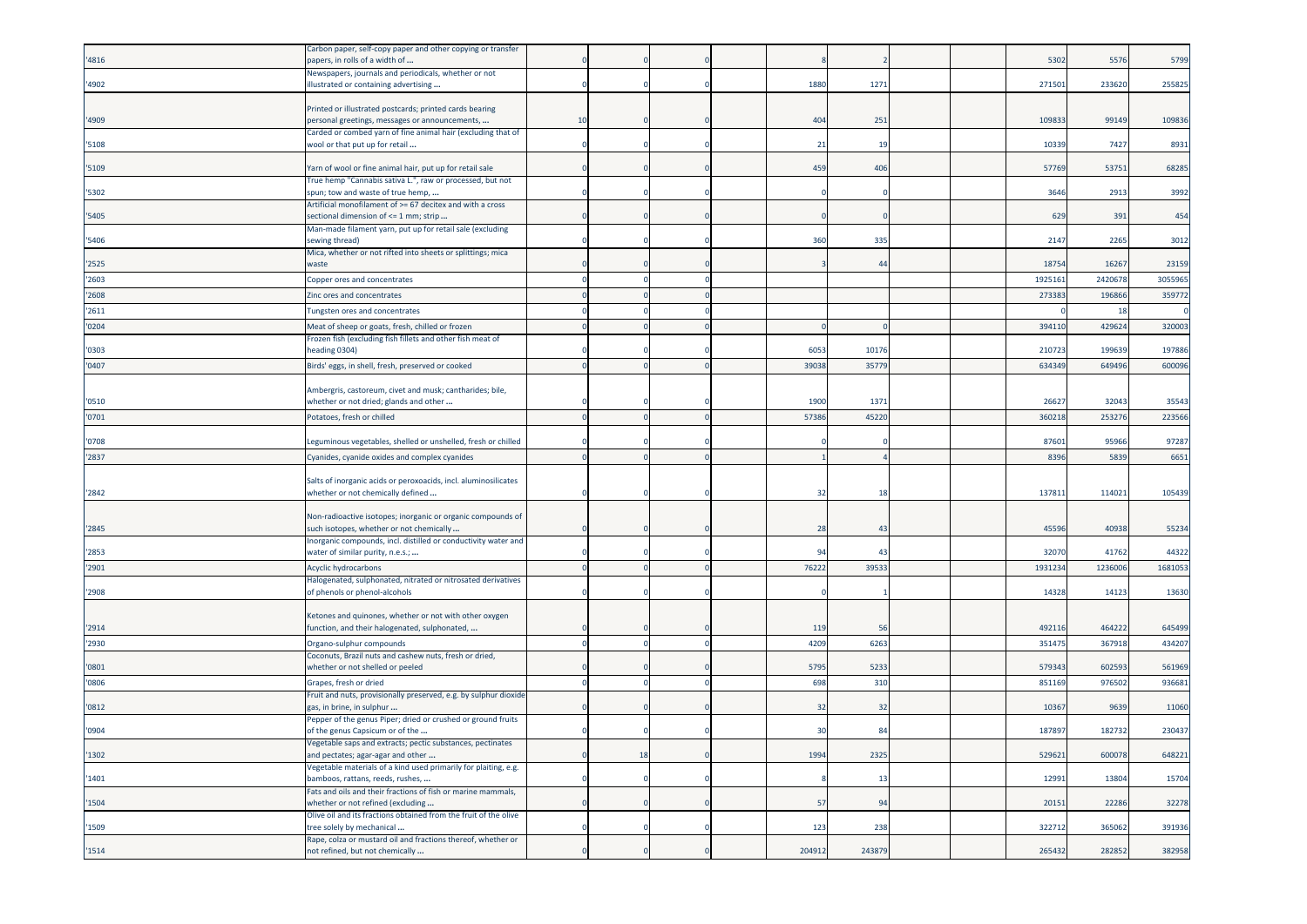|       | Vegetable waxes, beeswax, other insect waxes and                                                               |    |  |       |                |  |        |         |         |
|-------|----------------------------------------------------------------------------------------------------------------|----|--|-------|----------------|--|--------|---------|---------|
| '1521 | spermaceti, whether or not refined or coloured<br>Sausages and similar products, of meat, offal or blood; food |    |  |       |                |  | 4697   | 51632   | 59840   |
| '1601 | preparations based on these products                                                                           |    |  | 8493  | 93848          |  | 62475  | 718325  | 769023  |
|       | Extracts and juices of meat, fish or crustaceans, molluscs and                                                 |    |  |       |                |  |        |         |         |
| '1603 | other aquatic invertebrates                                                                                    |    |  |       |                |  | 19681  | 16810   | 10664   |
|       | Other sugars, incl. chemically pure lactose, maltose, glucose                                                  |    |  |       |                |  |        |         |         |
| '1702 | and fructose, in solid form;                                                                                   |    |  | 421   | 193            |  | 56891  | 567182  | 653754  |
| '1803 | Cocoa paste, whether or not defatted<br>Vegetables prepared or preserved otherwise than by vinegar             |    |  | 31    |                |  | 26042  | 335168  | 333394  |
| '2004 | or acetic acid, frozen (excluding                                                                              |    |  | 285   | 198            |  | 472834 | 463157  | 471350  |
|       | Wine of fresh grapes, incl. fortified wines; grape must, partly                                                |    |  |       |                |  |        |         |         |
| '2204 | ermented and of an actual                                                                                      |    |  | 11729 | 7115           |  | 295495 | 301588  | 3289410 |
| '2505 | Natural sands of all kinds, whether or not coloured (excluding                                                 |    |  | 1132  | 1012           |  | 91941  | 89922   | 87337   |
|       | gold- and platinum-bearing sands,<br>Wooden frames for paintings, photographs, mirrors or similar              |    |  |       |                |  |        |         |         |
| '4414 | objects                                                                                                        | 13 |  | 312   | 401            |  | 8110   | 87231   | 93733   |
|       | Articles of natural cork (excluding cork in square or                                                          |    |  |       |                |  |        |         |         |
| '4503 | rectangular blocks, plates, sheets or                                                                          |    |  |       |                |  | 1495   | 1189    | 13696   |
| '5506 | Synthetic staple fibres, carded, combed or otherwise<br>processed for spinning                                 |    |  | 391   | 452            |  | 3220   | 4100    | 6197    |
|       | Yarn of artificial staple fibres (excluding sewing thread and                                                  |    |  |       |                |  |        |         |         |
| '5510 | yarn put up for retail sale)                                                                                   |    |  | 467   | 938            |  | 2438   | 19366   | 24262   |
|       | Carpets and other floor coverings, of felt, not tufted or                                                      |    |  |       |                |  |        |         |         |
| '5704 | locked, whether or not made up                                                                                 |    |  |       | 6              |  | 12513  | 11298   | 115111  |
| '5803 | Gauze (excluding narrow woven fabrics of heading 5806)                                                         |    |  |       |                |  | 1995   | 1511    | 2856    |
| '5905 | <b>Textile wallcoverings</b>                                                                                   |    |  | 17    | 10             |  | 1902   | 1858    | 2404    |
|       | Impregnated, coated or covered textile fabrics; painted                                                        |    |  |       |                |  |        |         |         |
| '5907 | canvas being theatrical scenery, studio                                                                        |    |  | 104   | 4 <sup>c</sup> |  | 46158  | 39934   | 42553   |
|       | Hats and other headgear, knitted or crocheted, or made up                                                      |    |  |       |                |  |        |         |         |
| '6505 | from lace, felt or other textile<br>Skins and other parts of birds with their feathers or down,                | 11 |  | 3773  | 3200           |  | 38057  | 384987  | 458804  |
| '6701 | eathers, parts of feathers, down                                                                               |    |  |       |                |  | 5853   | 4979    | 4737    |
|       | Ceramic building bricks, flooring blocks, support or filler tiles                                              |    |  |       |                |  |        |         |         |
| '6904 | and the like (excluding those                                                                                  |    |  | 11040 | 9249           |  | 5922   | 69239   | 79438   |
| '7411 | Copper tubes and pipes                                                                                         |    |  | 1047  | 2040           |  | 30423  | 29895   | 460577  |
| '7502 | Unwrought nickel                                                                                               |    |  |       |                |  | 94712  | 76710   | 1094431 |
|       | Lead plates, sheets, strip and foil; lead powders and flakes                                                   |    |  |       | 48             |  |        |         |         |
| '7804 | excluding grains of lead, and                                                                                  |    |  | 39    |                |  | 4720   | 4236    | 3728    |
|       | Cadmium and articles thereof, n.e.s.; cadmium waste and                                                        |    |  |       |                |  |        |         |         |
| '8107 | scrap (excluding ash and residues containing                                                                   |    |  |       |                |  | 272    | 592     | 787     |
|       | Cermets and articles thereof, n.e.s.; waste and scrap of                                                       |    |  |       |                |  |        |         |         |
| '8113 | cermets (excluding ash and residues<br>Flat-rolled products of stainless steel, of a width of >= 600           |    |  | 745   | 588            |  | 28898  | 19993   | 275318  |
| '7219 | nm, hot-rolled or cold-rolled                                                                                  |    |  | 975   | 970            |  | 360068 | 3044632 | 4828330 |
| '7303 | Tubes, pipes and hollow profiles, of cast iron                                                                 |    |  | 42    | 111            |  | 44295  | 45739   | 65771   |
| '7316 | Anchors, grapnels and parts thereof, of iron or steel                                                          |    |  | 14    |                |  | 2338   | 2035    | 3306    |
|       | Pearls, natural or cultured, whether or not worked or graded,                                                  |    |  |       |                |  |        |         |         |
| '7101 | but not strung, mounted or set,                                                                                |    |  |       |                |  | 857    | 5787    | 8323    |
|       | Breathing appliances and gas masks (excluding protective                                                       |    |  |       |                |  |        |         |         |
| '9020 | masks having neither mechanical parts                                                                          |    |  | 159   | 253            |  | 201150 | 264591  | 175468  |
|       | Worked ivory, bone, tortoiseshell, horn, antlers, coral, mother                                                |    |  |       |                |  |        |         |         |
| '9601 | of-pearl and other animal carving                                                                              |    |  | 33    | 67             |  | 6300   | 5238    | 6900    |
|       | Travel sets for personal toilet, sewing or shoe or clothes                                                     |    |  |       |                |  |        |         |         |
| '9605 | cleaning (excluding manicure sets)<br>Instrument panel clocks and clocks of a similar type for                 |    |  |       | 14             |  | 10553  | 8535    | 8740    |
| '9104 | vehicles, aircraft, vessels and other                                                                          |    |  |       | 33             |  | 6464   | 3085    | 3442    |
|       | Clock movements, complete and assembled (excluding watch                                                       |    |  |       |                |  |        |         |         |
| '9109 | movements)                                                                                                     |    |  |       |                |  | 2133   | 2213    | 2884    |
|       | Swords, cutlasses, bayonets, lances and similar arms and                                                       |    |  |       |                |  |        |         |         |
| '9307 | parts thereof, and scabbards and sheaths                                                                       |    |  |       |                |  | 6242   | 5383    | 6424    |
|       | Parts and accessories suitable for use solely or principally with                                              |    |  |       |                |  |        |         |         |
| '8522 | sound reproducing and recording                                                                                |    |  |       |                |  | 76081  | 40630   | 47131   |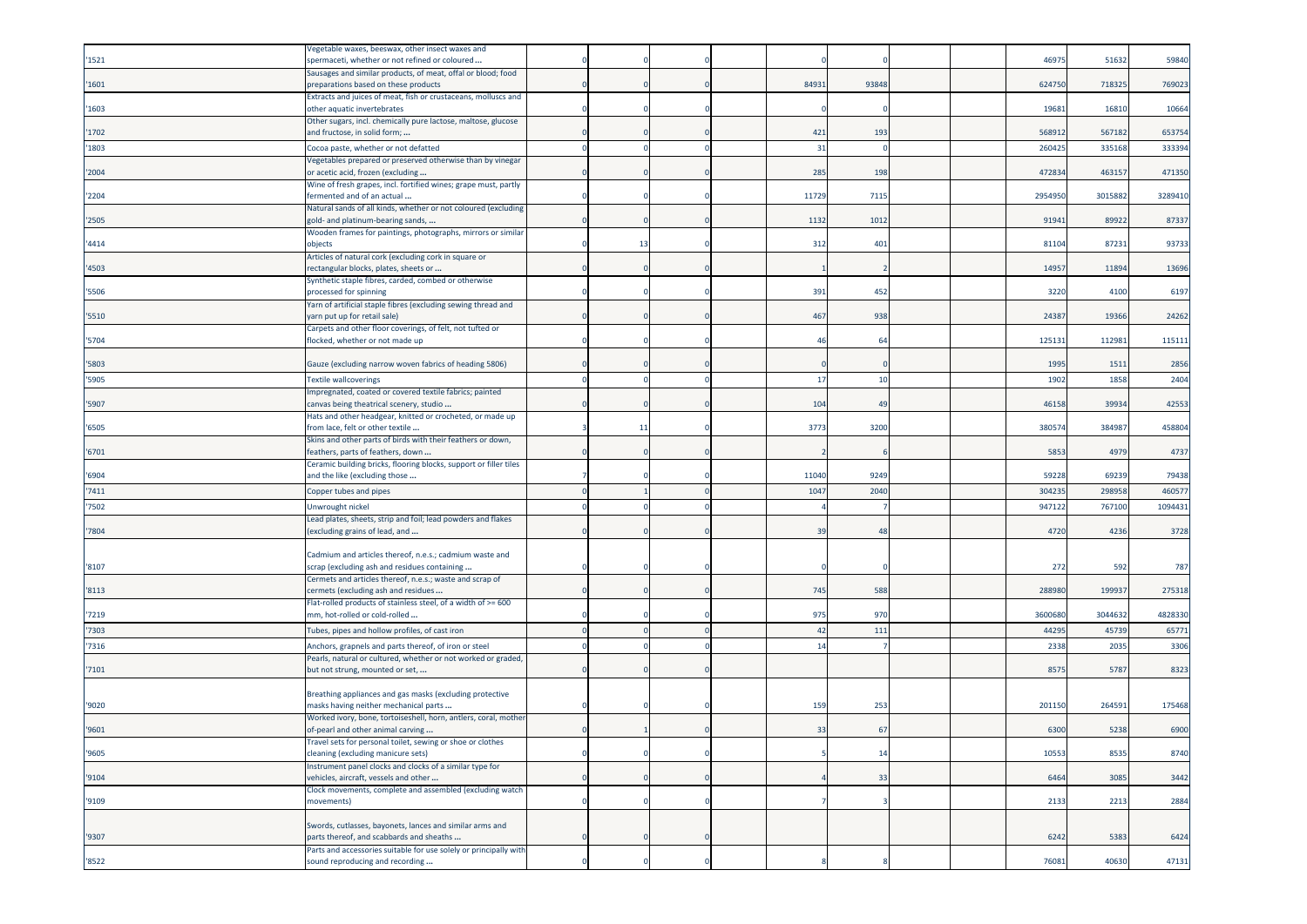|       | Railway or tramway maintenance or service vehicles, whether                                   |    |    |  |       |       |  |         |         |         |
|-------|-----------------------------------------------------------------------------------------------|----|----|--|-------|-------|--|---------|---------|---------|
| '8604 | or not self-propelled, e.g., workshops,                                                       |    |    |  | 855   | 1293  |  | 83542   | 40940   | 10468   |
| '8904 | <b>Tugs and pusher craft</b>                                                                  |    |    |  |       |       |  | 601     | 7965    | 11408   |
|       | Rafts, tanks, coffer-dams, landing stages, buoys, beacons and                                 |    |    |  |       |       |  |         |         |         |
| '8907 | other floating structures (excluding                                                          |    |    |  |       | 32    |  | 102136  | 82402   | 59283   |
|       | Direction finding compasses; other navigational instruments                                   |    |    |  |       |       |  |         |         |         |
| '9014 | and appliances (excluding radio                                                               |    |    |  | 4010  | 3893  |  | 99822   | 633744  | 564244  |
|       | Machinery for preparing or making up tobacco, not specified                                   |    |    |  |       |       |  |         |         |         |
| '8478 | or included elsewhere in this chapter;                                                        |    |    |  | 619   | 116   |  | 118800  | 83352   | 57020   |
| '8502 | Electric generating sets and rotary converters                                                |    |    |  | 7369  | 4466  |  | 40932   | 40227   | 431660  |
|       |                                                                                               |    |    |  |       |       |  |         |         |         |
|       | Electromechanical domestic appliances, with self-contained                                    |    |    |  |       |       |  |         |         |         |
| '8509 | electric motor; parts thereof (excluding                                                      |    |    |  | 8352  | 9928  |  | 127750  | 1489023 | 1801087 |
|       | Hand-operated mechanical devices, of base metal, weighing                                     |    |    |  |       |       |  |         |         |         |
| '8210 | <= 10 kg, used in the preparation,                                                            |    |    |  | 883   | 1444  |  | 60586   | 65667   | 81197   |
|       | Fittings for loose-leaf binders or files, letter clips, letter                                |    |    |  |       |       |  |         |         |         |
| '8305 | corners, paper clips, indexing                                                                |    |    |  | 3037  | 3032  |  | 54440   | 50145   | 59725   |
| '8406 | Steam turbines and other vapour turbines; parts thereof                                       |    |    |  |       | 44    |  | 15884   | 16059   | 106244  |
|       | Dishwashing machines; machinery for cleaning or drying                                        |    |    |  |       |       |  |         |         |         |
| '8422 | bottles or other containers; machinery                                                        |    |    |  | 11501 | 12162 |  | 1853616 | 1922576 | 2182288 |
| '8446 | <b>Weaving machines "looms"</b>                                                               |    |    |  | 206   | 103   |  | 1267    | 13918   | 16644   |
|       | Machine tools for working any material by removal of                                          |    |    |  |       |       |  |         |         |         |
| '8456 | material, by laser or other light or photon                                                   |    | 24 |  | 6039  | 1732  |  | 651838  | 473493  | 575549  |
|       |                                                                                               |    |    |  |       |       |  |         |         |         |
|       | Gelatin, whether or not in square or rectangular sheets,                                      |    |    |  |       |       |  |         |         |         |
| '3503 | whether or not surface-worked or coloured,                                                    |    |    |  | 8147  | 8918  |  | 221384  | 230465  | 202045  |
|       |                                                                                               |    |    |  |       |       |  |         |         |         |
|       | Dextrins and other modified starches, e.g. pregelatinised or                                  |    |    |  |       |       |  |         |         |         |
| '3505 | esterified starches; glues based                                                              |    |    |  | 673   | 885   |  | 35800   | 33869   | 378318  |
| '3601 | Propellent powders                                                                            |    |    |  |       |       |  | 2658    | 3312    | 40168   |
|       | Perfumes and toilet waters (excluding aftershave lotions,                                     |    |    |  |       |       |  |         |         |         |
| '3303 | personal deodorants and hair lotions)                                                         |    |    |  | 25746 | 1670  |  | 173430  | 132880  | 1563850 |
| '3305 | Preparations for use on the hair                                                              |    |    |  | 44034 | 4667  |  | 70724   | 74171   | 836831  |
|       |                                                                                               |    |    |  |       |       |  |         |         |         |
|       | Wood tar; wood tar oils; wood creosote; wood naphtha;                                         |    |    |  |       |       |  |         |         |         |
| '3807 | vegetable pitch; brewer's pitch and similar                                                   |    |    |  |       | 70    |  | 1928    | 1122    | 1751    |
|       | Anti-freezing preparations and prepared de-icing fluids                                       |    |    |  |       |       |  |         |         |         |
| '3820 | (excluding prepared additives for mineral                                                     |    |    |  | 5144  | 5300  |  | 73697   | 60860   | 75326   |
|       |                                                                                               |    |    |  |       |       |  |         |         |         |
| '4003 | Reclaimed rubber in primary forms or in plates, sheets or strip                               |    |    |  | 2904  | 1556  |  | 3873    | 5008    | 10060   |
|       | Compounded rubber, unvulcanised, in primary forms or in                                       |    |    |  |       |       |  |         |         |         |
| '4005 | plates, sheets or strip (excluding                                                            | 55 |    |  | 339   | 667   |  | 48121   | 417142  | 516795  |
| '4205 | Articles of leather or composition leather (excluding saddlery<br>and harness bags; cases and |    |    |  | 172   | 131   |  | 87874   | 70786   | 81050   |
|       | Raw furskins, incl. heads, tails, paws and other pieces or                                    |    |    |  |       |       |  |         |         |         |
| '4301 | cuttings suitable for use in furriery                                                         |    |    |  | 8536  | 10905 |  | 43566   | 9924    | 11714   |
|       | Articles of apparel, clothing accessories and other furskin                                   |    |    |  |       |       |  |         |         |         |
| '4303 | articles (excluding gloves made                                                               |    |    |  | 1741  | 566   |  | 51029   | 39208   | 39894   |
|       |                                                                                               |    |    |  |       |       |  |         |         |         |
|       | Natural cork, raw or merely surface-worked or otherwise                                       |    |    |  |       |       |  |         |         |         |
| '4501 | cleaned; cork waste; crushed, powdered                                                        |    |    |  |       |       |  | 8446    | 6689    | 12839   |
|       |                                                                                               |    |    |  |       |       |  |         |         |         |
| '4704 | Chemical wood pulp, sulphite (excluding dissolving grades)                                    |    |    |  | 118   | 828   |  | 9375    | 94292   | 90911   |
|       | Pulps of fibres derived from recovered "waste and scrap"                                      |    |    |  |       |       |  |         |         |         |
| '4706 | paper or paperboard or of other fibrous                                                       |    |    |  | 1078  | 1832  |  | 108268  | 109848  | 120385  |
|       | Uncoated paper and paperboard, of a kind used for writing,                                    |    |    |  | 8402  | 9053  |  | 1590374 |         | 1405967 |
| '4802 | printing or other graphic purposes,                                                           |    |    |  |       |       |  |         | 1441158 |         |
|       | Hand-woven tapestries of the type Gobelin, Flanders,                                          |    |    |  |       |       |  |         |         |         |
| '5805 | Aubusson, Beauvais and the like, and needle-worked                                            |    |    |  |       |       |  | 271     | 242     | 415     |
|       | Fextile hosepiping and similar textile tubing, whether or not                                 |    |    |  |       |       |  |         |         |         |
| '5909 | impregnated or coated, with or                                                                |    |    |  | 743   | 1041  |  | 14318   | 17467   | 16270   |
|       | Maps and hydrographic or similar charts of all kinds, incl.                                   |    |    |  |       |       |  |         |         |         |
| '4905 | atlases, wall maps, topographical                                                             |    |    |  |       |       |  | 12018   | 17457   | 10861   |
|       |                                                                                               |    |    |  |       |       |  |         |         |         |
| '4910 | Calendars of any kinds, printed, incl. calendars blocks                                       |    |    |  | 172   | 178   |  | 57058   | 60610   | 67267   |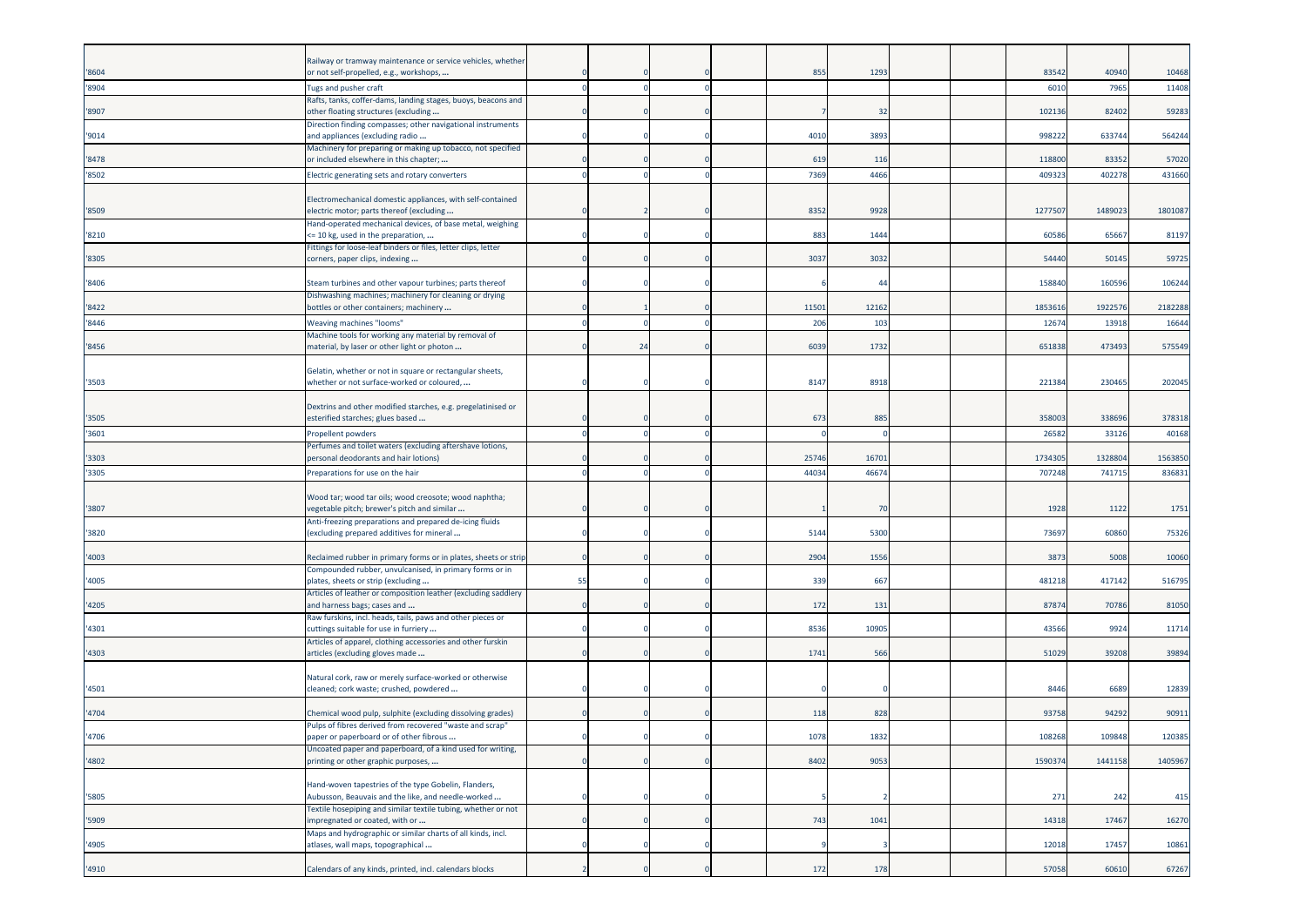| '5002 | Raw silk "non-thrown"                                                                                    |      |    |  |        |       |  | 3579    | 5980   | 5283    |
|-------|----------------------------------------------------------------------------------------------------------|------|----|--|--------|-------|--|---------|--------|---------|
| '5007 | Woven fabrics of silk or of silk waste                                                                   |      |    |  | 205    | 249   |  | 16304   | 10746  | 7933    |
|       | Waste of wool or of fine or coarse animal hair, incl. yarn                                               |      |    |  |        |       |  |         |        |         |
| '5103 | waste (excluding garnetted stock,                                                                        |      |    |  | 358    | 17!   |  | 1933    | 1506   | 1432    |
| '5202 | Cotton waste, incl. yarn waste and garnetted stock                                                       |      |    |  | 114    | 129   |  | 57968   | 82080  | 65512   |
|       |                                                                                                          |      |    |  |        |       |  |         |        |         |
| '5204 | Cotton sewing thread, whether or not put up for retail sale                                              |      |    |  | 32     | - 77  |  | 2379    | 4026   | 5343    |
| '5306 | Flax yarn                                                                                                |      |    |  | 3841   | 307   |  | 5706    | 6437   | 6866    |
|       | Yarn of vegetable textile fibres; paper yarn (excluding flax                                             |      |    |  |        |       |  |         |        |         |
| '5308 | yarn, yarn of jute or of other                                                                           |      |    |  |        |       |  | 4986    | 3826   | 3878    |
| '5311 | Woven fabrics of other vegetable textile fibres; woven fabrics<br>of paper yarn (excluding those         |      |    |  |        |       |  | 2796    | 2129   | 2853    |
|       | Woven fabrics of artificial filament yarn, incl. monofilament of                                         |      |    |  |        |       |  |         |        |         |
| '5408 | >= 67 decitex and a maximum                                                                              |      |    |  | 2265   | 1693  |  | 59425   | 44421  | 37676   |
|       | Wadding of textile materials and articles thereof; textile fibres                                        |      |    |  |        |       |  |         |        |         |
| '5601 | with a length of <= 5 mm                                                                                 |      |    |  | 2267   | 5878  |  | 111183  | 103553 | 95568   |
| '2935 | Sulphonamides                                                                                            |      |    |  | 752    | 462   |  | 517750  | 484030 | 346172  |
|       | Hormones, prostaglandins, thromboxanes and leukotrienes,                                                 |      |    |  |        |       |  |         |        |         |
| '2937 | natural or reproduced by synthesis;                                                                      |      |    |  | 41     | 69    |  | 680829  | 797304 | 1133261 |
|       | Pharmaceutical preparations and products of subheadings                                                  |      |    |  |        |       |  |         |        |         |
| '3006 | 3006.10.10 to 3006.60.90<br>Mineral or chemical nitrogenous fertilisers (excluding those in              |      |    |  | 7324   | 685   |  | 1152075 | 116605 | 1382824 |
| '3102 | pellet or similar forms, or                                                                              | 4546 |    |  | 186798 | 18107 |  | 622036  | 552767 | 757345  |
|       | Colouring matter of vegetable or animal origin, incl. dye                                                |      |    |  |        |       |  |         |        |         |
| '3203 | extracts (excluding animal black),                                                                       |      |    |  | 410    | 148   |  | 107891  | 11121  | 115156  |
|       |                                                                                                          |      |    |  |        |       |  |         |        |         |
|       | Colour lakes (other than Chinese or Japanese lacquer and                                                 |      |    |  |        |       |  |         |        |         |
| '3205 | paints); preparations based on colour<br>Sulphonated, nitrated or nitrosated derivatives of              |      |    |  |        | 20    |  | 12197   | 10686  | 9934    |
| '2904 | nydrocarbons, whether or not halogenated                                                                 |      |    |  | -88    | 12    |  | 99194   | 8097   | 84643   |
|       | Unsaturated acyclic monocarboxylic acids, cyclic                                                         |      |    |  |        |       |  |         |        |         |
| '2916 | monocarboxylic acids, their anhydrides, halides,                                                         |      |    |  | 133    | 305   |  | 66557   | 58517  | 975743  |
|       | Carboxylic acids with additional oxygen function and their                                               |      |    |  |        |       |  |         |        |         |
| '2918 | anhydrides, halides, peroxides and                                                                       |      |    |  | 317    | 886   |  | 701077  | 652785 | 808137  |
| '2921 | Amine-function compounds                                                                                 |      |    |  | 397    | 78    |  | 112951  | 876819 | 1259678 |
| '0101 | Live horses, asses, mules and hinnies                                                                    |      |    |  | 451    | 89    |  | 3988    | 4126   | 41004   |
| '0103 | Live swine                                                                                               |      |    |  |        |       |  | 1362801 | 109953 | 678026  |
|       | Fish, fresh or chilled (excluding fish fillets and other fish meat                                       |      |    |  |        |       |  |         |        |         |
| '0302 | of heading 0304)                                                                                         |      |    |  | 870    |       |  | 664569  | 562722 | 596799  |
|       | Cabbages, cauliflowers, kohlrabi, kale and similar edible                                                |      |    |  |        |       |  |         |        |         |
| '0704 | brassicas, fresh or chilled                                                                              | 15   |    |  | 10243  | 910   |  | 28989   | 33996  | 369632  |
| '0809 | Apricots, cherries, peaches incl. nectarines, plums and sloes,<br>iresh                                  |      |    |  | 5705   | 5206  |  | 697762  | 80743  | 795122  |
|       | Cereal grains otherwise worked, e.g. hulled, rolled, flaked,                                             |      |    |  |        |       |  |         |        |         |
| '1104 | pearled, sliced or kibbled; germ                                                                         |      |    |  | 2496   | 3751  |  | 89271   | 10397  | 103539  |
|       | Flour, meal and powder of peas, beans, lentils and other dried                                           |      |    |  |        |       |  |         |        |         |
| '1106 | leguminous vegetables of heading                                                                         |      |    |  | 155    | 53    |  | 41639   | 51006  | 79720   |
|       | Locust beans, seaweeds and other algae, sugar beet and                                                   |      |    |  |        |       |  |         |        |         |
| 1212  | sugar cane, fresh, chilled, frozen or<br>Swedes, mangolds, fodder roots, hay, alfalfa, clover, sainfoin, |      |    |  | 53     | 263   |  | 95981   | 99739  | 116805  |
| '1214 | forage kale, lupines, vetches                                                                            | 46   | 10 |  | 1266   | 2409  |  | 54820   | 58779  | 50378   |
|       | Fats of bovine animals, sheep or goats (excluding oil and                                                |      |    |  |        |       |  |         |        |         |
| '1502 | bleostearin)                                                                                             |      |    |  | 7800   | 7495  |  | 22790   | 21903  | 25709   |
|       |                                                                                                          |      |    |  |        |       |  |         |        |         |
|       | Crustaceans, molluscs and other aquatic invertebrates,                                                   |      |    |  |        |       |  |         |        |         |
| '1605 | prepared or preserved (excluding smoked)<br>Tomatoes, prepared or preserved otherwise than by vinegar    |      | 10 |  | 32811  | 29711 |  | 363981  | 410971 | 404382  |
| '2002 | or acetic acid                                                                                           |      |    |  | 252    | 371   |  | 449510  | 512946 | 574732  |
|       | Waters, incl. natural or artificial mineral waters and aerated                                           |      |    |  |        |       |  |         |        |         |
| '2201 | waters, not containing added                                                                             |      |    |  | 6260   | 6245  |  | 216811  | 212173 | 202254  |
|       | Acorns, horse-chestnuts, marc and other vegetable materials                                              |      |    |  |        |       |  |         |        |         |
| '2308 | and vegetable waste, vegetable                                                                           |      |    |  | 1581   | 1864  |  | 61419   | 63943  | 77361   |
|       |                                                                                                          |      |    |  |        |       |  |         |        |         |
| '2403 | Manufactured tobacco and manufactured tobacco substitutes<br>and "homogenised" or "reconstituted"        |      |    |  |        |       |  | 523183  | 600131 | 952908  |
|       |                                                                                                          |      |    |  |        |       |  |         |        |         |
| '2502 | Unroasted iron pyrites                                                                                   |      |    |  |        |       |  | 4681    | 4082   | 3006    |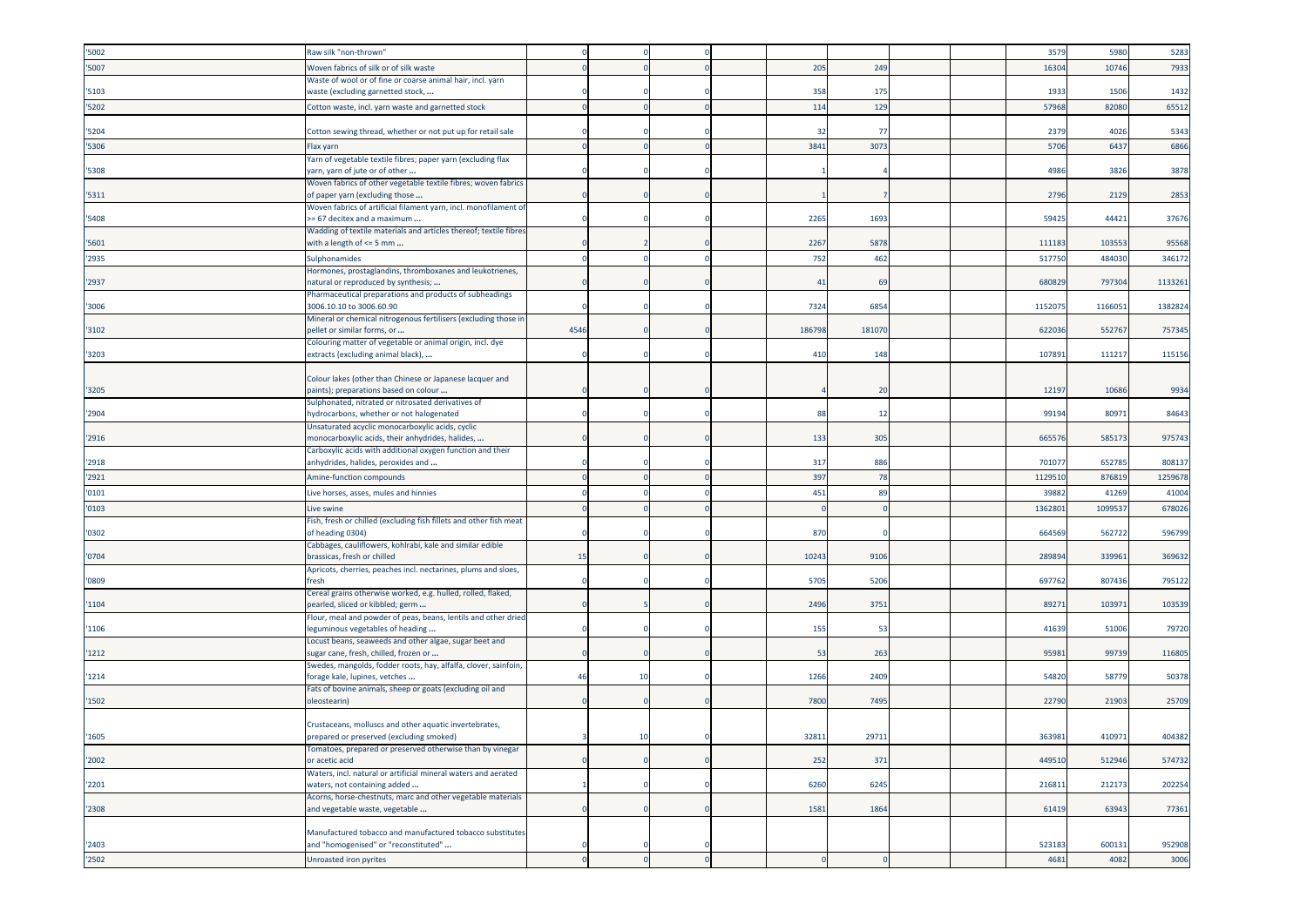| '2511 | Natural barium sulphate "barytes"; natural barium carbonate<br>'witherite", whether or not calcined            |    |  |       |       |  | 25749   | 26324   | 27077    |
|-------|----------------------------------------------------------------------------------------------------------------|----|--|-------|-------|--|---------|---------|----------|
| '2514 | Slate, whether or not roughly trimmed or merely cut, by<br>sawing or otherwise, into blocks or                 |    |  |       |       |  | 5810    | 5080    | 6307     |
| '2521 | Limestone flux; limestone and other calcareous stone, of a<br>kind used for the manufacture of                 |    |  |       |       |  | 42555   | 31219   | 38781    |
| '2523 | Cement, incl. cement clinkers, whether or not coloured                                                         |    |  | 82976 | 79665 |  | 177992  | 188455  | 186393   |
| '2601 | Iron ores and concentrates, incl. roasted iron pyrites                                                         |    |  |       |       |  | 4022964 | 3675622 | 7080227  |
| '2613 | Molybdenum ores and concentrates                                                                               |    |  |       |       |  | 9704    | 3278    | 75323    |
| '2615 | Niobium, tantalum, vanadium or zirconium ores and<br>concentrates                                              |    |  |       |       |  |         |         |          |
| '2704 | Coke and semi-coke of coal, of lignite or of peat, whether or<br>not agglomerated; retort carbon               |    |  | 75    | 15    |  | 58140   | 384788  | 780479   |
| '2706 | Tar distilled from coal, from lignite or from peat, and other<br>mineral tars, whether or not                  |    |  |       |       |  |         |         |          |
| '2715 | Bituminous mastics, cut-backs and other bituminous mixtures<br>based on natural asphalt, on natural            |    |  | 19463 | 8318  |  | 16920   | 14984   | 17522    |
| '2804 | Hydrogen, rare gases and other non-metals                                                                      |    |  | 888   | 866   |  | 943180  | 959303  | 1043564  |
|       |                                                                                                                |    |  |       |       |  |         |         |          |
| '2806 | Hydrogen chloride "hydrochloric acid"; chlorosulphuric acid                                                    |    |  | 108   | 30    |  | 14110   | 15619   | 22219    |
| '2819 | Chromium oxides and hydroxides                                                                                 |    |  |       |       |  | 3361    | 24408   | 34563    |
| '2821 | Iron oxides and hydroxides; earth colours containing >= 70%<br>by weight of combined iron evaluated            |    |  | 97    | 176   |  | 47331   | 42729   | 51054    |
|       | Machinery for preparing, tanning or working hides, skins or                                                    |    |  |       |       |  |         |         |          |
| '8453 | leather or for making or repairing                                                                             |    |  | 106   | 167   |  | 14049   | 13158   | 13467    |
| '8411 | Turbojets, turbopropellers and other gas turbines<br>Containers, incl. containers for the transport of fluids, |    |  | 2408  | 7704  |  | 1420105 | 996247  | 10882605 |
| '8609 | specially designed and equipped for<br>Electric shavers, hair clippers and hair-removing appliances,           |    |  | 5095  | 7125  |  | 30928   | 308740  | 394697   |
| '8510 | with self-contained electric                                                                                   |    |  | 2978  | 4854  |  | 697347  | 82838   | 825034   |
| '9023 | Instruments, apparatus and models designed for<br>demonstrational purposes, e.g. in education                  |    |  | 7619  | 6307  |  | 132248  | 104088  | 115471   |
| '9508 | Roundabouts, swings, shooting galleries and other fairground<br>amusements; travelling circuses                |    |  | 1601  | 558   |  | 5930    | 42639   | 18506    |
| '9616 | Scent sprays and similar toilet sprays, and mounts and heads<br>therefor; powder puffs and pads                |    |  | 49    | 172   |  | 9760    | 97188   | 94629    |
| '9618 | Failors' dummies and other lay figures, automata and other<br>animated displays used for shop                  |    |  | 161   | 134   |  | 2908    | 18327   | 19054    |
| '9620 | Monopods, bipods, tripods and similar articles                                                                 |    |  | 62    | 409   |  | 6110    | 61731   | 88765    |
| '9702 | Original engravings, prints and lithographs                                                                    |    |  |       |       |  | 1513    | 1595    | 22941    |
| '9101 | Wrist-watches, pocket-watches and other watches, incl. stop-<br>watches, with case of precious                 |    |  | 100   | 101   |  | 49870   | 41641   | 635058   |
| '9113 | Watch straps, watch bands and watch bracelets, and parts<br>thereof, n.e.s.                                    |    |  | 402   | 298   |  | 67112   | 59037   | 63946    |
| '9202 | String musical instruments, e.g. guitars, violins, and harps<br>(excluding with keyboard)                      |    |  | 219   | 597   |  | 6953    | 75413   | 89998    |
| '8705 | Special purpose motor vehicles (other than those principally<br>designed for the transport of                  |    |  | 80131 | 87139 |  | 818627  | 816445  | 814734   |
| '8902 | Fishing vessels; factory ships and other vessels for processing<br>or preserving fishery products              |    |  |       |       |  |         |         | 11601    |
| '9003 | Frames and mountings for spectacles, goggles or the like, and<br>parts thereof, n.e.s.                         |    |  | 248   | 182   |  | 370883  | 296671  | 367837   |
| '7003 | Cast glass and rolled glass, in sheets or profiles, whether or<br>not having an absorbent, reflecting          | 13 |  | 1383  | 1276  |  | 23517   | 20803   | 25586    |
| 7221  | Bars and rods of stainless steel, hot-rolled, in irregularly<br>wound coils                                    |    |  |       |       |  | 214263  | 188098  | 270771   |
| '8215 | Spoons, forks, ladles, skimmers, cake-servers, fish-knives,<br>butter-knives, sugar tongs and                  |    |  | 990   | 980   |  | 196726  | 170240  | 180698   |
| '8303 | Armoured or reinforced safes, strongboxes and doors and<br>safe deposit lockers for strongrooms,               |    |  | 548   | 672   |  | 108851  | 110882  | 127271   |
|       | Auxiliary plant for use with boilers of heading 8402 or 8403,                                                  |    |  |       |       |  |         |         |          |
| '8404 | e.g. economizers, superheaters,                                                                                |    |  | 77    | 282   |  | 32445   | 42104   | 32328    |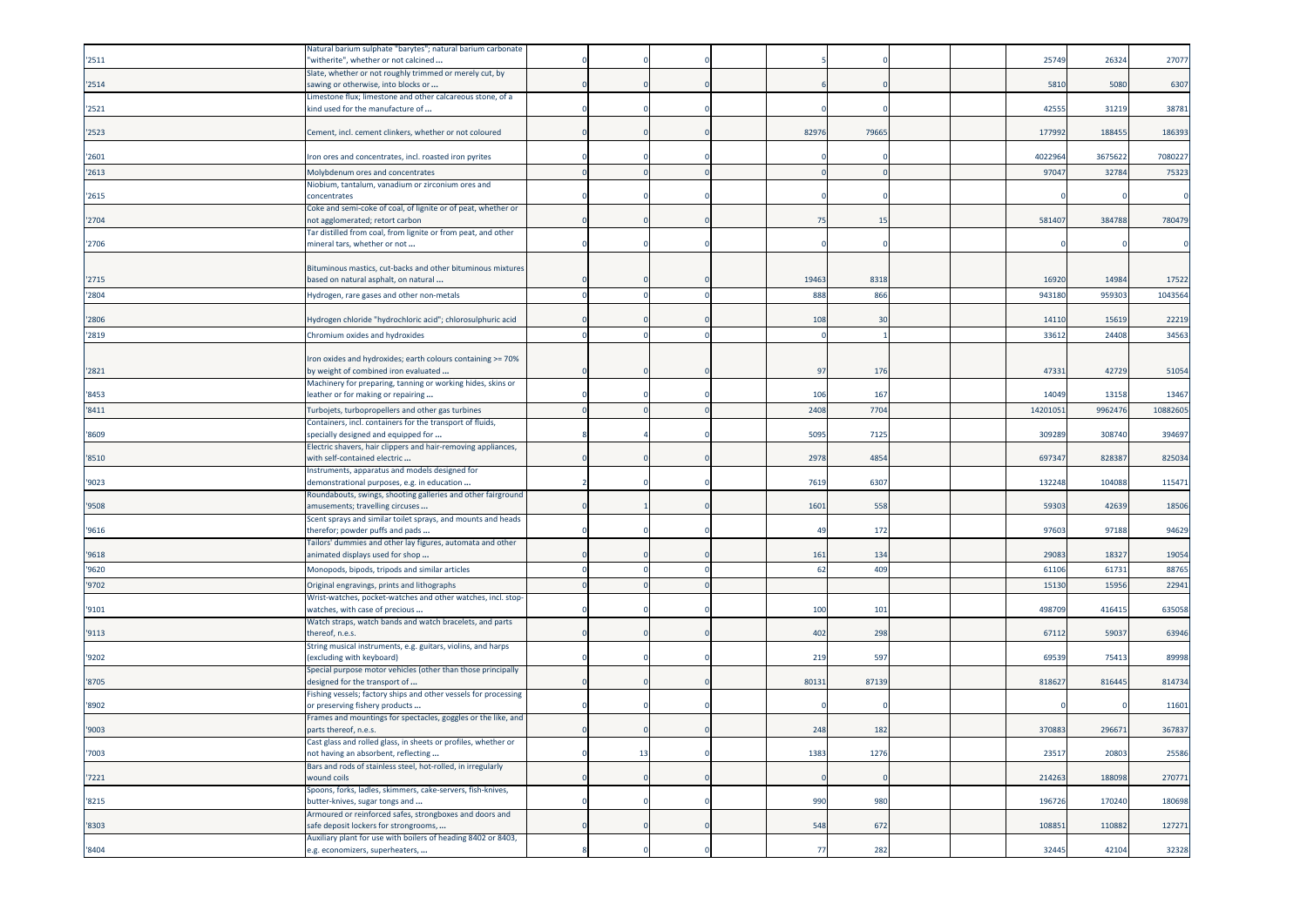|       | Master alloys of copper (excluding phosphorus-copper                                                     |    |  |       |                |  |         |         |         |
|-------|----------------------------------------------------------------------------------------------------------|----|--|-------|----------------|--|---------|---------|---------|
| '7405 | compounds "copper phosphide" containing                                                                  |    |  |       |                |  | 54106   | 48762   | 79282   |
| '7407 | Bars, rods and profiles, of copper, n.e.s.                                                               |    |  | 447   | 542            |  | 414126  | 375808  | 675406  |
| '7410 | Copper foil "whether or not printed or backed with paper,<br>paperboard, plastics or similar backing     |    |  | 113   | 30             |  | 99936   | 99483   | 130350  |
| '7505 | Bars, rods, profiles and wire, of nickel (excluding electrically<br>nsulated products)                   |    |  | 98    | 42             |  | 38988   | 329324  | 366305  |
| '7614 | Stranded wire, cables, plaited bands and the like, of<br>aluminium (excluding such products electrically |    |  | 2191  | 2450           |  | 4982    | 43409   | 59614   |
| '7902 | Zinc waste and scrap (excluding ash and residues from zinc<br>production "heading 2620", ingots          |    |  | 22    | 152            |  | 3062    | 15611   | 14803   |
| '8101 | Tungsten "wolfram" and articles thereof, n.e.s.; tungsten<br>waste and scrap (excluding ash and          | 35 |  |       | 547            |  | 136653  | 117479  | 167241  |
| '8103 | Fantalum and articles thereof, n.e.s.; tantalum waste and<br>scrap (excluding ash and residues           |    |  | 77    |                |  | 42433   | 37010   | 56216   |
| '6912 | Tableware, kitchenware, other household articles and toilet<br>articles, of ceramics other than          |    |  | 1517  | 1880           |  | 213201  | 240122  | 302374  |
| '7103 | Precious stones and semi-precious stones, whether or not<br>worked or graded, but not strung,            |    |  |       |                |  | 13801   | 71111   | 85320   |
| '7105 | Dust and powder of natural or synthetic precious or semi-<br>precious stones                             |    |  |       |                |  | 1690    | 14424   | 17865   |
| '7117 | mitation jewellery                                                                                       |    |  |       |                |  | 48229   | 398229  | 425901  |
| '7207 | Semi-finished products of iron or non-alloy steel                                                        |    |  | 10924 | 7861           |  | 426910  | 140475  | 735297  |
| '6309 | Worn clothing and clothing accessories, blankets and<br>travelling rugs, household linen and articles    |    |  | 16095 | 14497          |  | 31748   | 28050   | 50547   |
| '6801 | Setts, curbstones and flagstones, of natural stone (excluding<br>slate)                                  |    |  | 60    | 321            |  | 130428  | 111729  | 110798  |
| '6803 | Worked slate and articles of slate or of agglomerated slate<br>(excluding slate granules, chippings      |    |  | 112   | 21             |  | 51604   | 54837   | 60714   |
| '6812 | Fabricated asbestos fibres; mixtures with a basis of asbestos<br>or with a basis of asbestos and         |    |  | 239   | 247            |  |         |         |         |
|       | Worked mica and articles of mica, incl. agglomerated or                                                  |    |  |       |                |  |         |         |         |
| '6814 | reconstituted mica, whether or not<br>Unglazed ceramic flags and paving, hearth or wall tiles;           |    |  | 16    | 14             |  | 2911    | 27274   | 33997   |
| '6907 | unglazed ceramic mosaic cubes and                                                                        | 15 |  | 95853 | 84307          |  | 790135  | 887183  | 971181  |
| '6909 | Ceramic wares for laboratory, chemical or other technical<br>uses; ceramic troughs, tubs and similar     |    |  | 206   | $\overline{4}$ |  | 80214   | 611255  | 825619  |
| '3910 | Silicones in primary forms                                                                               |    |  | 222   | 461            |  | 48844   | 433069  | 559777  |
| '3912 | Cellulose and its chemical derivatives, n.e.s., in primary forms                                         |    |  | 1753  | 1635           |  | 24292   | 254453  | 274682  |
| '3826 | Biodiesel and mixtures thereof, not containing or containing <<br>70 % by weight of petroleum            |    |  | 1495  | 16             |  | 1359298 | 1604475 | 1797207 |
| '3813 | Preparations and charges for fire-extinguishers; charged fire-<br>extinguishing grenades (excluding      |    |  | 69    | 59             |  | 7033    | 6572    | 6282    |
| '4102 | Raw skins of sheep or lambs, fresh, or salted, dried, limed,<br>oickled or otherwise preserved,          |    |  |       |                |  | 988     | 557     | 941     |
| '4104 | Tanned or crust hides and skins of bovine "incl. buffalo" or<br>equine animals, without hair on,         |    |  | 7700  | 8839           |  | 54874   | 35515   | 52188   |
| '4406 | Railway or tramway sleepers "cross-ties" of wood                                                         |    |  | 8942  | 7188           |  | 1251    | 1379    | 15032   |
| '4810 | Paper and paperboard, coated on one or both sides with<br>kaolin "China clay" or other inorganic         |    |  | 4158  | 2349           |  | 2907908 | 258883  | 2728006 |
| '4822 | Bobbins, spools, cops and similar supports of paper pulp,<br>paper or paperboard, whether or not         |    |  | 1582  | 1554           |  | 27121   | 26285   | 34645   |
| '5303 | Jute and other textile bast fibres, raw or processed, but not<br>spun; tow and waste of such fibres,     |    |  |       | 20             |  | 3583    | 2048    | 3825    |
| '5516 | Woven fabrics of artificial staple fibres                                                                |    |  | 957   | 818            |  | 70881   | 64852   | 58851   |
| '5605 | Metallised yarn, whether or not gimped, being textile yarn, or<br>strip or the like of heading           |    |  | 24    | 23             |  | 6235    | 4099    | 5083    |
| '5801 | Woven pile fabrics and chenille fabrics (excluding terry<br>towelling and similar woven terry            |    |  | 1172  | 735            |  | 66215   | 59194   | 66787   |
| '5807 | Labels, badges and similar articles, of textile materials, in the<br>piece, in strips or cut to          |    |  | 261   | 242            |  | 19242   | 17095   | 19183   |
| '5809 | Woven fabrics of metal thread and woven fabrics of<br>metallised yarn of heading 5605, of a kind         |    |  |       |                |  | 1523    | 1363    | 1827    |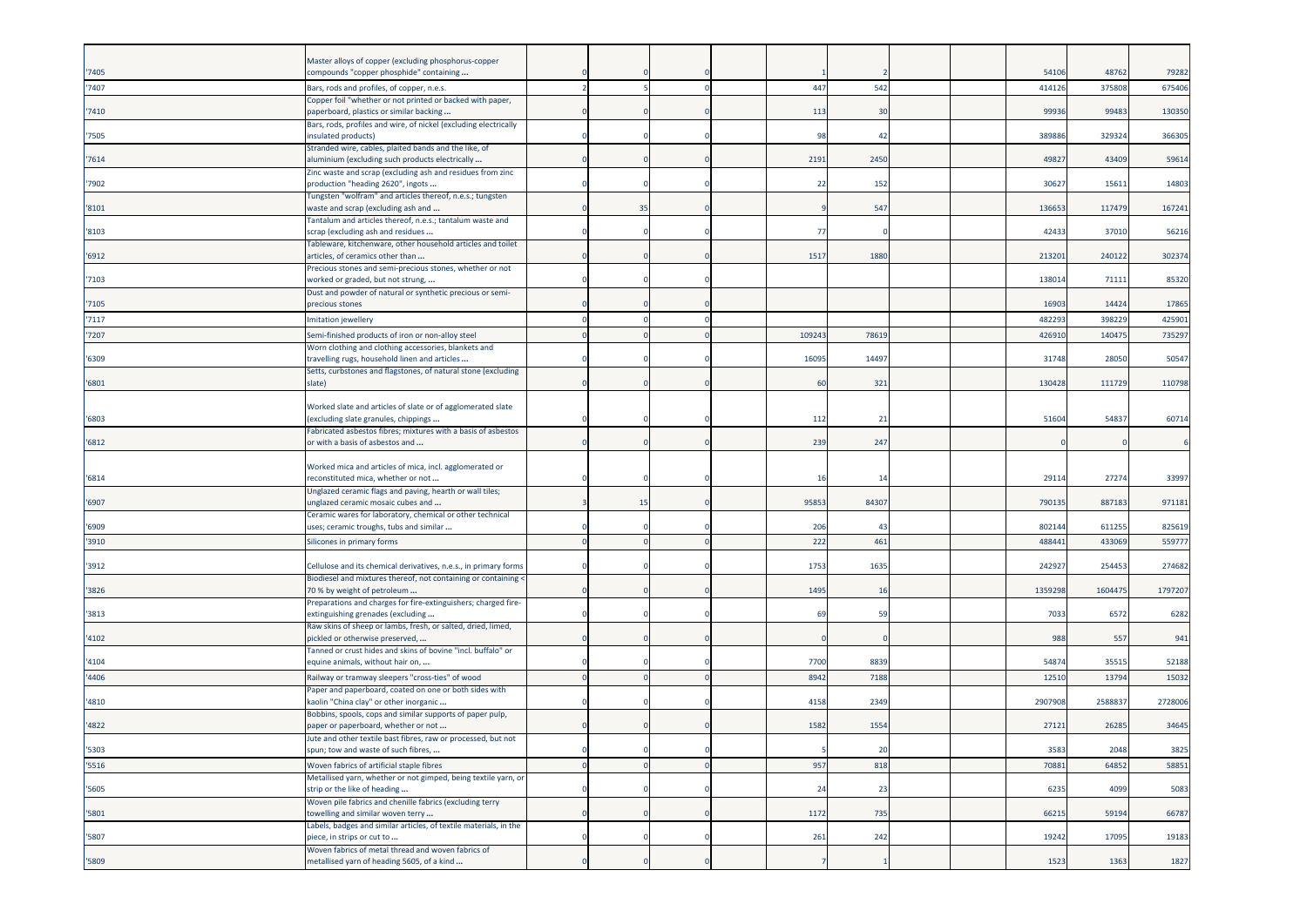|       | Pile fabrics, incl. "long pile" fabrics and terry fabrics, knitted                                   |     |  |                |            |  |         |        |         |
|-------|------------------------------------------------------------------------------------------------------|-----|--|----------------|------------|--|---------|--------|---------|
| '6001 | or crocheted                                                                                         |     |  | 10097          | 7650       |  | 44687   | 52716  | 52162   |
| 5004  | Silk yarn (excluding that spun from silk waste and that put up<br>for retail sale)                   |     |  | 28             |            |  | 2689    | 2595   | 2682    |
| '5005 | Yarn spun from silk waste (excluding that put up for retail<br>sale)                                 |     |  | 17             | 21         |  | 4217    | 3637   | 3086    |
| '5101 | Wool, neither carded nor combed                                                                      |     |  | 3200           | 231        |  | 30753   | 23602  | 23787   |
|       |                                                                                                      |     |  |                |            |  |         |        |         |
| '5107 | Yarn of combed wool (excluding that put up for retail sale)                                          |     |  | 428            | 536        |  | 164555  | 10854  | 120815  |
| '5113 | Woven fabrics of coarse animal hair or of horsehair (excluding<br>fabrics for technical uses of      |     |  |                |            |  | 213     | 110    | 137     |
| 5206  | Cotton yarn containing predominantly, but < 85% cotton by<br>weight (excluding sewing thread and     |     |  | 3312           | 5252       |  | 23630   | 17220  | 23066   |
|       | Tanning extracts of vegetable origin; tannins and their salts,                                       |     |  |                |            |  |         |        |         |
| '3201 | ethers, esters and other derivatives<br>Paints and varnishes, incl. enamels, lacquers and distempers |     |  | 57             | $\Delta$ C |  | 9735    | 9142   | 11607   |
| '3210 | (excluding those based on synthetic                                                                  |     |  | 17968          | 11803      |  | 35914   | 29548  | 27042   |
| '3803 | Tall oil, whether or not refined                                                                     |     |  | 1720           | 861        |  | 917     | 7848   | 9941    |
|       | Ores and concentrates (excluding iron, manganese, copper,                                            |     |  |                |            |  |         |        |         |
| '2617 | nickel, cobalt, aluminium, lead,                                                                     |     |  |                |            |  | 12      | 11     | 12      |
|       | Slag, dross, scalings and other waste from the manufacture of                                        |     |  |                |            |  |         |        |         |
| '2619 | iron or steel (excluding granulated                                                                  |     |  | 1101           | 1355       |  | 6850    | 7448   | 9383    |
| '2702 | Lignite, whether or not agglomerated (excluding jet)                                                 |     |  | 25             | 15         |  | 5739    | 17274  | 13104   |
|       | Petroleum coke, petroleum bitumen and other residues of                                              |     |  |                |            |  |         |        |         |
| '2713 | petroleum oil or of oil obtained from                                                                | 275 |  | 171119         | 221055     |  | 473401  | 249601 | 302027  |
| '2808 | Nitric acid; sulphonitric acids                                                                      |     |  | 87             | 631        |  | 25025   | 23126  | 48692   |
| '2823 | <b>Titanium oxides</b>                                                                               |     |  | 201            | 81         |  | 85239   | 73422  | 116238  |
| 2846  | Compounds, inorganic or organic, of rare-earth metals, of<br>yttrium or of scandium or of mixtures   |     |  | 2 <sup>2</sup> |            |  | 3037    | 23605  | 48013   |
|       | Cyclic alcohols and their halogenated, sulphonated, nitrated                                         |     |  |                |            |  |         |        |         |
| '2906 | or nitrosated derivatives<br>Carboxyimide-function compounds, incl. saccharin and its                |     |  | 36             | 49         |  | 146322  | 127200 | 157957  |
| '2925 | salts, and imine-function compounds                                                                  |     |  | 289            | 204        |  | 11673   | 129522 | 148269  |
| '2927 | Diazo-, azo- or azoxy-compounds                                                                      |     |  | 32             | 71         |  | 36861   | 31957  | 45070   |
|       |                                                                                                      |     |  |                |            |  |         |        |         |
| '2931 | Separate chemically defined organo-inorganic compounds<br>(excluding organo-sulphur compounds        |     |  | 55             | 140        |  | 312905  | 280800 | 360521  |
|       |                                                                                                      |     |  |                |            |  |         |        |         |
|       | Coral and similar materials, shells of molluscs, crustaceans or                                      |     |  |                |            |  |         |        |         |
| '0508 | echinoderms, cuttle-bone, powder<br>Bulbs, tubers, tuberous roots, corms, crowns and rhizomes,       |     |  | 126            | 459        |  | 3824    | 3441   | 3656    |
| '0601 | dormant, in growth or in flower,                                                                     |     |  | 4755           | 6078       |  | 214663  | 229369 | 261214  |
|       | Carrots, turnips, salad beetroot, salsify, celeriac, radishes and                                    |     |  |                |            |  |         |        |         |
| '0706 | similar edible roots, fresh                                                                          |     |  | 33146          | 31366      |  | 258311  | 23988  | 246228  |
| '0807 | Melons, incl. watermelons, and papaws (papayas), fresh                                               |     |  | 27             | 15         |  | 455316  | 517580 | 452794  |
| '0901 | Coffee, whether or not roasted or decaffeinated; coffee husks<br>and skins; coffee substitutes       |     |  | 2964           | 3147       |  | 3231828 | 354157 | 4113810 |
| '0903 | Mate                                                                                                 |     |  |                |            |  | 5039    | 669    | 6483    |
| '1001 | Wheat and meslin                                                                                     |     |  | 153            | 4174       |  | 738923  | 912554 | 1091063 |
| '1108 | Starches; inulin                                                                                     |     |  | 9439           | 5955       |  | 248461  | 251762 | 298000  |
|       | Hop cones, fresh or dried, whether or not ground, powdered                                           |     |  |                |            |  |         |        |         |
| '1210 | or in the form of pellets; lupulin                                                                   |     |  | 1436           | 1484       |  | 73896   | 87555  | 73722   |
| 1515  | Fixed vegetable fats and oils, incl. jojoba oil, and their<br>ractions, whether or not refined,      |     |  | 8685           | 6247       |  | 289172  | 274158 | 316306  |
|       | Margarine, other edible mixtures or preparations of animal or                                        |     |  |                |            |  |         |        |         |
| '1517 | vegetable fats or oils and edible                                                                    |     |  | 1484           | 1804       |  | 317911  | 316921 | 339562  |
|       | Vegetables, fruit, nuts, fruit-peel and other edible parts of                                        |     |  |                |            |  |         |        |         |
| '2006 | plants, preserved by sugar "drained,                                                                 |     |  | 19             | 108        |  | 18569   | 20387  | 22880   |
| '2101 | Extracts, essences and concentrates, of coffee, tea or maté<br>and preparations with a basis of      |     |  | 11924          | 19490      |  | 488910  | 479001 | 466443  |
|       |                                                                                                      |     |  |                |            |  |         |        |         |
| '2103 | Sauce and preparations therefor; mixed condiments and<br>mixed seasonings; mustard flour and meal,   |     |  | 4759           | 5443       |  | 683807  | 791564 | 886178  |
|       |                                                                                                      |     |  |                |            |  |         |        |         |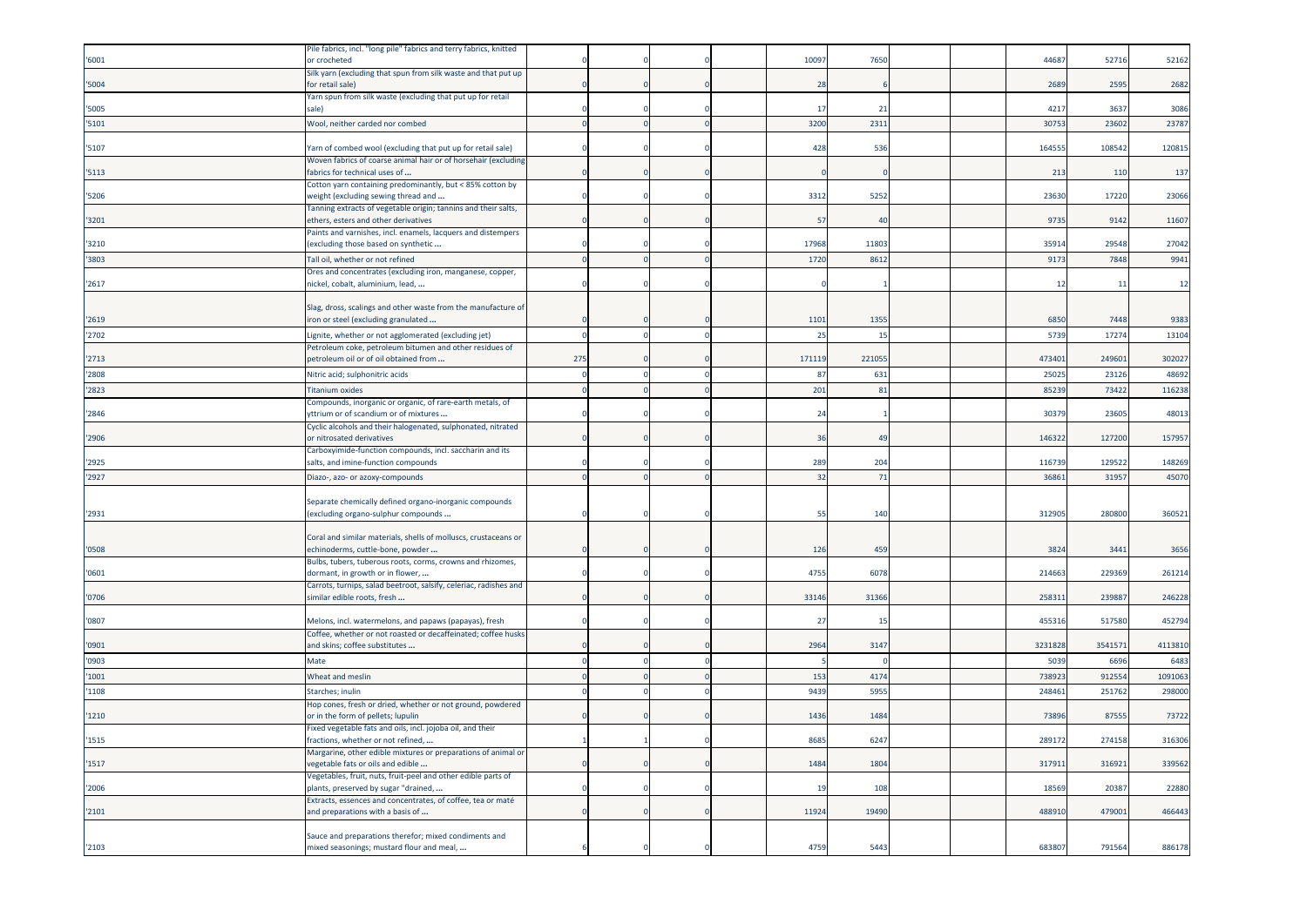|                | Live poultry, "fowls of the species Gallus domesticus, ducks,                                                  |    |  |               |              |  | 344504  | 347856  |                   |
|----------------|----------------------------------------------------------------------------------------------------------------|----|--|---------------|--------------|--|---------|---------|-------------------|
| '0105<br>'0201 | geese, turkeys and guinea fowls"                                                                               |    |  | 143<br>296864 | 169<br>29308 |  | 189326  | 185310  | 346604<br>1912828 |
|                | Meat of bovine animals, fresh or chilled                                                                       |    |  |               |              |  |         |         |                   |
| '0203          | Meat of swine, fresh, chilled or frozen<br>Fish fillets and other fish meat, whether or not minced, fresh,     |    |  | 3010          | 4369         |  | 186487  | 168429  | 1460629           |
| '0304          | chilled or frozen                                                                                              |    |  | 678           | 937          |  | 1802228 | 1745597 | 1683999           |
|                | Crustaceans, whether in shell or not, live, fresh, chilled,                                                    |    |  |               |              |  |         |         |                   |
| '0306          | frozen, dried, salted or in brine,<br>Sets of two or more tools of heading 8202 to 8205, put up in             |    |  | 19            | 40           |  | 410183  | 447162  | 467767            |
| '8206          | sets for retail sale                                                                                           |    |  | 3409          | 5376         |  | 114012  | 115063  | 133256            |
|                | Knives with cutting blades, serrated or not, incl. pruning                                                     |    |  |               |              |  |         |         |                   |
| '8211          | knives, and blades therefor, of<br>Scissors, tailors' shears and similar shears, and blades                    |    |  | 1025          | 1148         |  | 22939   | 25657   | 322474            |
| '8213          | therefor, of base metal (excluding                                                                             |    |  | 458           | 486          |  | 47908   | 51242   | 61020             |
|                |                                                                                                                |    |  |               |              |  |         |         |                   |
| '8440          | Bookbinding machinery, incl. book-sewing machines                                                              |    |  |               |              |  | 8022    |         |                   |
|                | (excluding machinery of heading 8441, general-purpose<br>Machinery for the manufacture or finishing of felt or |    |  | 450           | 424          |  |         | 60776   | 65961             |
| '8449          | nonwovens in the piece or in shapes,                                                                           |    |  | 10            | 34           |  | 31380   | 72275   | 53139             |
|                | Machinery (excluding of heading 8450) for washing, cleaning,                                                   |    |  |               |              |  |         |         |                   |
| '8451          | wringing, drying, ironing, pressing                                                                            | 34 |  | 1353          | 1599         |  | 69396   | 66860   | 828983            |
|                | Machining centres, unit construction machines "single                                                          |    |  |               |              |  |         |         |                   |
| '8457          | station" and multi-station transfer machines                                                                   |    |  | 589           | 2975         |  | 574840  | 329184  | 346170            |
|                | Machine tools for working stone, ceramics, concrete,                                                           |    |  |               |              |  |         |         |                   |
| '8464          | asbestos-cement or like mineral materials                                                                      |    |  | 3637          | 1720         |  | 103735  | 97281   | 101174            |
|                |                                                                                                                |    |  |               |              |  |         |         |                   |
| 7802           | Lead waste and scrap (excluding ashes and residues from lead                                                   |    |  |               |              |  | 27150   | 19808   | 33331             |
|                | production "heading No 2620",                                                                                  |    |  |               |              |  |         |         |                   |
| 7412           | Copper tube or pipe fittings "e.g., couplings, elbows, sleeves"                                                |    |  | 2276          | 2001         |  | 471312  | 461825  | 612647            |
|                | Nickel mattes, nickel oxide sinters and other intermediate                                                     |    |  |               |              |  |         |         |                   |
| '7501          | products of nickel metallurgy :<br>Tubes, pipes and tube or pipe fittings "e.g., couplings, elbows,            |    |  |               |              |  | 421     |         | 282               |
| '7507          | sleeves", of nickel                                                                                            |    |  | 24            | 87           |  | 56307   | 70775   | 69574             |
|                | Steel, alloy, other than stainless, in ingots or other primary                                                 |    |  |               |              |  |         |         |                   |
| '7224          | forms, semi-finished products<br>Railway or tramway track construction material of iron or                     |    |  | 2510          | 2363         |  | 32517   | 22381   | 318928            |
| '7302          | steel, the following : rails, check-rails                                                                      |    |  | 3245          | 8032         |  | 274985  | 303078  | 350922            |
|                | Sewing needles, knitting needles, bodkins, crochet hoods,                                                      |    |  |               |              |  |         |         |                   |
| 7319           | embroidery stilettos and similar                                                                               |    |  | -60           | 9            |  | 16712   | 14407   | 12057             |
| '6602          | Walking sticks, seat-sticks, whips, riding-crops and the like<br>(excluding measure walking sticks,            |    |  |               |              |  | 2376    | 25458   | 28689             |
|                | Natural or artificial abrasive powder or grain, on a base of                                                   |    |  |               |              |  |         |         |                   |
| '6805          | textile material, paper, paperboard                                                                            |    |  | 1402          | 1807         |  | 563642  | 655287  | 718514            |
| '7211          | Flat-rolled products of iron or non-alloy steel, of a width of <<br>600 mm, hot-rolled or cold-rolled          |    |  | 2230          | 408          |  | 504594  | 401564  | 585931            |
|                |                                                                                                                |    |  |               |              |  |         |         |                   |
| '6811          | Articles of asbestos-cement, cellulose fibre-cement or the like                                                |    |  | 1524          | 1972         |  | 63654   | 57080   | 57809             |
| '6903          | Retorts, crucibles, mufflers, nozzles, plugs, supports, cupels,<br>tubes, pipes, sheaths, rods                 |    |  | 282           | 88           |  | 97135   | 95386   | 114706            |
|                | Roofing tiles, chimney pots, cowls, chimney liners,                                                            |    |  |               |              |  |         |         |                   |
| '6905          | architectural ornaments and other ceramic                                                                      |    |  | $-5$          | 5            |  | 1450    | 1938    | 21467             |
| 7016           | Paving blocks, slabs, bricks, squares, tiles and other articles of<br>pressed or moulded glass,                |    |  | 162           | 157          |  | 39763   | 42238   | 54839             |
|                | lass beads, imitation pearls, imitation precious or semi                                                       |    |  |               |              |  |         |         |                   |
| '7018          | precious stones and similar glass                                                                              |    |  | 2095          | 2383         |  | 51108   | 44267   | 52419             |
|                | Base metals clad with silver, not further worked than semi-                                                    |    |  |               |              |  |         |         |                   |
| '7107          | manufactured<br>Base metals or silver, clad with gold, not further worked than                                 |    |  |               |              |  | 2522    | 2959    | 3992              |
| '7109          | semi-manufactured                                                                                              |    |  |               |              |  | 11531   | 7326    | 8546              |
|                |                                                                                                                |    |  |               |              |  |         |         |                   |
| '7110          | Platinum, incl. palladium, rhodium, iridium, osmium and<br>ruthenium, unwrought or in semi-manufactured        |    |  |               |              |  | 5182417 | 6926780 | 11540334          |
|                | Articles of jewellery and parts thereof, of precious metal or of                                               |    |  |               |              |  |         |         |                   |
| '7113          | metal clad with precious metal                                                                                 |    |  |               |              |  | 1614267 | 1561323 | 1691301           |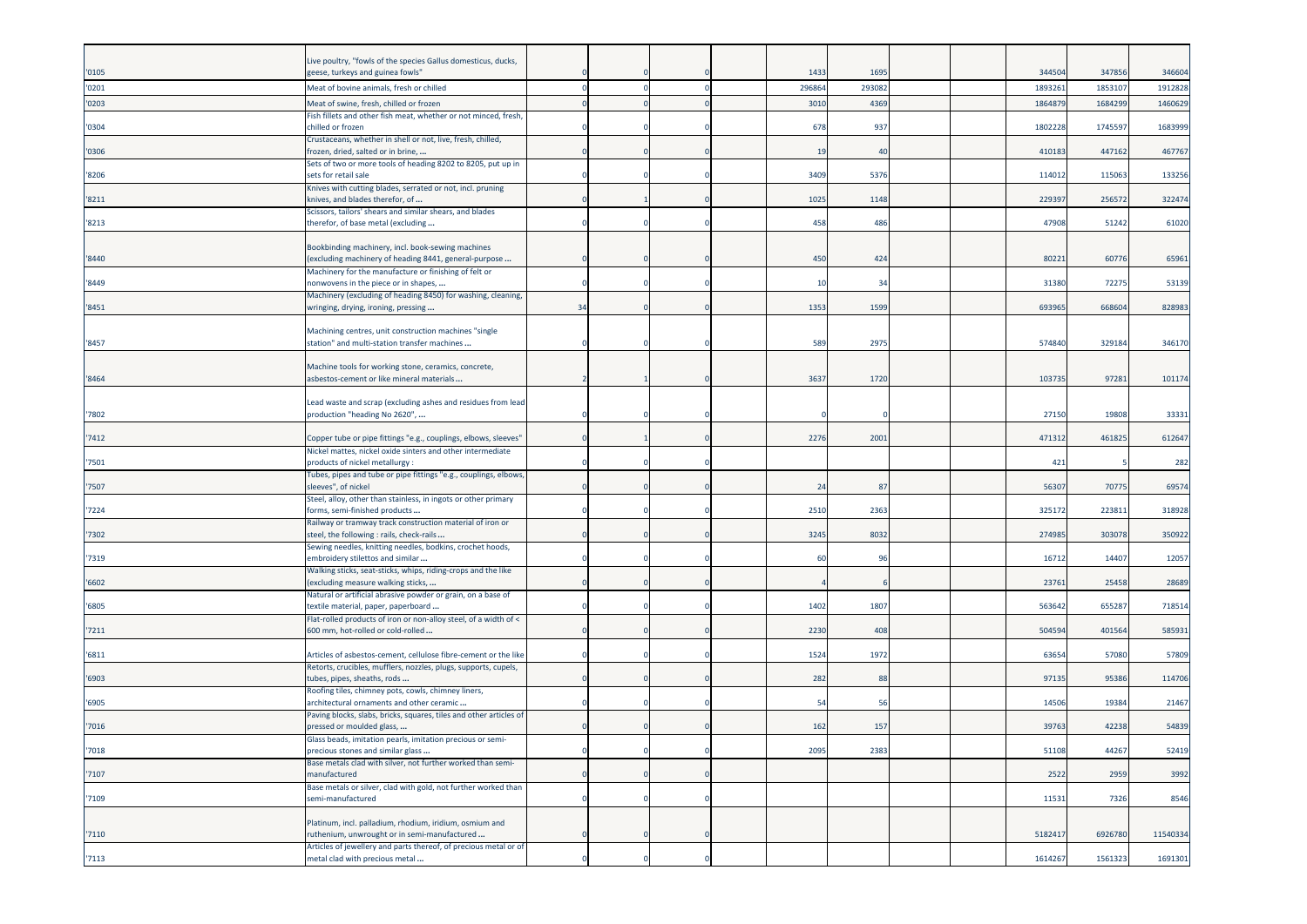| '7115 | Articles of precious metal or of metal clad with precious<br>netal, n.e.s.                                 |     |    |  |                |       |  | 16876   | 16846   | 164753  |
|-------|------------------------------------------------------------------------------------------------------------|-----|----|--|----------------|-------|--|---------|---------|---------|
| '7203 | Ferrous products obtained by direct reduction of iron ore and<br>other spongy ferrous products,            |     |    |  |                |       |  | 11634   | 100888  | 192202  |
|       | Electrical machines and apparatus, having individual                                                       |     |    |  |                |       |  |         |         |         |
| '8543 | functions, n.e.s. in chapter 85 and parts                                                                  | 347 | 19 |  | 13543          | 1883  |  | 218647  | 230989  | 2773513 |
| '8548 | Waste and scrap of primary cells, primary batteries and<br>electric accumulators; spent primary            |     |    |  | 169            | 151   |  | 61954   | 565922  | 628986  |
| '8713 | Carriages for disabled persons, whether or not motorised or<br>otherwise mechanically propelled            |     |    |  | 267            | 240   |  | 105400  | 106507  | 116170  |
| '8715 | Baby carriages and parts thereof, n.e.s.                                                                   |     |    |  | 2564           | 3183  |  | 17190   | 18607   | 196024  |
| '8514 | Industrial or laboratory electric furnaces and ovens, incl.<br>those functioning by induction              |     |    |  | 4027           | 2277  |  | 16314   | 142241  | 194997  |
| '8530 | Electrical signalling, safety or traffic control equipment for<br>ailways, tramways, roads, inland         |     |    |  | 5351           | 3661  |  | 9778    | 10184   | 98881   |
| '9111 | Cases for wrist-watches, pocket-watches and other watches,<br>incl. stop-watches, of heading 9101          |     |    |  | $\overline{1}$ |       |  | 4358    | 36281   | 46156   |
| '9008 | Image projectors, and photographic enlargers and reducers<br>excluding cinematographic)                    |     |    |  | 27             |       |  | 6947    | 37402   | 34186   |
| '9606 | Buttons, press-fasteners, snap-fasteners and press studs,<br>button moulds and other parts of              |     |    |  | 878            | 768   |  | 37168   | 30329   | 29068   |
| '9706 | Antiques of > 100 years old                                                                                |     |    |  |                | 25    |  | 1826    | 11569   | 21159   |
| '8603 | Self-propelled railway or tramway coaches, vans and trucks<br>excluding those of heading 8604)             |     |    |  | 152246         | 13437 |  | 75630   | 599188  | 445138  |
|       | Railway or tramway passenger coaches, luggage vans, post                                                   |     |    |  |                |       |  |         |         |         |
| '8605 | office coaches and other special purpose                                                                   |     |    |  | 43907          | 96390 |  | 2920    | 13098   | 21062   |
| '8702 | Motor vehicles for the transport of >= 10 persons, incl. driver                                            |     |    |  | 106892         | 16547 |  | 106370  | 128797  | 1154555 |
| '8707 | Bodies, incl. cabs, for tractors, motor vehicles for the<br>transport of ten or more persons,              |     |    |  | 28533          | 50164 |  | 19783   | 133062  | 155971  |
| '8801 | Balloons and dirigibles; gliders, hang gliders and other non-<br>powered aircraft                          |     |    |  |                |       |  | 354     | 2618    | 2777    |
| '8802 | Powered aircraft "e.g. helicopters and aeroplanes";<br>spacecraft, incl. satellites, and suborbital        |     |    |  |                |       |  | 907732  | 656699  | 5448299 |
| '8905 | Light-vessels, fire-floats, dredgers, floating cranes, and other<br>vessels the navigability of            |     |    |  | 30             | 47    |  | 5331    | 23220   | 9369    |
| '8906 | Vessels, incl. warships and lifeboats (excluding rowing boats<br>and other vessels of heading              |     |    |  |                |       |  | 2065    | 11913   | 4271    |
| '8908 | Vessels and other floating structures for breaking up                                                      |     |    |  |                |       |  |         |         |         |
|       | Video recording or reproducing apparatus, whether or not                                                   |     |    |  |                |       |  |         |         |         |
| '8521 | incorporating a video tuner (excluding<br>Industrial or laboratory furnaces and ovens, non-electric, incl. |     |    |  | 903            | 1063  |  | 17467   | 186610  | 146320  |
| '8417 | incinerators (excluding drying                                                                             |     |    |  | 403            | 414   |  | 17549   | 185308  | 182380  |
| '9106 | Time of day recording apparatus and apparatus for<br>measuring, recording or otherwise indicating          |     |    |  | 21             | 19    |  | 1464    | 18072   | 16890   |
| '9201 | Pianos, incl. automatic; harpsichords and other keyboard<br>stringed instruments                           |     |    |  | 90             | 263   |  | 5643    | 53787   | 65066   |
| '9306 | Bombs, grenades, torpedos, mines, missiles, cartridges and<br>other ammunition and projectiles             |     |    |  |                |       |  | 11507   | 123886  | 106975  |
| '8410 | Hydraulic turbines, water wheels, and regulators therefor<br>excluding hydraulic power engines             |     |    |  | 18             | 24    |  | 1897    | 13188   | 13239   |
| '8435 | Presses, crushers and similar machinery used in the<br>manufacture of wine, cider, fruit juices            |     |    |  | 49             | 12    |  | 2625    | 16476   | 18849   |
| '8463 | Machine tools for working metal, sintered metal carbides or<br>ermets, without removing material           |     |    |  | 297            | 151   |  | 61202   | 51332   | 56997   |
| '8470 | Calculating machines and pocket-size "dimensions <= 170 mm<br>x 100 mm x 45 mm" data recording,            |     |    |  | 354            | 1126  |  | 209991  | 239685  | 251495  |
| '7322 | Radiators for central heating, non-electrically heated, and<br>parts thereof, of iron or steel;            |     |    |  | 8181           | 10134 |  | 345060  | 361499  | 400426  |
| '7402 | Copper, unrefined; copper anodes for electrolytic refining                                                 |     |    |  |                |       |  | 571347  | 510601  | 295622  |
| '7404 | Waste and scrap, of copper (excluding ingots or other similar<br>unwrought shapes, of remelted             |     |    |  | 13140          | 8078  |  | 2777190 | 2598999 | 3920336 |
| '7901 | Unwrought zinc:                                                                                            |     |    |  | 16             |       |  | 1107908 | 905016  | 1265650 |
| '8001 | Unwrought tin                                                                                              |     |    |  |                | 177   |  | 387179  | 283069  | 544566  |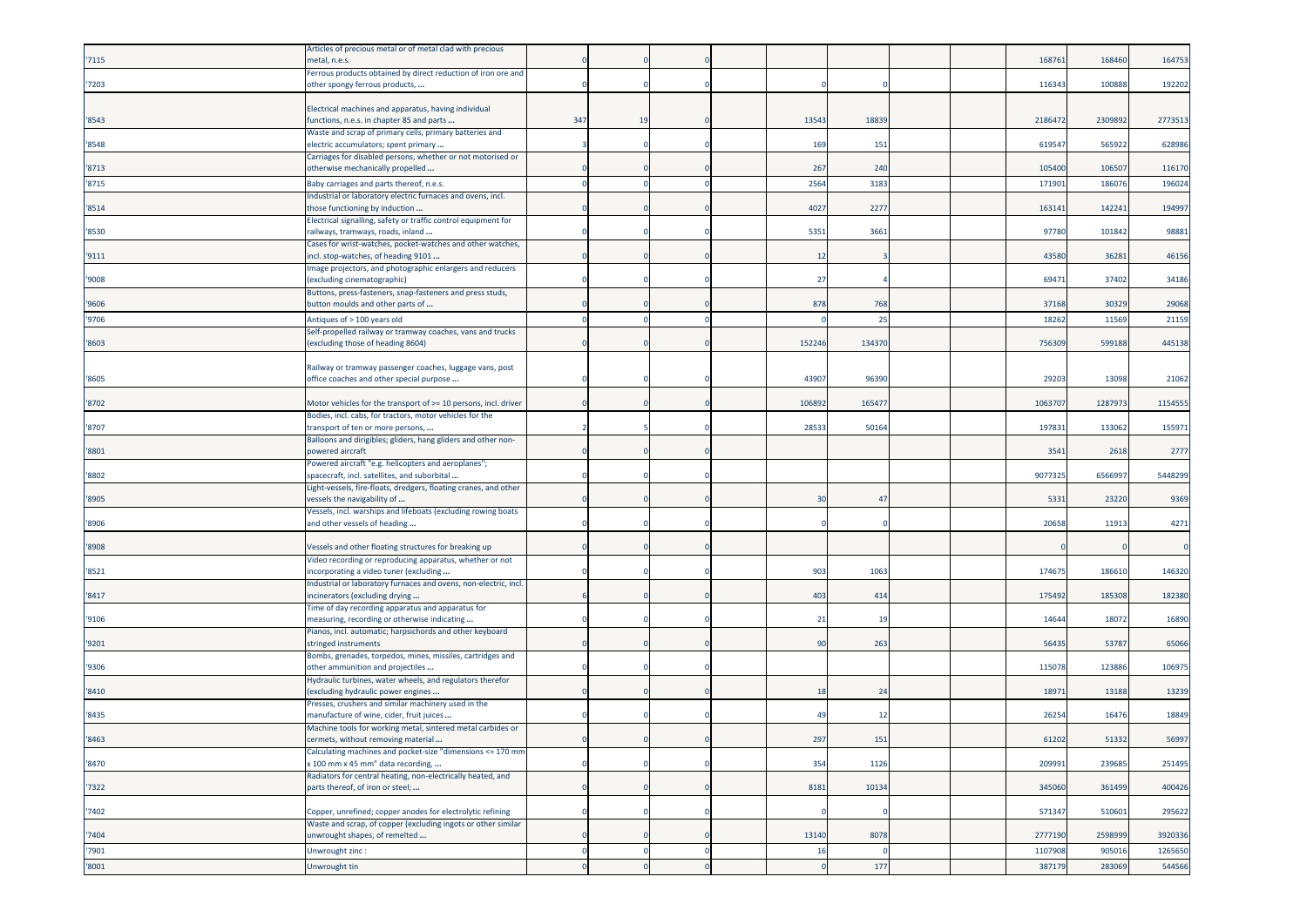| '8102 | Molybdenum and articles thereof, n.e.s.; molybdenum waste<br>and scrap (excluding ash and residues    |     |     |  | 127              | 155   |  | 99993   | 83358   | 113578  |
|-------|-------------------------------------------------------------------------------------------------------|-----|-----|--|------------------|-------|--|---------|---------|---------|
|       | Magnesium and articles thereof, n.e.s.; magnesium waste and                                           |     |     |  |                  |       |  |         |         |         |
| '8104 | scrap (excluding ash and residues<br>Bismuth and articles thereof, n.e.s.; bismuth waste and scrap    |     |     |  | 477              | 628   |  | 192726  | 141301  | 195327  |
| '8106 | (excluding ash and residues containing                                                                |     |     |  |                  |       |  | 13697   | 8831    | 11589   |
| '8306 | Bells, gongs and the like, non-electric, of base metal<br>(excluding musical instruments); statuettes |     |     |  | 406              | 654   |  | 204259  | 205930  | 253780  |
|       | Central heating boilers, non-electric; parts thereof (excluding                                       |     |     |  |                  |       |  |         |         |         |
| '8403 | vapour generating boilers and                                                                         |     |     |  | 1007             | 16134 |  | 987490  | 1164190 | 1405224 |
| 5212  | Woven fabrics of cotton, containing predominantly, but <<br>85% cotton by weight, other than those    |     |     |  | 746              | 619   |  | 7911    | 6367    | 8792    |
| '5203 | Cotton, carded or combed                                                                              |     |     |  |                  | 41    |  | 564     | 494     | 467     |
|       | Woven fabrics of jute or of other textile bast fibres of heading                                      |     |     |  |                  |       |  |         |         |         |
| '5310 | 5303<br>Artificial staple fibres, carded, combed or otherwise                                         |     |     |  |                  |       |  | 9034    | 8357    | 15431   |
| '5507 | processed for spinning                                                                                |     |     |  |                  |       |  | 639     | 449     | 534     |
|       | Yarn of synthetic staple fibres (excluding sewing thread and                                          |     |     |  |                  |       |  |         |         |         |
| '5509 | yarn put up for retail sale)<br>Yarn of man-made staple fibres, put up for retail sale                |     |     |  | 27308            | 24397 |  | 20223   | 155322  | 181801  |
| '5511 | (excluding sewing thread)                                                                             |     |     |  | 461              | 176   |  | 21280   | 23167   | 26797   |
| 5705  | Carpets and other textile floor coverings, whether or not                                             |     |     |  | 288              | 150   |  | 45100   | 57352   | 78745   |
|       | made up (excluding knotted, woven<br>Tulles and other net fabrics (excluding woven, knitted or        |     |     |  |                  |       |  |         |         |         |
| 5804  | crocheted fabrics); lace in the piece,                                                                |     |     |  | 250 <sup>c</sup> | 2634  |  | 7969    | 6247    | 6901    |
| '5810 | Embroidery on a textile fabric ground, in the piece, in strips or<br>in motifs                        |     |     |  | 622              | 166   |  | 30288   | 24726   | 27714   |
|       | Textile wicks, woven, plaited or knitted, for lamps, stoves,                                          |     |     |  |                  |       |  |         |         |         |
| '5908 | lighters, candles or the like;                                                                        |     |     |  |                  |       |  | 3755    | 361     | 3581    |
| 7011  | Glass envelopes, incl. bulbs and tubes, open, and glass parts<br>thereof, without fittings, for       |     |     |  |                  |       |  | 11773   | 9041    | 10992   |
|       |                                                                                                       |     |     |  |                  |       |  |         |         |         |
| 7102  | Diamonds, whether or not worked, but not mounted or set<br>(excluding unmounted stones for pick-up    |     |     |  |                  |       |  | 258105  | 195745  | 224804  |
|       | Coin, incl. legal tender (excluding medals, jewellery made                                            |     |     |  |                  |       |  |         |         |         |
| '7118 | from coins, collectors' items of                                                                      |     |     |  |                  |       |  | 2251850 | 3739167 | 3617200 |
| '7216 | Angles, shapes and sections of iron or non-alloy steel, n.e.s.                                        |     | -15 |  | 15684            | 10758 |  | 956642  | 804261  | 1351957 |
|       | Stainless steel in ingots or other primary forms (excluding                                           |     |     |  |                  |       |  |         |         |         |
| 7218  | remelting scrap ingots and products<br>Babies' garments and clothing accessories, knitted or          | 876 |     |  | 145              |       |  | 89451   | 80394   | 112080  |
| '6111 | crocheted (excluding hats)                                                                            |     |     |  | 4424             | 3126  |  | 46991   | 515729  | 639922  |
|       | Cullet and other waste and scrap of glass; glass in the mass                                          |     |     |  |                  |       |  |         |         |         |
| 7001  | (excluding glass in the form of<br>Men's or boys' singlets and other vests, underpants, briefs,       |     |     |  | 4496             | 3259  |  | 31941   | 33086   | 33483   |
| '6207 | nightshirts, pyjamas, bathrobes,                                                                      |     |     |  | 206              | 286   |  | 65186   | 67819   | 81981   |
| '6209 | Babies' garments and clothing accessories of textile materials<br>(excluding knitted or crocheted     |     |     |  | 366              | 218   |  | 157509  | 144999  | 167862  |
|       | Ties, bow ties and cravats of textile materials (excluding                                            |     |     |  |                  |       |  |         |         |         |
| '6215 | knitted or crocheted)                                                                                 |     |     |  | 94               | 60    |  | 30906   | 1791    | 16316   |
| '6217 | Made-up clothing accessories and parts of garments or<br>clothing accessories, of all types of        |     |     |  | 1178             | 1157  |  | 7735    | 7985    | 82572   |
|       | Blankets and travelling rugs of all types of textile materials                                        |     |     |  |                  |       |  |         |         |         |
| '6301 | (excluding table covers, bedspreads<br>Sets consisting of woven fabric and yarn, whether or not with  |     |     |  | 884              | 1346  |  | 163690  | 176456  | 222033  |
| '6308 | accessories, for making up into                                                                       |     |     |  | 217              | 312   |  | 2097    | 3405    | 4324    |
|       | Footwear with outer soles and uppers of rubber or plastics                                            |     |     |  |                  |       |  |         |         |         |
| '6402 | (excluding waterproof footwear of<br>Footwear with outer soles of rubber or plastics, with uppers     |     |     |  | 45906            | 58190 |  | 2442234 | 2283565 | 2547685 |
| '6405 | other than rubber, plastics, leather                                                                  |     |     |  | 5241             | 4811  |  | 261896  | 209498  | 215858  |
| '6506 | Headgear, whether or not lined or trimmed, n.e.s.                                                     |     |     |  | 4842             | 5041  |  | 345043  | 348005  | 438387  |
| '6702 | Artificial flowers, foliage and fruit and parts thereof, and<br>articles made of artificial flowers,  |     |     |  | 2103             | 2177  |  | 172247  | 167549  | 188606  |
|       | Wigs, false beards, eyebrows and eyelashes, switches and the                                          |     |     |  |                  |       |  |         |         |         |
| '6704 | like, of human or animal hair                                                                         |     |     |  | 29               | 55    |  | 82906   | 69323   | 83720   |
| '1205 | Rape or colza seeds, whether or not broken                                                            |     |     |  | 853              | 931   |  | 2453642 | 2666733 | 3273663 |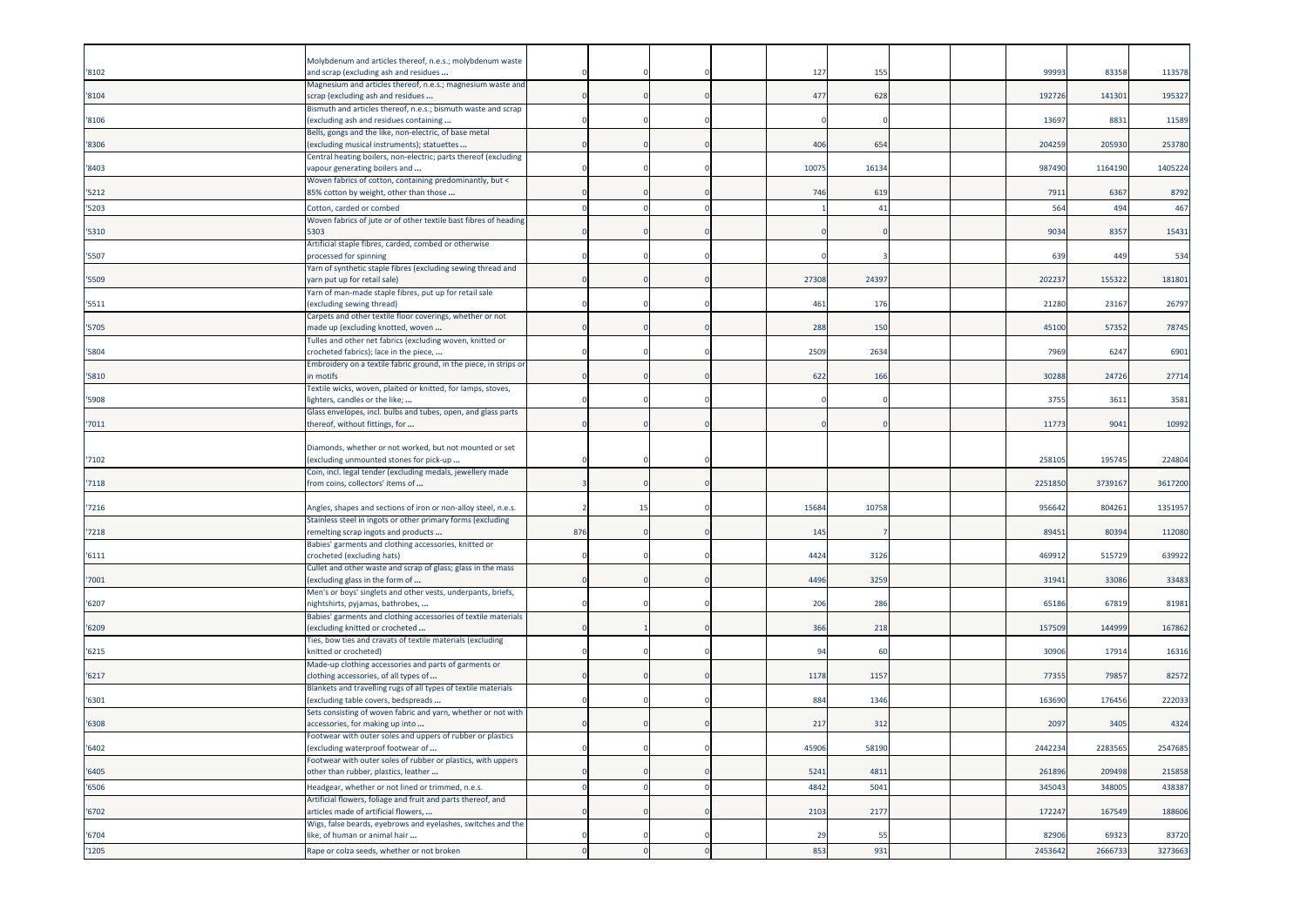|       | Retreaded or used pneumatic tyres of rubber; solid or cushior                                         |    |     |  |        |                 |  |        |         |         |
|-------|-------------------------------------------------------------------------------------------------------|----|-----|--|--------|-----------------|--|--------|---------|---------|
| '4012 | tyres, tyre treads and tyre flaps,<br>Hygienic or pharmaceutical articles, incl. teats, of vulcanised |    |     |  | 768    | 893             |  | 221006 | 20637   | 232264  |
| '4014 | ubber (excluding hard rubber),                                                                        |    |     |  | 4372   | 571             |  | 5636   | 6074    | 59082   |
|       |                                                                                                       |    |     |  |        |                 |  |        |         |         |
| '4114 | Chamois leather, incl. combination chamois leather (excluding<br>glacé-tanned leather subsequently    |    |     |  | 37     |                 |  | 10994  | 11699   | 9383    |
| '4701 | Mechanical wood pulp, not chemically treated                                                          |    |     |  |        |                 |  | 2759   | 18788   | 19166   |
|       | Wood pulp obtained by a combination of mechanical and                                                 |    |     |  |        |                 |  |        |         |         |
| 4705  | chemical pulping processes                                                                            |    |     |  |        | 13              |  | 6402   | 44886   | 51535   |
| '4807 | Composite paper and paperboard "made by sticking flat<br>layers of paper or paperboard together       |    |     |  | 16     | 18              |  | 55639  | 48913   | 57247   |
|       | Envelopes, letter cards, plain postcards and correspondence                                           |    |     |  |        |                 |  |        |         |         |
| '4817 | cards, of paper or paperboard;                                                                        |    |     |  | 334    | 167             |  | 71428  | 66378   | 79113   |
|       | Vulcanised rubber thread and cord (excluding ungimped                                                 |    |     |  | 36     |                 |  |        |         |         |
| '4007 | single thread with a diameter of > 5<br>Natural cork, debacked or roughly squared, or in square or    |    |     |  |        |                 |  | 5647   | 6207    | 6414    |
| '4502 | rectangular blocks, plates, sheets                                                                    |    |     |  |        |                 |  | 152    | 683     | 63      |
|       |                                                                                                       |    |     |  |        |                 |  |        |         |         |
| '2522 | Quicklime, slaked lime and hydraulic lime (excluding pure<br>calcium oxide and calcium hydroxide)     |    |     |  | 6380   | 6382            |  | 4623   | 41259   | 57870   |
| '2524 | Asbestos (excluding products made from asbestos)                                                      |    |     |  |        |                 |  |        |         |         |
|       |                                                                                                       |    |     |  |        |                 |  |        |         |         |
| '2530 | Vermiculite, perlite and other mineral substances, n.e.s.                                             |    |     |  | 651    | 994             |  | 10792  | 97192   | 105291  |
|       |                                                                                                       |    |     |  |        |                 |  |        |         |         |
| '2602 | Manganese ores and concentrates, incl. ferruginous<br>manganese ores and concentrates, with a         |    |     |  |        |                 |  | 1414   | 1151    | 12708   |
| '2610 | Chromium ores and concentrates                                                                        |    |     |  |        |                 |  | 4914   | 2737    | 30023   |
|       | Prepared glues and other prepared adhesives, n.e.s.; products                                         |    |     |  |        |                 |  |        |         |         |
| '3506 | suitable for use as glues or                                                                          |    |     |  | 6690   | 7623            |  | 82588  | 781449  | 942289  |
| '3603 | Safety fuses; detonating fuses; percussion or detonating caps;<br>igniters; electric detonators       |    |     |  |        |                 |  | 30610  | 23590   | 26443   |
|       |                                                                                                       |    |     |  |        |                 |  |        |         |         |
| '3605 | Matches (excluding pyrotechnic articles of heading 3604)                                              |    |     |  | 6129   | 127             |  | 697    | 5787    | 7612    |
| '3801 | Artificial graphite; colloidal or semi-colloidal graphite;<br>preparations based on graphite or       |    |     |  | 122    | 176             |  | 14761  | 152630  | 158511  |
|       | Carboxyamide-function compounds; amide-function                                                       |    |     |  |        |                 |  |        |         |         |
| '2924 | compounds of carbonic acid                                                                            |    |     |  | 3728   | 236             |  | 111898 | 945857  | 1085965 |
| '2938 | Glycosides, natural or reproduced by synthesis, and their<br>salts, ethers, esters and other          |    |     |  | 77     | 54              |  | 3538   | 45146   | 60935   |
|       |                                                                                                       |    |     |  |        |                 |  |        |         |         |
|       | Dried glands and other organs for organo-therapeutic uses,                                            |    |     |  |        |                 |  |        |         |         |
| '3001 | whether or not powdered; extracts                                                                     |    |     |  | 56     | 11 <sup>2</sup> |  | 180149 | 215880  | 206001  |
| '3103 | Mineral or chemical phosphatic fertilisers (excluding those in<br>tablets or similar forms, or        |    |     |  |        |                 |  | 2562   | 1514    | 12877   |
|       | Mineral or chemical fertilisers containing two or three of the                                        |    |     |  |        |                 |  |        |         |         |
| '3105 | ertilising elements nitrogen,                                                                         |    |     |  | 306239 | 31803           |  | 34912  | 330149  | 389126  |
| '3208 | Paints and varnishes, incl. enamels and lacquers, based on<br>synthetic polymers or chemically        |    |     |  | 36495  | 31588           |  | 705583 | 679398  | 783035  |
| '3211 | Prepared driers                                                                                       |    |     |  | 13     | 15              |  | 2294   | 19286   | 20836   |
|       | Artist's, student's or signboard painter's colours, modifying                                         |    |     |  |        |                 |  |        |         |         |
| '3213 | tints, amusement colours and                                                                          |    |     |  | 625    | 769             |  | 38519  | 53799   | 73987   |
| '3301 | Essential oils, whether or not terpeneless, incl. concretes and<br>absolutes; resinoids; extracted    |    |     |  | 197    | 402             |  | 38044  | 373234  | 400026  |
|       | Preparations for oral or dental hygiene, incl. denture fixative                                       |    |     |  |        |                 |  |        |         |         |
| '3306 | pastes and powders; yarn used                                                                         |    |     |  | 4290   | 4098            |  | 34192  | 349520  | 446174  |
| '3401 | Soap; organic surface-active products and preparations for                                            |    |     |  | 11445  |                 |  | 588531 |         |         |
|       | use as soap, in the form of bars,<br>Vermouth and other wine of fresh grapes, flavoured with          |    |     |  |        | 12960           |  |        | 687659  | 676901  |
| '2205 | plants or aromatic substances                                                                         |    |     |  | 1683   | 906             |  | 44579  | 54516   | 81220   |
| '2307 | Wine lees; argol                                                                                      |    |     |  |        |                 |  |        | 14      |         |
| '2309 | Preparations of a kind used in animal feeding                                                         | 33 | 107 |  | 25475  | 30448           |  | 242530 | 2651775 | 2999516 |
| '2504 | Natural graphite                                                                                      |    |     |  | 238    | 488             |  | 47384  | 38084   | 51886   |
|       | Quartz (excluding natural sands); quartzite, whether or not                                           |    |     |  |        |                 |  |        |         |         |
| '2506 | roughly trimmed or merely cut,<br>Natural calcium phosphates and natural aluminium calcium            |    |     |  | 15     |                 |  | 18682  | 14577   | 16478   |
| '2510 | phosphates, natural and phosphatic                                                                    |    |     |  |        |                 |  | 7341   | 6569    | 6028    |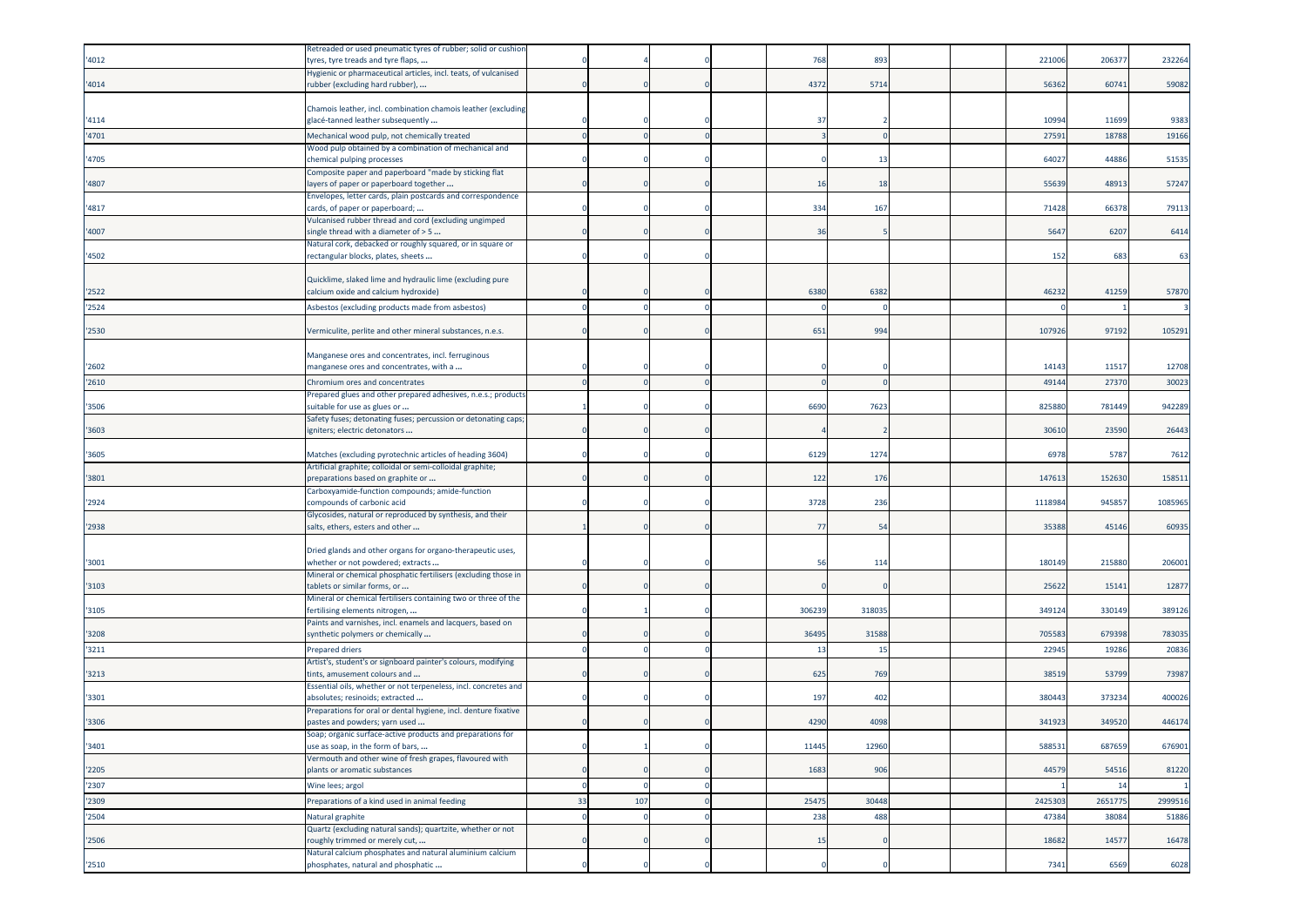|       | Siliceous fossil meals, e.g. kieselguhr, tripolite and diatomite,                                      |    |    |  |        |        |  |         |         |          |
|-------|--------------------------------------------------------------------------------------------------------|----|----|--|--------|--------|--|---------|---------|----------|
| '2512 | and similar siliceous earths,                                                                          |    |    |  | 63     | 36     |  | 17820   | 16606   | 18169    |
| '2515 | Marble, travertine, ecaussine and other calcareous<br>monumental or building stone of an apparent      |    |    |  | 21     |        |  | 8460    | 8599    | 10220    |
| '2709 | Petroleum oils and oils obtained from bituminous minerals,<br>crude                                    |    |    |  | 726767 | 343164 |  | 4073807 | 2740195 | 39951893 |
| '2801 | Fluorine, chlorine, bromine and iodine                                                                 |    |    |  |        |        |  | 6680    | 71088   | 63782    |
| '2807 | Sulphuric acid; oleum                                                                                  |    |    |  | 3897   | 3086   |  | 2655    | 2619    | 43287    |
|       | Hydroxide and peroxide of magnesium; oxides, hydroxides                                                |    |    |  |        |        |  |         |         |          |
| '2816 | and peroxides, of strontium or barium                                                                  |    |    |  |        |        |  | 2381    | 22801   | 28220    |
| '2828 | Hypochlorites; commercial calcium hypochlorite; chlorites;<br>hypobromites                             |    |    |  | 457    | 251    |  | 32838   | 36497   | 33076    |
| '2841 | Salts of oxometallic or peroxometallic acids                                                           |    |    |  |        |        |  | 11188   | 8881    | 101661   |
| '2843 | Colloidal precious metals; inorganic or organic compounds of<br>orecious metals, whether or not        |    |    |  |        |        |  | 81312   | 37140   | 703297   |
|       |                                                                                                        |    |    |  |        |        |  |         |         |          |
| '2852 | Compounds, inorganic or organic, of mercury, whether or not<br>chemically defined (excluding amalgams) |    |    |  |        |        |  | 3108    | 4060    | 3757     |
|       |                                                                                                        |    |    |  |        |        |  |         |         |          |
| '2909 | Ethers, ether-alcohols, ether-phenols, ether-alcohol-phenols,<br>alcohol peroxides, ether peroxide,    |    |    |  | 13676  | 1862   |  | 45869   | 445439  | 637167   |
|       | Acetals and hemiacetals, whether or not with other oxygen                                              |    |    |  |        |        |  |         |         |          |
| '2911 | function, and their halogenated,                                                                       |    |    |  |        |        |  | 3046    | 4220    | 5339     |
| '1105 | Flour, meal, powder, flakes, granules and pellets of potatoes                                          |    | 36 |  | 1842   | 2404   |  | 3595    | 31604   | 34632    |
| '0102 | Live bovine animals                                                                                    |    |    |  | 5268   | 3160   |  | 3647    | 4289    | 59728    |
| '0401 | Milk and cream, not concentrated nor containing added sugar<br>or other sweetening matter              |    |    |  | 178153 | 185529 |  | 1265840 | 1421311 | 1654275  |
| '0511 | Animal products n.e.s.; dead animals of all types, unfit for<br>human consumption                      |    |    |  | 1653   | 1411   |  | 26564   | 293069  | 354347   |
| '0712 | Dried vegetables, whole, cut, sliced, broken or in powder, but<br>not further prepared                 |    | 12 |  | 554    | 397    |  | 22883   | 266909  | 284416   |
|       |                                                                                                        |    |    |  |        |        |  |         |         |          |
|       | Roots and tubers of manioc, arrowroot, salep, Jerusalem                                                |    |    |  |        |        |  |         |         |          |
| '0714 | artichokes, sweet potatoes and similar                                                                 |    |    |  | 18     |        |  | 6687    | 73850   | 69840    |
| '0808 | Apples, pears and quinces, fresh                                                                       | 13 |    |  | 37760  | 31537  |  | 70119   | 90348   | 864668   |
|       | Lac; natural gums, resins, gum-resins, balsams and other                                               |    |    |  |        |        |  |         |         |          |
| '1301 | natural oleoresins<br>Pig fat, incl. lard, and poultry fat, rendered or otherwise                      |    |    |  | 27     | 12     |  | 3959    | 41239   | 49382    |
| '1501 | extracted (excluding lard stearin                                                                      |    |    |  | 381    | 388    |  | 1853    | 22454   | 34168    |
|       | Lard stearin, lard oil, oleostearin, oleo-oil and tallow oil                                           |    |    |  |        |        |  |         |         |          |
| '1503 | excluding emulsified, mixed or<br>Degras; residues resulting from the treatment of fatty               |    |    |  |        |        |  | 587     | 4787    | 5808     |
| 1522  | substances or animal or vegetable waxes                                                                |    |    |  |        |        |  | 884     | 741     | 821      |
|       | Prepared or preserved meat, offal or blood (excluding                                                  |    |    |  |        |        |  |         |         |          |
| '1602 | sausages and similar products, and meat                                                                |    |    |  | 5857   | 63753  |  | 1079341 | 997241  | 1020915  |
| '1801 | Cocoa beans, whole or broken, raw or roasted                                                           |    |    |  |        |        |  | 118318  | 1210151 | 1240862  |
|       | Vegetables, fruit, nuts and other edible parts of plants,                                              |    |    |  |        |        |  |         |         |          |
| '2001 | orepared or preserved by vinegar                                                                       |    |    |  | 12444  | 12962  |  | 23266   | 262480  | 274247   |
| '2003 | Mushrooms and truffles, prepared or preserved otherwise<br>than by vinegar or acetic acid              |    |    |  | 1865   | 2703   |  | 10195   | 105312  | 110294   |
| '9613 | Cigarette lighters and other lighters, whether or not<br>mechanical or electrical and parts thereof,   |    |    |  | 285    | 470    |  | 115395  | 111438  | 125439   |
|       | Balances of a sensitivity of 50 mg or better, with or without                                          |    |    |  |        |        |  |         |         |          |
| '9016 | weights                                                                                                |    |    |  | 28     | 44     |  | 26673   | 24828   | 29265    |
| '3101 | Animal or vegetable fertilisers, whether or not mixed together<br>or chemically treated; fertilisers   |    |    |  | 1075   | 158    |  | 30533   | 37188   | 45196    |
| '3204 | Synthetic organic colouring matter, whether or not chemically<br>defined; preparations based on        |    |    |  | 1641   | 1677   |  | 921728  | 840498  | 989769   |
|       |                                                                                                        |    |    |  |        |        |  |         |         |          |
|       | Inorganic or mineral colouring matter, n.e.s.; preparations                                            |    |    |  |        |        |  |         |         |          |
| '3206 | based on inorganic or mineral colouring                                                                |    |    |  | 1852   | 2157   |  | 1056458 | 1004894 | 1149535  |
| '3302 | Mixtures of odoriferous substances and mixtures, incl.<br>alcoholic solutions, based on one or         |    |    |  | 1693   | 2994   |  | 1402292 | 1336488 | 1213508  |
| '0104 | Live sheep and goats                                                                                   |    |    |  | 28     |        |  | 15609   | 21078   | 34047    |
|       |                                                                                                        |    |    |  |        |        |  |         |         |          |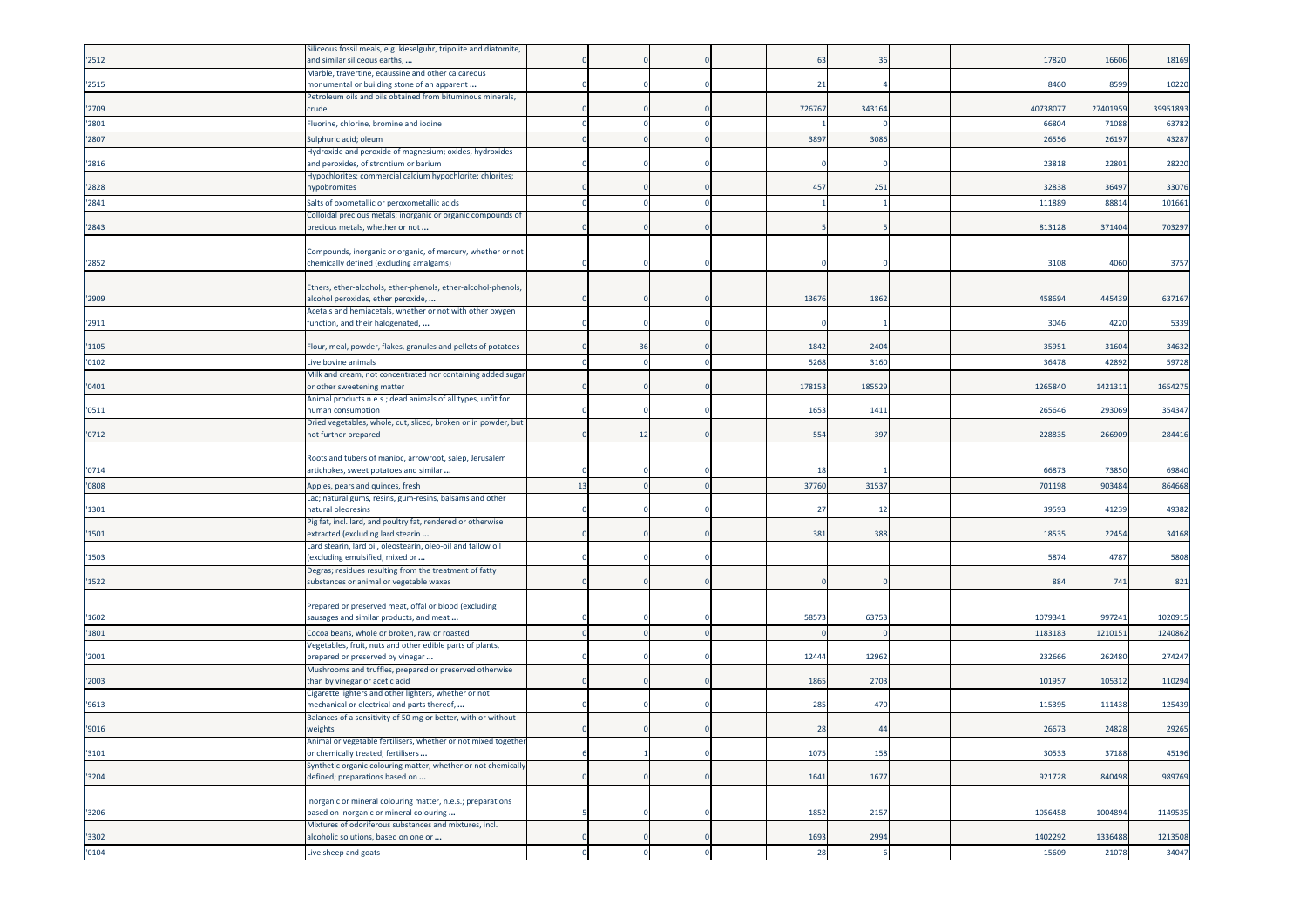|       | Cereal straw and husks, unprepared, whether or not                                                    |          |    |  |       |       |  |         |         |         |
|-------|-------------------------------------------------------------------------------------------------------|----------|----|--|-------|-------|--|---------|---------|---------|
| '1213 | chopped, ground, pressed or in the form                                                               | 13       |    |  | 14    |       |  | 25163   | 22032   | 22128   |
| '2716 | <b>Electrical energy</b>                                                                              | $\Omega$ |    |  | 12356 | 34299 |  | 202396  | 2318430 | 5562195 |
|       | Alkali or alkaline-earth metals; rare-earth metals, scandium                                          |          |    |  |       |       |  |         |         |         |
| '2805 | and yttrium, whether or not intermixed                                                                |          |    |  |       |       |  | 15068   | 193350  | 150040  |
|       |                                                                                                       |          |    |  |       |       |  |         |         |         |
| '2822 | Cobalt oxides and hydroxides; commercial cobalt oxides                                                |          |    |  |       |       |  | 3755    | 28484   | 37490   |
| '2824 | Lead oxides; red lead and orange lead                                                                 |          |    |  |       |       |  | 1632    | 6768    | 4441    |
|       | Acyclic alcohols and their halogenated, sulphonated, nitrated                                         |          |    |  |       |       |  |         |         |         |
| '2905 | or nitrosated derivatives<br>Saturated acyclic monocarboxylic acids and their anhydrides,             | 68       |    |  | 9085  | 4959  |  | 135229  | 1205568 | 1916664 |
| '2915 | nalides, peroxides and peroxyacids;                                                                   |          |    |  | 482   | 527   |  | 105897  | 96977   | 1489327 |
| '2922 | Oxygen-function amino-compounds                                                                       |          |    |  | 2099  | 1793  |  | 2408180 | 163564  | 1693070 |
|       |                                                                                                       |          |    |  |       |       |  |         |         |         |
| '2928 | Organic derivatives of hydrazine or of hydroxylamine                                                  |          |    |  | 14    |       |  | 15385   | 177588  | 166429  |
|       |                                                                                                       |          |    |  |       |       |  |         |         |         |
|       | Nucleic acids and their salts, whether or not chemically                                              |          |    |  |       |       |  |         |         |         |
| '2934 | defined; heterocyclic compounds (excluding                                                            |          |    |  | 160   | 494   |  | 1730455 | 2569748 | 2944639 |
|       | Provitamins and vitamins, natural or reproduced by synthesis,                                         |          |    |  |       |       |  |         |         |         |
| '2936 | incl. natural concentrates, derivatives                                                               |          |    |  | 1820  | 3681  |  | 54288   | 656789  | 708692  |
| '1002 | Rye                                                                                                   |          |    |  |       | 121   |  | 10348   | 16958   | 170848  |
| '1103 | Cereal groats, meal and pellets                                                                       |          |    |  | 256   | 342   |  | 40512   | 5360    | 43716   |
| '1109 | Wheat gluten, whether or not dried                                                                    |          |    |  |       |       |  | 49335   | 44084   | 46551   |
| '0301 | Live fish                                                                                             |          |    |  | 883   | 769   |  | 61699   | 57650   | 68823   |
|       | Guts, bladders and stomachs of animals (other than fish),                                             |          |    |  |       |       |  |         |         |         |
| '0504 | whole and pieces thereof, fresh,                                                                      |          |    |  | 6714  | 7406  |  | 57380   | 494732  | 532336  |
|       | Foliage, branches and other parts of plants, without flowers                                          |          |    |  |       |       |  |         |         |         |
| '0604 | or flower buds, and grasses, mosses                                                                   | 17       |    |  | 2643  | 4143  |  | 159430  | 165190  | 170667  |
| '0705 | Lettuce "Lactuca sativa" and chicory "Cichorium spp.", fresh<br>or chilled                            |          |    |  | 1054  | 187   |  | 42647   | 445160  | 488322  |
|       | Soups and broths and preparations therefor; food                                                      |          |    |  |       |       |  |         |         |         |
| '2104 | oreparations consisting of finely homogenised                                                         |          |    |  | 1419  | 2078  |  | 164549  | 170393  | 201175  |
| '2401 | Unmanufactured tobacco; tobacco refuse                                                                |          |    |  |       |       |  | 82836   | 741782  | 792361  |
|       | Salts, incl. table salt and denatured salt, and pure sodium                                           |          |    |  |       |       |  |         |         |         |
| '2501 | chloride, whether or not in aqueous                                                                   |          |    |  | 88390 | 61937 |  | 192854  | 199381  | 234891  |
|       | Pumice stone; emery; natural corundum, natural garnet and                                             |          |    |  |       |       |  |         |         |         |
| '2513 | other natural abrasives, whether                                                                      |          |    |  | 23    |       |  | 9121    | 7107    | 5962    |
|       | Gypsum; anhydrite; plasters consisting of calcined gypsum or                                          |          |    |  |       | 886   |  | 13504   | 1773    |         |
| '2520 | calcium sulphate, whether or not                                                                      |          |    |  | 127   |       |  |         |         | 18030   |
| '2614 | Titanium ores and concentrates                                                                        |          |    |  |       | 27    |  | 26624   | 19777   | 248149  |
| '2616 | Precious-metal ores and concentrates                                                                  |          |    |  | 72    | 55    |  | 171751  | 2482326 | 3289630 |
| '2705 | Coal gas, water gas, producer gas, lean gas and similar gases                                         |          |    |  |       |       |  |         |         |         |
|       | excluding petroleum gases and<br>Curtains, incl. drapes, and interior blinds; curtain or bed          |          |    |  |       |       |  |         |         |         |
| '6303 | valances of all types of textile                                                                      |          |    |  | 9867  | 10143 |  | 485239  | 497813  | 518267  |
|       |                                                                                                       |          |    |  |       |       |  |         |         |         |
|       | Umbrellas and sun umbrellas, incl. walking-stick umbrellas,                                           |          |    |  |       |       |  |         |         |         |
| '6601 | garden umbrellas and similar umbrellas                                                                |          |    |  | 2169  | 2006  |  | 21075   | 198712  | 264703  |
| '6802 | Monumental or building stone, natural (excluding slate),                                              |          |    |  | 7760  | 7408  |  | 337909  | 35301   | 413090  |
|       | worked, and articles; mosaic cubes<br>Panels, boards, tiles, blocks and similar articles of vegetable |          |    |  |       |       |  |         |         |         |
| '6808 | fibre, of straw or of shavings,                                                                       | 38       | 28 |  | 791   | 922   |  | 3215    | 32101   | 37555   |
|       | Friction material and articles thereof, e.g., sheets, rolls, strips,                                  |          |    |  |       |       |  |         |         |         |
| '6813 | segments, discs, washers,                                                                             |          |    |  | 403   | 467   |  | 9067    | 81949   | 96096   |
|       | Carpets and other textile floor coverings, of textile materials,                                      |          |    |  |       |       |  |         |         |         |
| '5701 | knotted, whether or not made                                                                          |          |    |  | 44    | 36    |  | 69098   | 59905   | 65497   |
| '4906 | Plans and drawings for architectural, engineering, industrial,<br>commercial, topographical or        |          |    |  |       |       |  | 2796    | 3214    | 2225    |
|       |                                                                                                       |          |    |  |       |       |  |         |         |         |
| '5001 | Silkworm cocoons suitable for reeling<br>Garnetted stock of wool or of fine or coarse animal hair,    | $\Omega$ |    |  |       |       |  |         |         |         |
| '5104 | neither carded nor combed                                                                             |          |    |  |       |       |  |         | 132     | 134     |
| '5201 | Cotton, neither carded nor combed                                                                     |          | 34 |  |       | 211   |  | 38865   | 34325   | 38111   |
|       |                                                                                                       |          |    |  |       |       |  |         |         |         |
| '5207 | Cotton yarn put up for retail sale (excluding sewing thread)                                          |          |    |  | 61    | 116   |  | 17934   | 20636   | 26410   |
|       |                                                                                                       |          |    |  |       |       |  |         |         |         |
| '5307 | Yarn of jute or of other textile bast fibres of heading 5303                                          |          |    |  | 110   | 74    |  | 1795    | 2377    | 3650    |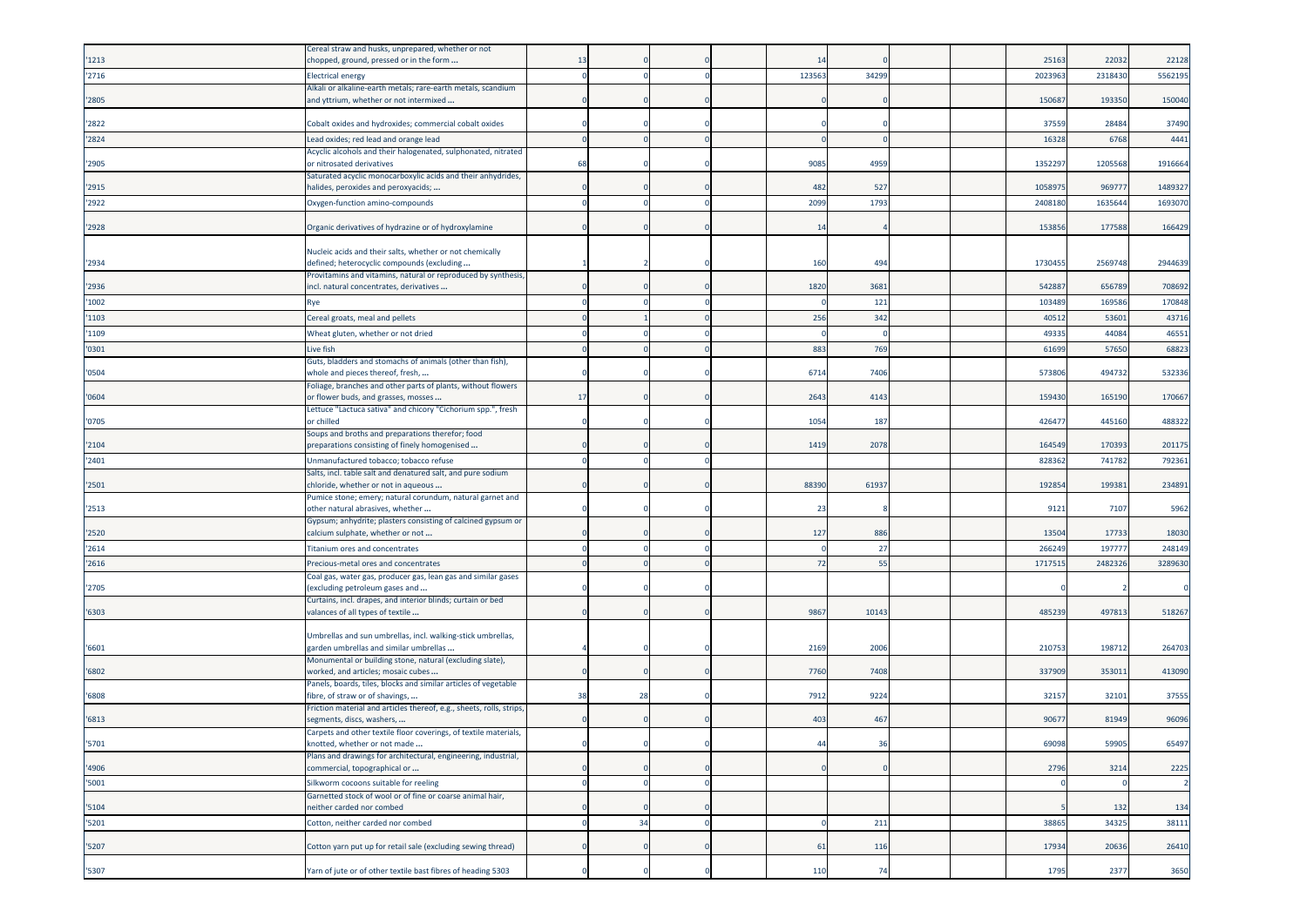| '4707 | Recovered "waste and scrap" paper or paperboard (excluding<br>aper wool)                                                       | 80       | 8  |  | 3339  | 9838  |  | 70846  | 59528   | 1210405 |
|-------|--------------------------------------------------------------------------------------------------------------------------------|----------|----|--|-------|-------|--|--------|---------|---------|
| '4801 | Newsprint as specified in Note 4 to chapter 48, in rolls of a<br>width > 36 cm or in square or                                 |          |    |  | 11733 | 9435  |  | 42392  | 288270  | 300559  |
| '1901 | Malt extract; food preparations of flour, groats, meal, starch<br>or malt extract, not containing                              |          |    |  | 55469 | 31743 |  | 76389  | 722251  | 729682  |
|       | Other vegetables prepared or preserved otherwise than by                                                                       |          |    |  |       |       |  |        |         |         |
| '2005 | vinegar or acetic acid, not frozen<br>Rosin, resin acids and derivatives thereof; rosin spirit and                             | 14       | 23 |  | 37481 | 44249 |  | 94752  | 1028343 | 1040739 |
| '3806 | rosin oils; run gums                                                                                                           |          |    |  | 7124  | 13088 |  | 130452 | 113733  | 168232  |
| '3821 | Prepared culture media for the development or maintenance<br>of micro-organisms "incl. viruses                                 |          |    |  | 79    | 169   |  | 20120  | 244429  | 241531  |
| '3906 | Acrylic polymers, in primary forms                                                                                             |          |    |  | 6774  | 6999  |  | 109228 | 98445   | 1194292 |
| '4004 | Waste, parings and scrap of soft rubber and powders and<br>tranules obtained therefrom                                         |          |    |  | 2246  | 1766  |  | 2468   | 24814   | 26511   |
|       | Rods, bars, tubes, profiles and other forms of unvulcanised                                                                    |          |    |  |       |       |  |        |         |         |
| '4006 | rubber, incl. mixed rubber, and<br>Articles of gut, goldbeater's skin, bladders or tendons                                     |          |    |  | 8132  | 7088  |  | 21528  | 18727   | 21318   |
| '4206 | excluding silkworm gut, sterile catgut,                                                                                        |          |    |  |       |       |  | 1246   | 1711    | 1290    |
| '4302 | Tanned or dressed furskins, incl. heads, tails, paws and other<br>pieces, scraps and remnants,                                 |          |    |  | 2334  | 6377  |  | 47060  | 35636   | 48642   |
|       | Wood in the rough, whether or not stripped of bark or                                                                          |          |    |  |       |       |  |        |         |         |
| '4403 | sapwood, or roughly squared (excluding<br>Wood wool; wood flour "wood powder able to pass through a                            | 79       |    |  | 6358  | 13546 |  | 47742  | 381609  | 500834  |
| '4405 | ine", 0,63 mm mesh, sieve with a                                                                                               |          |    |  | 227   | 101   |  | 3843   | 5166    | 6763    |
| '8214 | Articles of cutlery, n.e.s., e.g. hair clippers, butchers' or<br>kitchen cleavers, choppers and                                |          |    |  | 161   | 280   |  | 6298   | 60123   | 64437   |
|       | Furnace burners for liquid fuel, for pulverised solid fuel or for                                                              |          |    |  |       |       |  |        |         |         |
| '8416 | gas; mechanical stokers,<br>Ships' derricks; cranes, incl. cable cranes (excluding wheel-                                      |          |    |  | 3647  | 1584  |  | 139230 | 140042  | 171936  |
| '8426 | mounted cranes and vehicle cranes                                                                                              |          |    |  | 3177  | 3460  |  | 53136  | 526180  | 554159  |
| '8427 | Fork-lift trucks; other works trucks fitted with lifting or<br>andling equipment (excluding straddle                           |          |    |  | 3656  | 1979  |  | 105385 | 937365  | 1158355 |
|       | Sewing machines (other than book-sewing machines of                                                                            |          |    |  |       |       |  |        |         |         |
| '8452 | neading 8440); furniture, bases and covers<br>Machine tools for planing, shaping, slotting, broaching, gear                    |          |    |  | 1097  | 1485  |  | 23487  | 29512   | 288573  |
| '8461 | cutting, gear grinding or gear                                                                                                 |          |    |  | 2170  | 1815  |  | 135799 | 84352   | 87783   |
| '8474 | Machinery for sorting, screening, separating, washing,<br>crushing, grinding, mixing or kneading                               |          | 18 |  | 11508 | 9029  |  | 64720  | 570847  | 653755  |
| '8484 | Gaskets and similar joints of metal sheeting combined with<br>other material or of two or more                                 |          |    |  | 7043  | 7370  |  | 551220 | 45965   | 556424  |
|       |                                                                                                                                |          |    |  |       |       |  |        |         |         |
| '8508 | Vacuum cleaners, incl. dry cleaners and wet vacuum cleaners<br>Silver, incl. silver plated with gold or platinum, unwrought or |          |    |  | 2427  | 7002  |  | 164510 | 180775  | 2131941 |
| '7106 | n semi-manufactured forms,                                                                                                     |          |    |  |       |       |  | 627458 | 824718  | 1262899 |
| '7114 | Articles of goldsmiths' or silversmiths' wares and parts<br>thereof, of precious metal or of metal                             |          |    |  |       |       |  | 6198   | 10931   | 31315   |
| '7116 | Articles of natural or cultured pearls, precious or semi-<br>precious stones "natural, synthetic                               |          |    |  |       |       |  | 5251   | 65559   | 66577   |
| '7206 | Iron and non-alloy steel in ingots or other primary forms<br>(excluding remelting scrap ingots,                                |          |    |  |       |       |  | 19861  | 14977   | 27832   |
|       | Flat-rolled products of stainless steel, of a width of < 600 mm,                                                               |          |    |  |       |       |  |        |         |         |
| '7220 | not-rolled or cold-rolled                                                                                                      |          |    |  | 109   | 115   |  | 66550  | 61967   | 826937  |
| '7223 | Wire of stainless steel, in coils (excluding bars and rods)<br>Braids of textile materials, in the piece; ornamental trimmings |          |    |  | 247   | 521   |  | 21134  | 19715   | 302460  |
| '5808 | of textile materials, in the                                                                                                   | $\Omega$ |    |  | 986   | 1317  |  | 16019  | 16932   | 21030   |
| '6107 | Men's or boys' underpants, briefs, nightshirts, pyjamas,<br>bathrobes, dressing gowns and similar                              |          |    |  | 3895  | 3688  |  | 474006 | 481572  | 589340  |
| '6913 | Statuettes and other ornamental ceramic articles, n.e.s.                                                                       |          |    |  | 852   | 1012  |  | 127118 | 120338  | 143114  |
| '7002 | Glass in balls, rods or tubes, unworked (excluding glass<br>microspheres <= 1 mm in diameter,                                  |          |    |  | 402   | 359   |  | 51199  | 47277   | 57557   |
|       | Powders and flakes, of copper (excluding grains of copper and                                                                  |          |    |  |       |       |  |        |         |         |
| '7406 | spangles of heading 8308)<br>Copper wire (excluding surgical sutures, stranded wire,                                           |          |    |  | 10    |       |  | 63062  | 53676   | 86178   |
| '7408 | cables, plaited bands and the like                                                                                             |          |    |  | 2107  | 1299  |  | 610347 | 533042  | 875076  |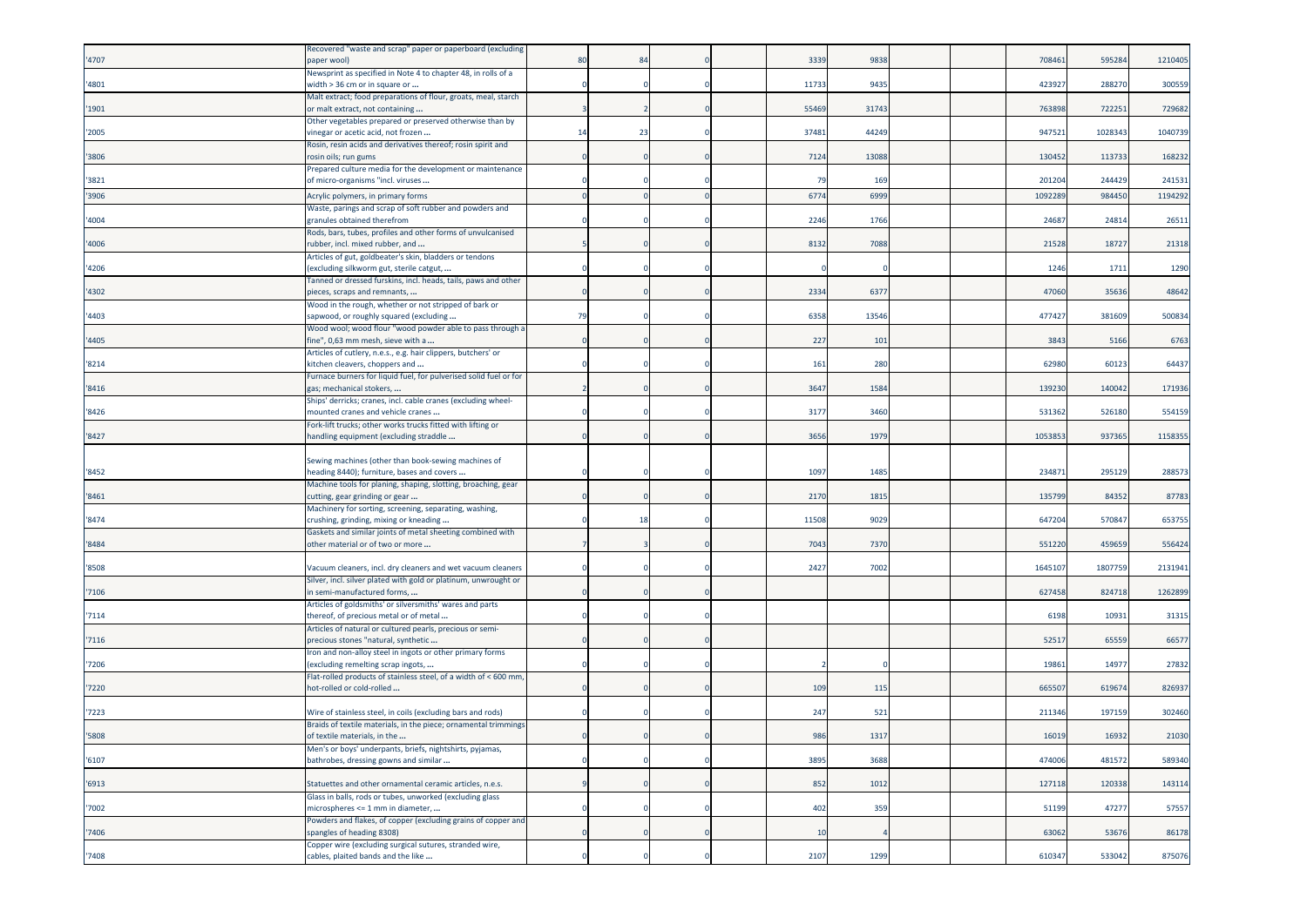|       | Plates, sheets, strip and foil, of nickel (excluding expanded                                      |  |  |        |                |  |         |         |          |
|-------|----------------------------------------------------------------------------------------------------|--|--|--------|----------------|--|---------|---------|----------|
| '7506 | plates, sheets or strip)                                                                           |  |  | 32     | 52             |  | 102828  | 75089   | 75343    |
|       | Aluminium tube or pipe fittings "e.g., couplings, elbows,                                          |  |  |        |                |  |         |         |          |
| '7609 | sleeves"                                                                                           |  |  | 152    | 263            |  | 69900   | 55861   | 62211    |
| '7613 | Aluminium containers for compressed or liquefied gas                                               |  |  |        | 11             |  | 78138   | 132072  | 114822   |
| '7903 | Zinc dust, powders and flakes (excluding grains of zinc, and<br>spangles of heading 8308)          |  |  | 73     | 4 <sup>c</sup> |  | 18608   | 21076   | 25016    |
| '9114 | Clock or watch parts, n.e.s.                                                                       |  |  | 25     |                |  | 6256    | 52629   | 66905    |
|       | Wind musical instruments "e.g. clarinets, trumpets, bagpipes,                                      |  |  |        |                |  |         |         |          |
| '9205 | «eyboard pipe organs, harmoniums                                                                   |  |  | 43     | 74             |  | 78532   | 67902   | 64096    |
| '9208 | Musical boxes, fairground organs, mechanical street organs,<br>mechanical singing birds, musical   |  |  | 12     | 12             |  | 6709    | 4450    | 6138     |
| '9507 | Fishing rods, fish-hooks and other line fishing tackle n.e.s; fish<br>landing nets, butterfly      |  |  | 2061   | 2091           |  | 98180   | 112321  | 123151   |
|       | Pencils, crayons, pencil leads, pastels, drawing charcoals,                                        |  |  |        |                |  |         |         |          |
| '9609 | writing or drawing chalks and tailors'                                                             |  |  | 443    | 1157           |  | 100333  | 107793  | 124596   |
| '9615 | Combs, hair-slides and the like; hairpins; curling pins, curling<br>grips, hair-curlers and the    |  |  | 415    | 597            |  | 5993    | 62315   | 72535    |
|       | Vacuum flasks and other vacuum vessels, and parts thereof                                          |  |  |        |                |  |         |         |          |
| '9617 | excluding glass inners)<br>Railway or tramway track fixtures and fittings (excluding               |  |  | 479    | 537            |  | 117421  | 134786  | 158338   |
| '8608 | sleepers of wood, concrete or steel,                                                               |  |  | 14634  | 8169           |  | 34748   | 24948   | 31351    |
|       | Chassis fitted with engines, for tractors, motor vehicles for                                      |  |  |        |                |  |         |         |          |
| '8706 | the transport of ten or more                                                                       |  |  | 2616   | 3264           |  | 17456   | 25611   | 238124   |
| '8903 | Yachts and other vessels for pleasure or sports; rowing boats<br>and canoes                        |  |  | 761    | 666            |  | 300433  | 1311822 | 389223   |
|       |                                                                                                    |  |  |        |                |  |         |         |          |
|       | Apparatus and equipment for photographic or                                                        |  |  |        |                |  |         |         |          |
| '9010 | cinematographic laboratories, not elsewhere specified                                              |  |  | 248    | 104            |  | 2759    | 2839    | 37611    |
|       | Machines and appliances for testing the hardness, strength,                                        |  |  |        |                |  | 13260   |         |          |
| '9024 | compressibility, elasticity or<br>Gimped yarn, gimped strip and the like of heading 5404 or        |  |  | 231    | 402            |  |         | 117097  | 129968   |
| '5606 | 5405; chenille yarn, incl. flock                                                                   |  |  | 320    | 28             |  | 2958    | 25005   | 26100    |
|       | Ferry towelling and similar woven terry fabrics, tufted textile                                    |  |  |        |                |  |         |         |          |
| '5802 | fabrics (excluding narrow woven                                                                    |  |  | 112    | 159            |  | 2340    | 1371    | 1478     |
| '5811 | Quilted textile products in the piece, composed of one or                                          |  |  | 457    | 524            |  | 5310    | 2697    | 2791     |
|       | more layers of textile materials<br>Tyre cord fabric of high-tenacity yarn of nylon or other       |  |  |        |                |  |         |         |          |
| '5902 | polyamides, polyesters or viscose                                                                  |  |  | 25392  | 24124          |  | 160498  | 122097  | 161878   |
|       | Knitted or crocheted fabrics, of a width <= 30 cm, containing                                      |  |  |        |                |  |         |         |          |
| '6002 | by weight >= 5% of elastomeric                                                                     |  |  | 1104   | 1757           |  | 9413    | 11997   | 11063    |
| '6004 | Knitted or crocheted fabrics, of a width > 30 cm, containing by<br>weight >= 5% of elastomeric     |  |  | 5399   | 1346           |  | 10734   | 94891   | 101693   |
|       |                                                                                                    |  |  |        |                |  |         |         |          |
|       | Laboratory, hygienic or pharmaceutical glassware, whether or                                       |  |  |        |                |  |         |         |          |
| '7017 | not graduated or calibrated (excluding                                                             |  |  | 203    | 199            |  | 10375   | 10103   | 118873   |
| '7108 | Gold, incl. gold plated with platinum, unwrought or not<br>further worked than semi-manufactured   |  |  |        |                |  | 4417330 | 823979  | 11029847 |
|       | Base metals, silver or gold, clad with platinum, not further                                       |  |  |        |                |  |         |         |          |
| '7111 | worked than semi-manufactured                                                                      |  |  |        |                |  | 1725    | 1685    | 2199     |
|       |                                                                                                    |  |  |        |                |  |         |         |          |
|       | Made-up clothing accessories, knitted or crocheted; knitted                                        |  |  |        |                |  |         |         |          |
| '6117 | or crocheted parts of garments<br>Gloves, mittens and mitts, of all types of textile materials     |  |  | 1055   | 1428           |  | 15609   | 158138  | 161298   |
| '6216 | excluding knitted or crocheted                                                                     |  |  | 1122   | 710            |  | 7782    | 7577    | 79841    |
|       | Sacks and bags, of a kind used for the packing of goods, of all                                    |  |  |        |                |  |         |         |          |
| '6305 | types of textile materials                                                                         |  |  | 9589   | 7186           |  | 275795  | 282181  | 349049   |
| '6403 | Footwear with outer soles of rubber, plastics, leather or<br>composition leather and uppers of     |  |  | 129995 | 93027          |  | 5417446 | 5062050 | 5168921  |
|       | Footwear with outer soles of rubber, plastics, leather or                                          |  |  |        |                |  |         |         |          |
| '6404 | composition leather and uppers of                                                                  |  |  | 16950  | 20989          |  | 3897702 | 3939954 | 3884456  |
|       | Headbands, linings, covers, hat foundations, hat frames,                                           |  |  |        |                |  |         |         |          |
| '6507 | peaks and chinstraps, for headgear                                                                 |  |  | 916    | 191            |  | 19967   | 15748   | 18714    |
| '6603 | Parts, trimmings and accessories for umbrellas and sun<br>umbrellas of heading 6601 or for walking |  |  |        | 56             |  | 37965   | 36624   | 49502    |
|       |                                                                                                    |  |  |        |                |  |         |         |          |
|       | Human hair, dressed, thinned, bleached or otherwise worked;                                        |  |  |        |                |  |         |         |          |
| '6703 | wool, other animal hair or other                                                                   |  |  | 11     |                |  | 7952    | 8094    | 11583    |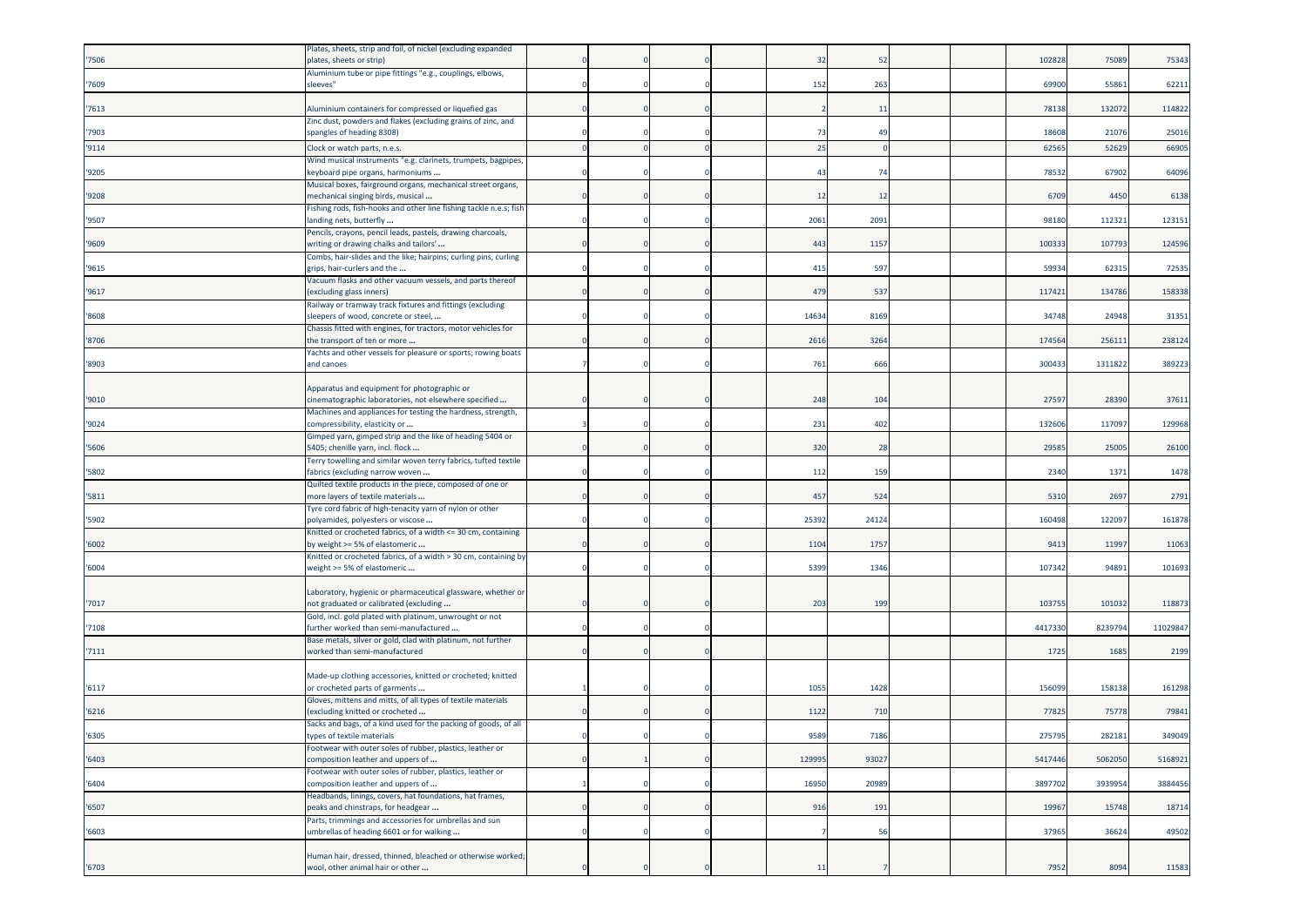| '6906 | Ceramic pipes, conduits, guttering and pipe fittings (excluding<br>of siliceous fossil meals or                               |     |     |  | 17     |        |  | 12755   | 10804   | 12414   |
|-------|-------------------------------------------------------------------------------------------------------------------------------|-----|-----|--|--------|--------|--|---------|---------|---------|
| '7201 | Pig iron and spiegeleisen, in pigs, blocks or other primary<br>forms                                                          |     |     |  | 235    | 161    |  | 18493   | 89370   | 172263  |
|       | Flat-rolled products of iron or non-alloy steel, of a width >=                                                                |     |     |  |        |        |  |         |         |         |
| '7208 | 600 mm, hot-rolled, not clad,<br>Bars and rods of iron or non-alloy steel, hot-rolled, in                                     |     | 881 |  | 1335   | 2772   |  | 2727780 | 1942596 | 3674911 |
| '7213 | irregularly wound coils                                                                                                       | 958 |     |  | 210866 | 178096 |  | 554382  | 447914  | 891264  |
| '7225 | Flat-rolled products of alloy steel other than stainless, of a<br>width of >= 600 mm, hot-rolled                              |     |     |  | 484    | 519    |  | 180489  | 1644083 | 1952910 |
| '8212 | Non-electric razors and razor blades of base metal, incl. razor<br>blade blanks in strips                                     |     |     |  | 4832   | 6243   |  | 20719   | 21857   | 199278  |
| '8307 | Flexible tubing of base metal, with or without fittings                                                                       |     |     |  | 1871   | 1641   |  | 14782   | 144797  | 159245  |
|       | Sign-plates, nameplates, address-plates and similar plates,                                                                   |     |     |  |        |        |  |         |         |         |
| '8310 | numbers, letters and other symbols,                                                                                           |     |     |  | 204    | 287    |  | 50205   | 49681   | 62854   |
| '7401 | Copper mattes; cement copper "precipitated copper"                                                                            |     |     |  |        |        |  | 9400    | 3656    | 5007    |
| '7413 | Stranded wire, cables, plaited bands and the like, of copper<br>excluding electrically insulated                              |     |     |  | 1229   | 871    |  | 11163   | 12717   | 194486  |
|       |                                                                                                                               |     |     |  |        |        |  |         |         |         |
| '7504 | Powders and flakes, of nickel (excluding nickel oxide sinters)<br>Articles of nickel, n.e.s. (excluding powder, flakes, bars, |     |     |  | 10     |        |  | 5755    | 46221   | 56992   |
| '7508 | profiles, wire, plates, sheets,                                                                                               |     |     |  |        |        |  | 81090   | 56312   | 77921   |
| '7605 | Aluminium wire (excluding stranded wire, cables, plaited<br>bands and the like and other articles                             |     |     |  | 89     | 85     |  | 244751  | 215502  | 261254  |
|       |                                                                                                                               |     |     |  |        |        |  |         |         |         |
| '8606 | Railway or tramway goods vans and wagons (excluding self-<br>propelled and luggage vans and post                              |     | 12  |  | 109823 | 64570  |  | 408590  | 366528  | 399150  |
|       | Office machines, e.g. hectograph or stencil duplicating                                                                       |     |     |  |        |        |  |         |         |         |
| '8472 | machines, addressing machines, automatic                                                                                      |     |     |  | 381    | 315    |  | 32750   | 303832  | 309187  |
| '8007 | Articles of tin, n.e.s.                                                                                                       |     |     |  |        |        |  | 2037    | 16440   | 35008   |
| '8105 | Cobalt mattes and other intermediate products of cobalt<br>metallurgy; cobalt and articles thereof,                           |     |     |  | 51     | 29     |  | 18385   | 134595  | 162782  |
|       | Self-propelled bulldozers, angledozers, graders, levellers,                                                                   |     |     |  |        |        |  |         |         |         |
| '8429 | scrapers, mechanical shovels, excavators,                                                                                     | 42  |     |  | 26926  | 32543  |  | 2575218 | 2234496 | 2695149 |
| '8434 | Milking machines and dairy machinery (excluding<br>refrigerating or heat treatment equipment,                                 |     |     |  | 5108   | 4268   |  | 22041   | 226912  | 188707  |
| '8448 | Auxiliary machinery for use with machines of heading 8444,<br>8445, 8446 or 8447, e.g. dobbies,                               | 21  |     |  | 160    | 395    |  | 243782  | 200349  | 308620  |
| '8454 | Converters, ladles, ingot moulds and casting machines of a                                                                    | 13  |     |  | 342    | 1513   |  | 13677   | 91606   | 69651   |
|       | kind used in metallurgy or in metal<br>Parts of aircraft and spacecraft of heading 8801 or 8802,                              |     |     |  |        |        |  |         |         |         |
| '8803 | n.e.s.                                                                                                                        |     |     |  |        |        |  | 828046  | 738759  | 6261646 |
|       | Drawing, marking-out or mathematical calculating                                                                              |     |     |  |        |        |  |         |         |         |
| '9017 | instruments, e.g. drafting machines, pantographs,<br>Time switches with clock or watch movement or with                       |     |     |  | 865    | 923    |  | 176884  | 156536  | 197670  |
| '9107 | synchronous motor                                                                                                             | 20  |     |  | 351    | 411    |  | 37682   | 36780   | 37503   |
|       | Complete, unassembled or partly assembled watch or clock                                                                      |     |     |  |        |        |  |         |         |         |
| '9110 | movements or movement sets; incomplete<br>Percussion musical instruments, e.g. drums, xylophones,                             |     |     |  |        |        |  | 1764    | 1339    | 1364    |
| '9206 | cymbals, castanets, maracas                                                                                                   |     |     |  | 22     | 37     |  | 54611   | 50274   | 57345   |
| '5003 | Silk waste, incl. cocoons unsuitable for reeling, yarn waste<br>and garnetted stock                                           |     |     |  |        |        |  | 7030    | 6918    | 6873    |
| '5006 | Silk yarn and yarn spun from silk waste, put up for retail sale;<br>silkworm gut                                              |     |     |  | 17     | 19     |  | 603     | 613     | 633     |
| '5102 | Fine or coarse animal hair, neither carded nor combed<br>excluding wool, hair and bristles used                               |     |     |  |        |        |  | 13373   | 10978   | 12002   |
|       | Cotton yarn other than sewing thread, containing >= 85%<br>cotton by weight (excluding that put                               |     |     |  | 1113   | 580    |  | 169041  | 150477  | 172564  |
| '5205 | Artificial filament yarn, incl. artificial monofilament of < 67                                                               |     |     |  |        |        |  |         |         |         |
| '5403 | decitex (excluding sewing thread                                                                                              |     |     |  | 117    | 156    |  | 44696   | 30977   | 33219   |
| '5501 | Synthetic filament tow as specified in Note 1 to chapter 55                                                                   |     |     |  | 42288  | 18756  |  | 23766   | 25196   | 36150   |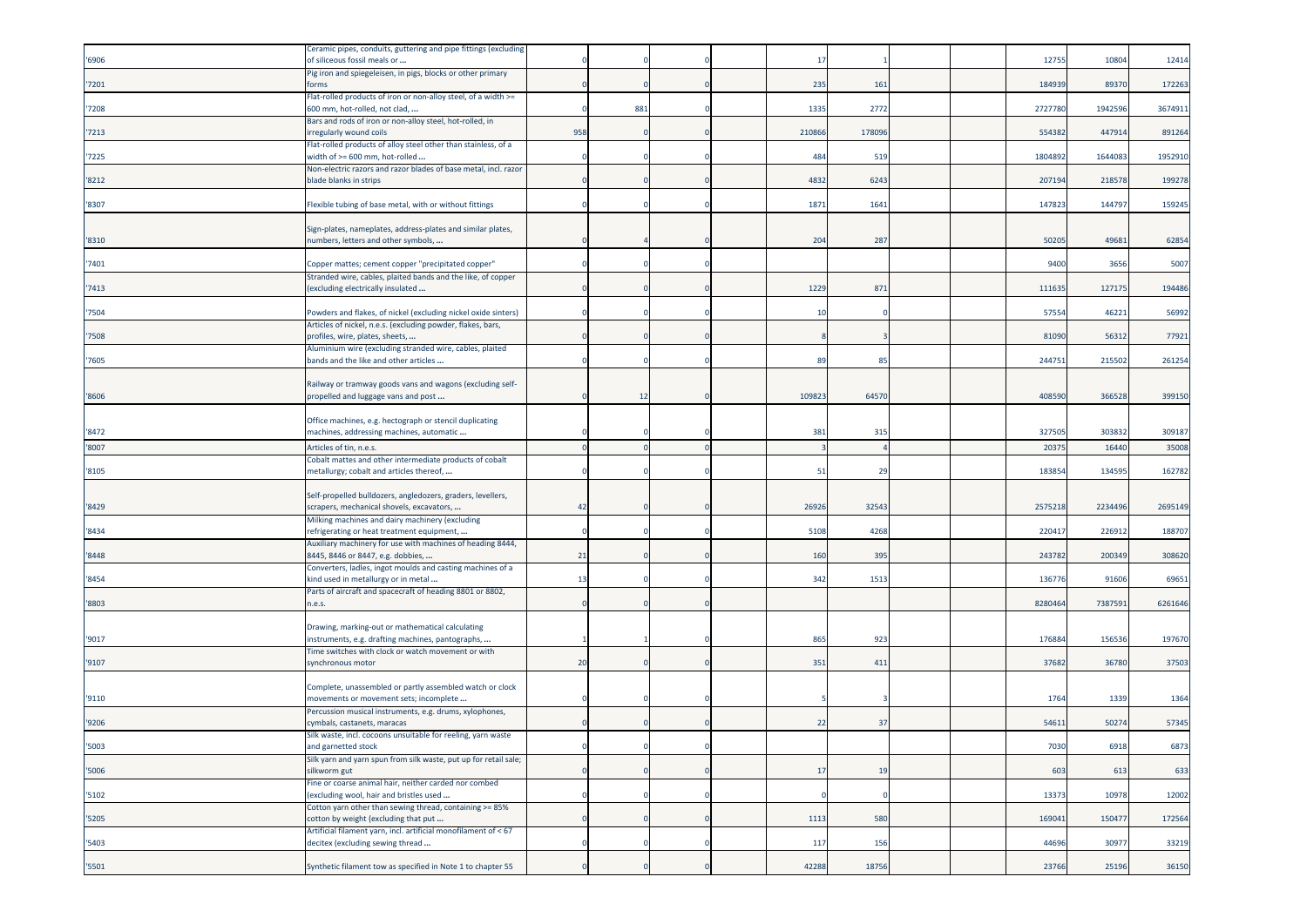|       | Sewing thread of man-made staple fibres, whether or not put       |    |    |  |        |        |  |        |        |         |
|-------|-------------------------------------------------------------------|----|----|--|--------|--------|--|--------|--------|---------|
| '5508 | up for retail sale                                                |    |    |  | 345    | 320    |  | 12995  | 13267  | 11585   |
|       |                                                                   |    |    |  |        |        |  |        |        |         |
|       | Agglomerated cork, with or without a binding substance, and       |    |    |  |        |        |  |        |        |         |
| '4504 | articles of agglomerated cork (excluding                          |    |    |  | 731    | 550    |  | 81446  | 8551   | 82802   |
|       |                                                                   |    |    |  |        |        |  |        |        |         |
|       | Vegetable parchment, greaseproof papers, tracing papers and       |    |    |  |        |        |  |        |        |         |
| '4806 | glassine and other glazed transparent                             |    |    |  | 670    | 786    |  | 28461  | 25386  | 293452  |
|       | Foilet paper and similar paper, cellulose wadding or webs of      |    |    |  |        |        |  |        |        |         |
| '4818 | cellulose fibres, of a kind used                                  | 18 |    |  | 9467   | 10619  |  | 965908 | 985300 | 836581  |
|       |                                                                   |    |    |  |        |        |  |        |        |         |
|       | Synthetic organic tanning substances; inorganic tanning           |    |    |  |        |        |  |        |        |         |
| '3202 | substances; tanning preparations, whether                         |    |    |  |        | -17    |  | 9129   | 8279   | 10617   |
|       | Paints and varnishes, incl. enamels and lacquers, based on        |    |    |  |        |        |  |        |        |         |
| '3209 | synthetic polymers or chemically                                  |    |    |  | 9161   | 8496   |  | 34532  | 342342 | 413309  |
|       | Fireworks, signalling flares, rain rockets, fog signals and other |    |    |  |        |        |  |        |        |         |
| '3604 | pyrotechnic articles (excluding                                   |    |    |  | 4119   | 3897   |  | 127402 | 118706 | 35238   |
|       | Photographic film in rolls, sensitised, unexposed, of any         |    |    |  |        |        |  |        |        |         |
| '3702 | material other than paper, paperboard                             |    |    |  | 827    | 249    |  | 38624  | 35089  | 41945   |
|       | Photographic plates, film, paper, paperboard and textiles,        |    |    |  |        |        |  |        |        |         |
| '3704 | exposed but not developed                                         |    |    |  |        |        |  | 167    | 156    | 264     |
|       | Activated carbon; activated natural mineral products; animal      |    |    |  |        |        |  |        |        |         |
| '3802 | black, whether or not spent                                       |    |    |  | 362    | 503    |  | 225199 | 223911 | 258992  |
|       | Residual lyes from the manufacture of wood pulp, whether or       |    |    |  |        |        |  |        |        |         |
| '3804 | not concentrated, desugared or                                    |    |    |  | 36     | 72     |  | 3079   | 23704  | 30077   |
|       |                                                                   |    |    |  |        |        |  |        |        |         |
|       | Prepared rubber accelerators; compound plasticisers for           |    |    |  |        |        |  |        |        |         |
| '3812 | rubber or plastics, n.e.s.; anti-oxidising                        |    |    |  | 1095   | 1430   |  | 36992  | 31797  | 386012  |
|       | reasts, active or inactive; other dead single-cell micro-         |    |    |  |        |        |  |        |        |         |
| '2102 | organisms, prepared baking powders                                |    |    |  | 4557   | 8582   |  | 10516  | 124793 | 123883  |
|       | Polymers of vinyl chloride or of other halogenated olefins, in    |    |    |  |        |        |  |        |        |         |
| '3904 | primary forms                                                     |    | 34 |  | 1285   | 4870   |  | 111973 | 985109 | 1626868 |
|       |                                                                   |    |    |  |        |        |  |        |        |         |
|       | Petroleum resins, coumarone-indene resins, polyterpenes,          |    |    |  |        |        |  |        |        |         |
| '3911 | polysulphides, polysulphones and other                            |    |    |  | 288    | 469    |  | 63442  | 54407  | 635371  |
|       |                                                                   |    |    |  |        | 549    |  |        |        |         |
| '4013 | nner tubes, of rubber                                             |    |    |  | 704    |        |  | 43124  | 47075  | 64057   |
|       | Raw hides and skins of bovine "incl. buffalo" or equine           |    |    |  |        |        |  |        |        |         |
| '4101 | animals, fresh, or salted, dried, limed,                          |    |    |  |        | 711    |  | 87839  | 49231  | 86855   |
|       | Leather further prepared after tanning or crusting "incl.         |    |    |  |        |        |  |        |        |         |
| '4113 | parchment-dressed leather", of goats                              |    |    |  | 782    | 771    |  | 5122   | 33570  | 25262   |
|       | Sodium hydroxide "caustic soda", potassium hydroxide              |    |    |  |        |        |  |        |        |         |
| '2815 | "caustic potash"; peroxides of sodium                             |    |    |  | 13122  | 12957  |  | 24015  | 218065 | 189212  |
| '2820 | Manganese oxides                                                  |    |    |  |        |        |  | 3008   | 29420  | 32662   |
|       | Chlorides, chloride oxides and chloride hydroxides; bromides      |    |    |  |        |        |  |        |        |         |
| '2827 | and bromide oxides; iodides and                                   |    |    |  | 284    | 649    |  | 16065  | 15407  | 183159  |
|       |                                                                   |    |    |  |        |        |  |        |        |         |
| '2830 | Sulphides; polysulphides, whether or not chemically defined       |    |    |  | 16     |        |  | 27427  | 20334  | 28509   |
|       |                                                                   |    |    |  |        |        |  |        |        |         |
|       | Silicates; commercial alkali metal silicates (excluding inorganic |    |    |  |        |        |  |        |        |         |
| '2839 | or organic compounds of mercury)                                  |    |    |  | 9241   | 8804   |  | 44792  | 42013  | 53178   |
| '2840 | Borates; peroxoborates "perborates"                               |    |    |  | 80     | 66     |  | 35626  | 3859   | 57560   |
|       |                                                                   |    |    |  |        |        |  |        |        |         |
| '2847 | Hydrogen peroxide, whether or not solidified with urea            |    |    |  | 212    | 118    |  | 5616   | 72779  | 73141   |
| '2907 | Phenols; phenol-alcohols                                          |    |    |  | 6      | 98     |  | 51795  | 42421  | 768148  |
|       | Aldehydes, whether or not with other oxygen function; cyclic      |    |    |  |        |        |  |        |        |         |
| '2912 | polymers of aldehydes; parafo                                     |    |    |  | 1042   | 1063   |  | 195361 | 203885 | 249121  |
|       |                                                                   |    |    |  |        |        |  |        |        |         |
|       | Phosphoric esters and their salts, incl. lactophosphates; their   |    |    |  |        |        |  |        |        |         |
| '2919 | halogenated, sulphonated, nitrated                                |    |    |  | 17     |        |  | 68607  | 61749  | 98465   |
|       |                                                                   |    |    |  |        |        |  |        |        |         |
| '2926 | Nitrile-function compounds                                        |    |    |  | 79020  | 40086  |  | 25201  | 208926 | 273251  |
|       |                                                                   |    |    |  |        |        |  |        |        |         |
| '2932 | Heterocyclic compounds with oxygen hetero-atom[s] only            |    |    |  | 72     | 151    |  | 557910 | 624175 | 672765  |
|       | Vegetable alkaloids, natural or reproduced by synthesis, and      |    |    |  |        |        |  |        |        |         |
| '2939 | their salts, ethers, esters and                                   |    |    |  | 196    | 25     |  | 147214 | 131638 | 161256  |
|       | Sugars, chemically pure (excluding sucrose, lactose, maltose,     |    |    |  |        |        |  |        |        |         |
| '2940 | glucose and fructose); sugar                                      |    |    |  | 10     | 41     |  | 45358  | 54427  | 81754   |
|       | Oilcake and other solid residues, whether or not ground or in     |    |    |  |        |        |  |        |        |         |
| '2304 | the form of pellets, resulting                                    |    |    |  | 106149 | 157187 |  | 898791 | 784458 | 1015566 |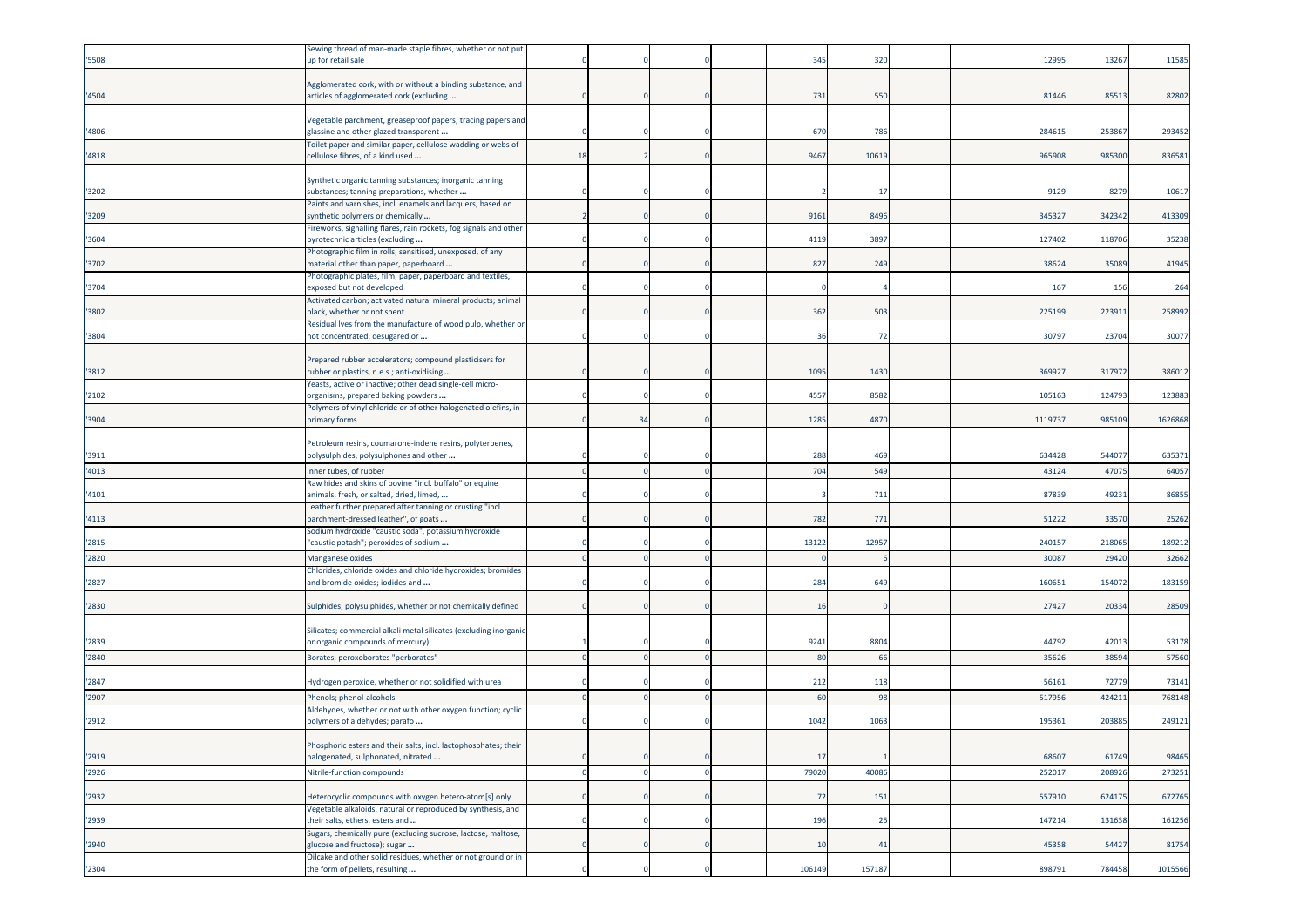|        | Sulphur of all kinds (excluding sublimed sulphur, precipitated                                             |  |  |                |        |  |         |         |         |
|--------|------------------------------------------------------------------------------------------------------------|--|--|----------------|--------|--|---------|---------|---------|
| '2503  | ulphur and colloidal sulphur)                                                                              |  |  |                | 193    |  | 15272   | 10992   | 13570   |
|        | Dolomite, whether or not calcined or sintered, incl. dolomite                                              |  |  |                |        |  |         |         |         |
| '2518  | roughly trimmed or merely cut,                                                                             |  |  | 2137           | 4190   |  | 3675    | 24998   | 22446   |
| '2605  | Cobalt ores and concentrates                                                                               |  |  |                |        |  | 32      | 11      | 286     |
|        | Granulated slag "slag sand" from the manufacture of iron or                                                |  |  |                |        |  |         |         |         |
| '2618  | tee                                                                                                        |  |  |                |        |  | 9864    | 24933   | 16460   |
|        | Slag and ash, incl. seaweed ash "kelp"; ash and residues from                                              |  |  |                |        |  |         |         |         |
| '2621  | the incineration of municipal                                                                              |  |  | 388            | 324    |  | 2098    | 1896    | 72279   |
| '2712  | Petroleum jelly, paraffin wax, micro- crystalline petroleum<br>wax, slack wax, ozokerite, lignite          |  |  | 4 <sup>5</sup> | 416    |  | 32577   | 29376   | 374415  |
|        |                                                                                                            |  |  |                |        |  |         |         |         |
|        | Diphosphorus pentaoxide; phosphoric acid; polyphosphoric                                                   |  |  |                |        |  |         |         |         |
| '2809  | acids, whether or not chemically defined                                                                   |  |  |                |        |  | 24376   | 215449  | 237488  |
| '2810  | Oxides of boron; boric acids                                                                               |  |  | 28             |        |  | 2140    | 2068    | 23592   |
|        | Live plants incl. their roots, cuttings and slips; mushroom                                                |  |  |                |        |  |         |         |         |
| '0602  | spawn (excluding bulbs, tubers,                                                                            |  |  | 16326          | 19000  |  | 139747  | 1460675 | 1676952 |
| '0707  | Cucumbers and gherkins, fresh or chilled                                                                   |  |  | 26183          | 30340  |  | 60279   | 694088  | 739839  |
|        | Dried leguminous vegetables, shelled, whether or not skinned                                               |  |  |                |        |  |         |         |         |
| '0713  | or split                                                                                                   |  |  | 103            | 909    |  | 13376   | 16313   | 169072  |
|        | Dates, figs, pineapples, avocados, guavas, mangoes and                                                     |  |  |                |        |  |         |         |         |
| '0804  | nangosteens, fresh or dried                                                                                |  |  | 3009           | 2395   |  | 81337   | 886470  | 920722  |
| '0902  | Tea, whether or not flavoured                                                                              |  |  | 986            | 2146   |  | 22890   | 200226  | 239799  |
| '1006  | Rice                                                                                                       |  |  | 92             | 197    |  | 38955   | 475524  | 432413  |
| '1007  |                                                                                                            |  |  |                |        |  | 227     | 273     | 3020    |
|        | Grain sorghum                                                                                              |  |  |                |        |  |         |         |         |
| '1107  | Malt, whether or not roasted                                                                               |  |  | 24050          | 27567  |  | 9847    | 8820    | 82475   |
| '1203  | Copra                                                                                                      |  |  |                |        |  |         |         |         |
| '1206  | Sunflower seeds, whether or not broken                                                                     |  |  | 59             | 209    |  | 25002   | 26084   | 248865  |
|        | Other animal fats and oils and their fractions, whether or not                                             |  |  |                |        |  |         |         |         |
| '1506  | refined, but not chemically                                                                                |  |  | 25             | 15     |  | 36821   | 28420   | 48513   |
|        |                                                                                                            |  |  |                |        |  |         |         |         |
|        | Animal or vegetable fats and oils and their fractions, partly or<br>wholly hydrogenated, inter-esterified, |  |  | 1 <sup>2</sup> |        |  | 168010  | 168921  |         |
| '1516  |                                                                                                            |  |  |                | 10     |  |         |         | 181033  |
| '0202  | Meat of bovine animals, frozen                                                                             |  |  | 205143         | 216298 |  | 304263  | 252286  | 258015  |
|        | Pig fat, free of lean meat, and poultry fat, not rendered or                                               |  |  | 1099           |        |  |         |         |         |
| '0209  | otherwise extracted, fresh, chilled,<br>Meat and edible offal, salted, in brine, dried or smoked;          |  |  |                | 15     |  | 20181   | 20805   | 23081   |
| '0210  | edible flours and meals of meat or                                                                         |  |  | 920            | 1126   |  | 381452  | 376412  | 366216  |
|        | Fish, fit for human consumption, dried, salted or in brine;                                                |  |  |                |        |  |         |         |         |
| '0305  | smoked fish, fit for human consumption,                                                                    |  |  | 12201          | 101339 |  | 98550   | 992742  | 902725  |
|        | Milk and cream, concentrated or containing added sugar or                                                  |  |  |                |        |  |         |         |         |
| '0402  | other sweetening matter                                                                                    |  |  | 45165          | 46513  |  | 39411   | 43981   | 461330  |
|        | Buttermilk, curdled milk and cream, yogurt, kephir and other                                               |  |  |                |        |  |         |         |         |
| '0403  | ermented or acidified milk and                                                                             |  |  | 182024         | 18447  |  | 19522   | 21273   | 228411  |
|        | Turtles' eggs, birds' nests and other edible products of animal                                            |  |  |                |        |  |         |         |         |
| '0410' | origin, n.e.s.                                                                                             |  |  |                | 16     |  | 4466    | 5623    | 6510    |
| '0502  | <sup>p</sup> igs', hogs' or boars' bristles and hair; badger hair and other<br>brush making hair; waste of |  |  |                |        |  | 13494   | 10812   | 14050   |
|        | Bones and horn-cores and their powder and waste,                                                           |  |  |                |        |  |         |         |         |
| '0506  | unworked, defatted, simply prepared, treated                                                               |  |  | 12             | 123    |  | 2006    | 22354   | 25985   |
|        | Reaction initiators, reaction accelerators and catalytic                                                   |  |  |                |        |  |         |         |         |
| '3815  | preparations, n.e.s. (excluding rubber                                                                     |  |  | 1072           | 1328   |  | 281679  | 272787  | 3931528 |
|        | Refractory cements, mortars, concretes and similar                                                         |  |  |                |        |  |         |         |         |
| '3816  | compositions (excluding preparations based                                                                 |  |  | 971            | 1280   |  | 101275  | 100871  | 105212  |
|        | Amino-resins, phenolic resins and polyurethanes, in primary                                                |  |  |                |        |  |         |         |         |
| '3909  | forms                                                                                                      |  |  | 44885          | 49071  |  | 1095020 | 975004  | 1459361 |
| '3915  | Waste, parings and scrap, of plastics                                                                      |  |  | 6869           | 4202   |  | 167790  | 141925  | 192305  |
|        | Peel of citrus fruit or melons, incl. watermelons, fresh, frozen,                                          |  |  |                |        |  |         |         |         |
| '0814  | dried or provisionally preserved                                                                           |  |  |                |        |  | 9017    | 7901    | 8508    |
| '0905  | Vanilla                                                                                                    |  |  |                |        |  | 126008  | 102446  | 97180   |
| '0906  | Cinnamon and cinnamon-tree flowers                                                                         |  |  |                | 13     |  | 22169   | 21957   | 27327   |
| '4812  | Filter blocks, slabs and plates, of paper pulp                                                             |  |  | 2217           | 1883   |  | 5086    | 5315    | 7087    |
|        | Registers, account books, notebooks, order books, receipt                                                  |  |  |                |        |  |         |         |         |
| '4820  | books, letter pads, memorandum pads,                                                                       |  |  | 4719           | 3842   |  | 304272  | 271323  | 305608  |
|        |                                                                                                            |  |  |                |        |  |         |         |         |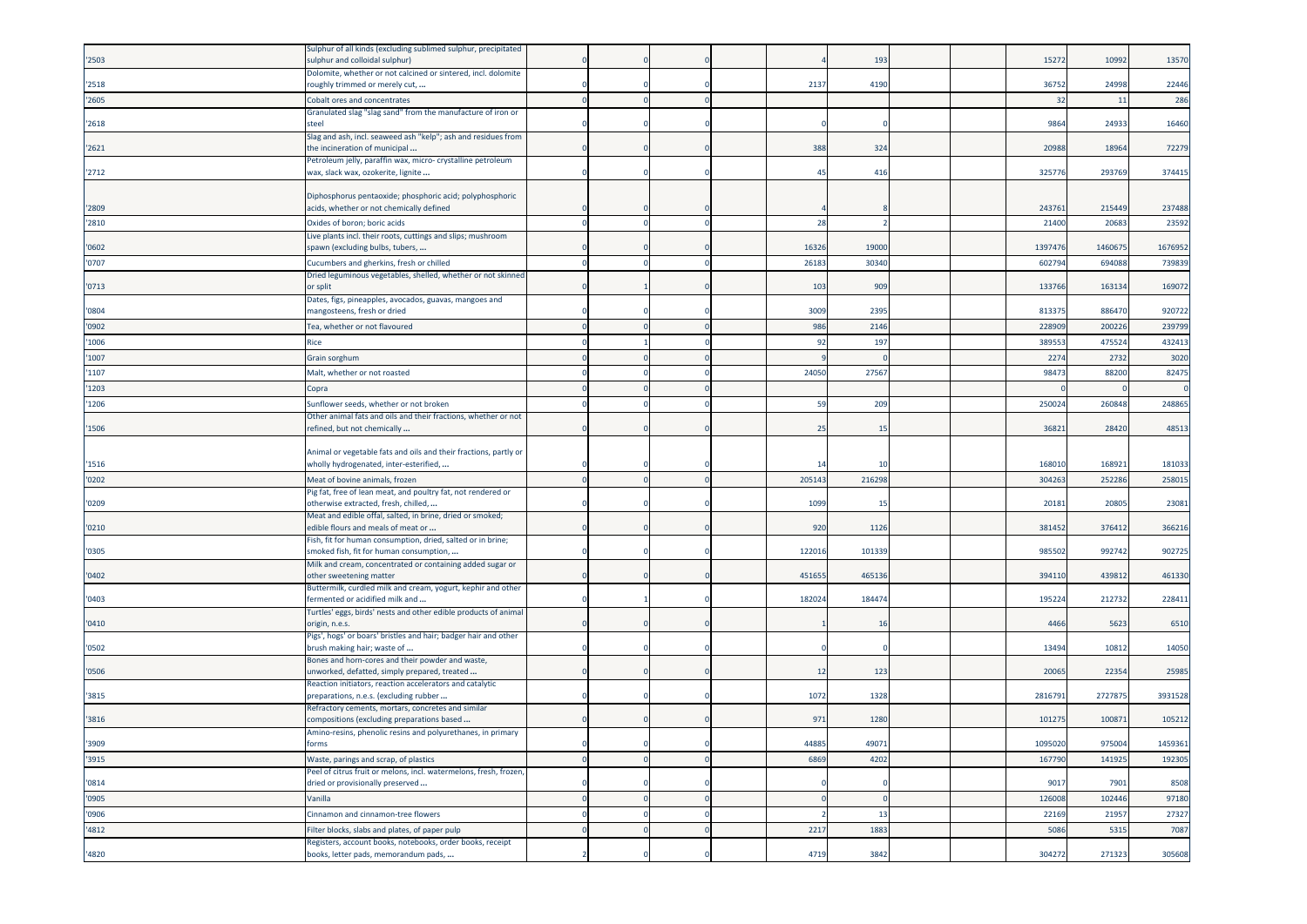| '4904          | Music, printed or in manuscript, whether or not bound or<br>illustrated                                |    |    |  |             |              |  | 15998           | 12484            | 11905            |
|----------------|--------------------------------------------------------------------------------------------------------|----|----|--|-------------|--------------|--|-----------------|------------------|------------------|
| '5106          | Carded wool yarn (excluding that put up for retail sale)                                               |    |    |  | 138         | 98           |  | 4711            | 2801             | 3592             |
| '5112          | Woven fabrics of combed wool or of combed fine animal hair<br>excluding fabrics for technical          |    |    |  | 5977        | 5170         |  | 11916:          | 69844            | 64152            |
| '5209          | Woven fabrics of cotton, containing >= 85% cotton by weight<br>and weighing $> 200$ g/m <sup>2</sup>   |    |    |  | 1103        | 1208         |  | 125046          | 89592            | 87301            |
| '5404          | Synthetic monofilament of >= 67 decitex and with a cross<br>sectional dimension of <= 1 mm; strip      |    |    |  | 413         | 952          |  | 64373           | 57148            | 79364            |
| '5502          | Artificial filament tow as specified in Note 1 to chapter 55                                           |    |    |  | 18          | 259          |  | 3531            | 19922            | 22827            |
| '6213          | Handkerchiefs, of which no side exceeds 60 cm (excluding<br>knitted or crocheted)                      |    |    |  | 128         | 83           |  | 7685            | 5979             | 4212             |
| '6306          | Farpaulins, awnings and sunblinds; tents; sails for boats,<br>sailboards or landcraft; camping         | 11 |    |  | 1673        | 1889         |  | 40589           | 414531           | 531930           |
| '6504          | Hats and other headgear, plaited or made by assembling<br>strips of any material, whether or not       |    |    |  | 35          | 58           |  | 26441           | 21255            | 19865            |
|                | Refractory bricks, blocks, tiles and similar refractory ceramic                                        |    |    |  |             |              |  |                 |                  |                  |
| '6902          | constructional goods (excluding                                                                        |    |    |  | 752         | 623          |  | 177295          | 149790           | 162672           |
| '6005          | Warp knit fabrics "incl. those made on galloon knitting<br>machines", of a width of > 30 cm (excluding |    |    |  | 7767        | 3986         |  | 114890          | 11699            | 139439           |
| '6105          | Men's or boys' shirts, knitted or crocheted (excluding<br>iightshirts, T-shirts, singlets and          |    |    |  | 2790        | 1011         |  | 643519          | 54954            | 592304           |
| '5512          | Woven fabrics containing >= 85% synthetic staple fibres by<br>weight                                   |    |    |  | 4255        | 1414         |  | 151984          | 140768           | 159363           |
| '5515          | Woven fabrics containing predominantly, but < 85% synthetic<br>staple fibres by weight, other          |    |    |  | 5949        | 5975         |  | 9630            | 75690            | 70108            |
| '5609          | Articles of yarn, strip or the like of heading 5404 or 5405, or<br>of twine, cordage, ropes or         |    |    |  | 1170        | 1572         |  | 32489           | 34798            | 50408            |
| '5703          | Carpets and other textile floor coverings, tufted "needle<br>punched", whether or not made up          |    |    |  | 33482       | 28036        |  | 55171           | 538731           | 532252           |
| '5903          | Textile fabrics impregnated, coated, covered or laminated<br>with plastics (excluding tyre cord        |    |    |  | 9505        | 18448        |  | 301883          | 259658           | 309659           |
| '4105          | Tanned or crust skins of sheep or lambs, without wool on,<br>whether or not split (excluding further   |    |    |  | 8           | $\mathbf{1}$ |  | 211             | 145              | 85               |
| '4107          | Leather further prepared after tanning or crusting "incl.<br>parchment-dressed leather", of bovine     | 10 | 35 |  | 13336       | 8959         |  | 34087           | 265442           | 295770           |
| '4112          | Leather further prepared after tanning or crusting "incl.                                              |    |    |  | 78          | 243          |  | 6429            | 3437             | 3003             |
|                | parchment-dressed leather", of sheep<br>Ginger, saffron, turmeric "curcuma", thyme, bay leaves, curry  |    |    |  |             |              |  |                 |                  |                  |
| '0910<br>'1003 | and other spices (excluding pepper<br>Barley                                                           |    |    |  | 1212<br>214 | 944<br>677   |  | 17327<br>287480 | 210626<br>300469 | 223730<br>353407 |
| '1102          | Cereal flours (excluding wheat or meslin)                                                              |    |    |  | 4748        | 6673         |  | 4195            | 43491            | 51154            |
| '1202          | Groundnuts, whether or not shelled or broken (excluding<br>roasted or otherwise cooked)                |    |    |  | 66          | 123          |  | 18144           | 213697           | 216944           |
| '1207          | Other oil seeds and oleaginous fruits, whether or not broken<br>(excluding edible nuts, olives,        |    | 73 |  | 794         | 2144         |  | 237266          | 254751           | 277992           |
| '1507          | Soya-bean oil and its fractions, whether or not refined<br>(excluding chemically modified)             |    |    |  | 39193       | 61331        |  | 75231           | 91860            | 134344           |
| '1512          | Sunflower-seed, safflower or cotton-seed oil and fractions<br>thereof, whether or not refined,         |    |    |  | 1994        | 4585         |  | 463418          | 46651            | 601064           |
| '1513          | Coconut "copra", palm kernel or babassu oil and fractions<br>thereof, whether or not refined,          |    |    |  | 70          | 44           |  | 44507           | 479832           | 807813           |
| 1520           | Glycerol, crude; glycerol waters and glycerol lyes                                                     |    |    |  | 381         | 70           |  | 44131           | 45738            | 58631            |
| '1701          | Cane or beet sugar and chemically pure sucrose, in solid form                                          |    |    |  | 109942      | 151830       |  | 305471          | 358775           | 314937           |
| '1703          | Molasses resulting from the extraction or refining of sugar                                            |    |    |  | 7483        | 8561         |  | 19377           | 19109            | 18199            |
| '1802          | Cocoa shells, husks, skins and other cocoa waste                                                       |    |    |  |             | 10           |  | 2096            | 2681             | 5401             |
| '1805          | Cocoa powder, not containing added sugar or other<br>sweetening matter                                 |    |    |  | 628         | 903          |  | 120783          | 111838           | 122495           |
| '1902          | Pasta, whether or not cooked or stuffed with meat or other<br>substances or otherwise prepared,        |    |    |  | 1919        | 2376         |  | 803427          | 907461           | 983829           |
|                | Edible offal of bovine animals, swine, sheep, goats, horses,                                           |    |    |  |             |              |  |                 |                  |                  |
| '0206          | asses, mules or hinnies, fresh,                                                                        |    |    |  | 5836        | 7397         |  | 99362           | 106692           | 90203            |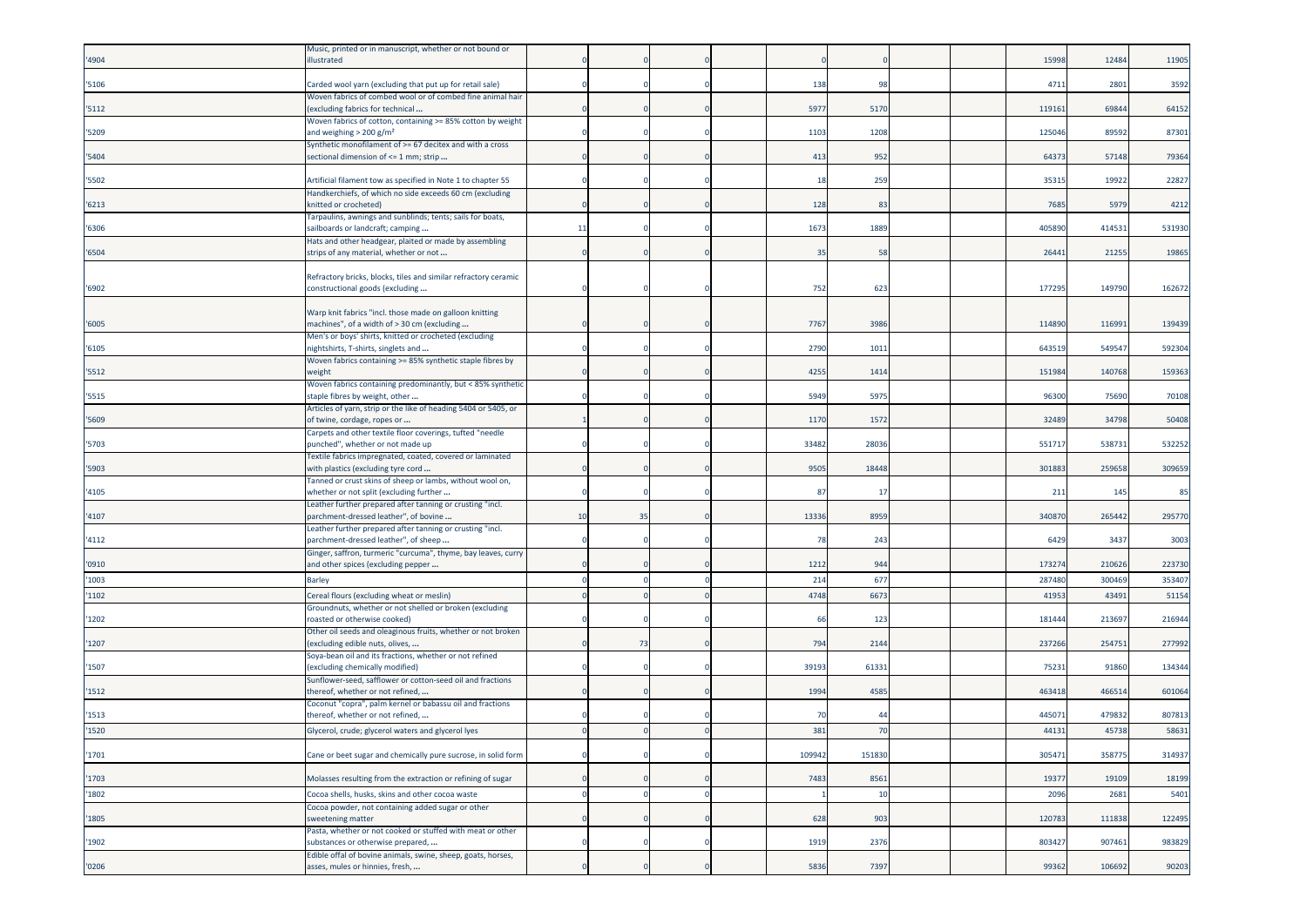|       | Meat and edible offal of rabbits, hares, pigeons and other                                             |     |        |        |  |         |         |         |
|-------|--------------------------------------------------------------------------------------------------------|-----|--------|--------|--|---------|---------|---------|
| '0208 | animals, fresh, chilled or frozen<br>Molluscs, fit for human consumption, even smoked, whether         |     | 1!     |        |  | 147995  | 124219  | 114098  |
| '0307 | in shell or not, live, fresh, chilled,                                                                 |     | 750    | 121    |  | 145792  | 125236  | 121907  |
| '0406 | Cheese and curd                                                                                        | 39  | 99587  | 106442 |  | 4533049 | 4749502 | 5093324 |
| '0408 | Birds' eggs, not in shell, and egg yolks, fresh, dried, cooked by<br>steaming or by boiling in         |     | 2863   | 2489   |  | 17607   | 170800  | 175676  |
| '0409 | Natural honey                                                                                          |     | 282    | 460    |  | 255409  | 27945   | 311337  |
| '0703 | Onions, shallots, garlic, leeks and other alliaceous vegetables,<br>fresh or chilled                   |     | 5196   | 638    |  | 360467  | 34333   | 384433  |
| '0803 | Bananas, incl. plantains, fresh or dried                                                               |     | 22     | 13     |  | 1006883 | 104691  | 1103537 |
| '2814 | Ammonia, anhydrous or in aqueous solution                                                              |     | 2786   | 450    |  | 20118   | 15189   | 227159  |
| '2818 | Artificial corundum, whether or not chemically defined;<br>aluminium oxide; aluminium hydroxide        |     | 75     | 55     |  | 617272  | 484074  | 668757  |
|       | Fluorides; fluorosilicates, fluoroaluminates and other complex                                         |     |        |        |  |         |         |         |
| '2826 | fluorine salts (excluding inorganic                                                                    |     | 6986   | 673    |  | 27055   | 32391   | 33267   |
| '2831 | Dithionites and sulfoxylates                                                                           |     |        |        |  | 7829    | 5896    | 6075    |
| '2834 | Nitrites; nitrates                                                                                     |     | 131    | 491    |  | 43947   | 36862   | 43719   |
|       | Phosphinates "hypophosphites", phosphonates "phosphites"                                               |     |        |        |  |         |         |         |
| '2835 | and phosphates; polyphosphates, whether                                                                |     | 278    | 19     |  | 185001  | 187044  | 259392  |
| '2903 | Halogenated derivatives of hydrocarbons                                                                |     | 256    | 76     |  | 63439   | 56302   | 580924  |
|       | Halogenated, sulphonated, nitrated or nitrosated derivatives                                           |     |        |        |  |         |         |         |
| '2913 | of cyclic polymers of aldehydes<br>Esters of other inorganic acids of non-metals and their salts;      |     |        |        |  | 11316   | 9452    | 7899    |
| '2920 | their halogenated, sulphonated,                                                                        | 10  |        | 34     |  | 97009   | 83958   | 99622   |
| '2941 | Antibiotics                                                                                            |     | 5874   | 4361   |  | 1164703 | 101146  | 892049  |
|       |                                                                                                        |     |        |        |  |         |         |         |
| '3003 | Medicaments consisting of two or more constituents mixed<br>together for therapeutic or prophylactic   |     | 196    | 151    |  | 436764  | 69288   | 451762  |
|       | Printing ink, writing or drawing ink and other inks, whether or                                        |     |        |        |  |         |         |         |
| '3215 | not concentrated or solid                                                                              |     | 18198  | 1906   |  | 202853  | 2214096 | 2177477 |
| '3404 | Artificial waxes and prepared waxes<br>Modelling pastes, incl. those put up for children's             |     | 25392  | 2110   |  | 176108  | 17389   | 236781  |
| '3407 | amusement; preparations known as "dental                                                               |     | 2173   | 303    |  | 66408   | 6575    | 87687   |
|       | Undenatured ethyl alcohol of an alcoholic strength of >= 80%;                                          | 210 | 8985   | 1764   |  | 1037653 | 106051  | 962595  |
| '2207 | ethyl alcohol and other spirits,<br>Bran, sharps and other residues, whether or not in the form        |     |        |        |  |         |         |         |
| '2302 | of pellets, derived from the sifting,                                                                  |     | 510    | 437    |  | 110800  | 115209  | 134980  |
| '2305 | Oilcake and other solid residues, whether or not ground or in<br>the form of pellets, resulting        |     |        |        |  | 426     | 211     | 340     |
| '2507 | Kaolin and other kaolinic clays, whether or not calcined                                               |     | 38     | 50     |  | 106892  | 99696   | 105754  |
|       |                                                                                                        |     |        |        |  |         |         |         |
|       | Natural magnesium carbonate "magnesite"; fused magnesia;                                               |     |        |        |  |         |         |         |
| '2519 | dead-burned "sintered" magnesia, whether<br>Natural steatite, whether or not roughly trimmed or merely |     | 10     |        |  | 23233   | 16475   | 204299  |
| '2526 | cut, by sawing or otherwise, into                                                                      |     |        |        |  | 115007  | 104710  | 121092  |
| '2529 | Feldspar; leucite, nepheline and nepheline syenite; fluorspar                                          |     |        | 43     |  | 94103   | 81585   | 85833   |
| '2606 | Aluminium ores and concentrates                                                                        |     |        |        |  | 137091  | 16379   | 121154  |
| '2609 | Tin ores and concentrates                                                                              |     |        |        |  |         | 18      |         |
| '2701 | Coal; briquettes, ovoids and similar solid fuels manufactured<br>from coal                             |     | 247199 | 104245 |  | 4594043 | 2719899 | 5268449 |
|       | Electron microscopes, proton microscopes and diffraction                                               |     |        |        |  |         |         |         |
| '9012 | apparatus                                                                                              |     | 41     |        |  | 175322  | 177033  | 171532  |
| '9607 | Slide fasteners and parts thereof                                                                      |     | 1228   | 111    |  | 40278   | 35868   | 42708   |
| '9610 | Slates and boards, with writing or drawing surfaces, whether<br>or not framed                          |     | 431    | 675    |  | 56430   | 51058   | 57609   |
| '9611 | Hand-operated date, sealing or numbering stamps, and the<br>like; hand-operated composing sticks       |     | 80     | 139    |  | 28188   | 28482   | 36234   |
| '9108 | Watch movements, complete and assembled                                                                |     | 24     |        |  | 25296   | 2911    | 30913   |
|       | Firearms and similar devices which operate by the firing of an                                         |     |        |        |  |         |         |         |
| '9303 | explosive charge, e.g. sporting                                                                        |     |        |        |  | 35442   | 35444   | 38998   |